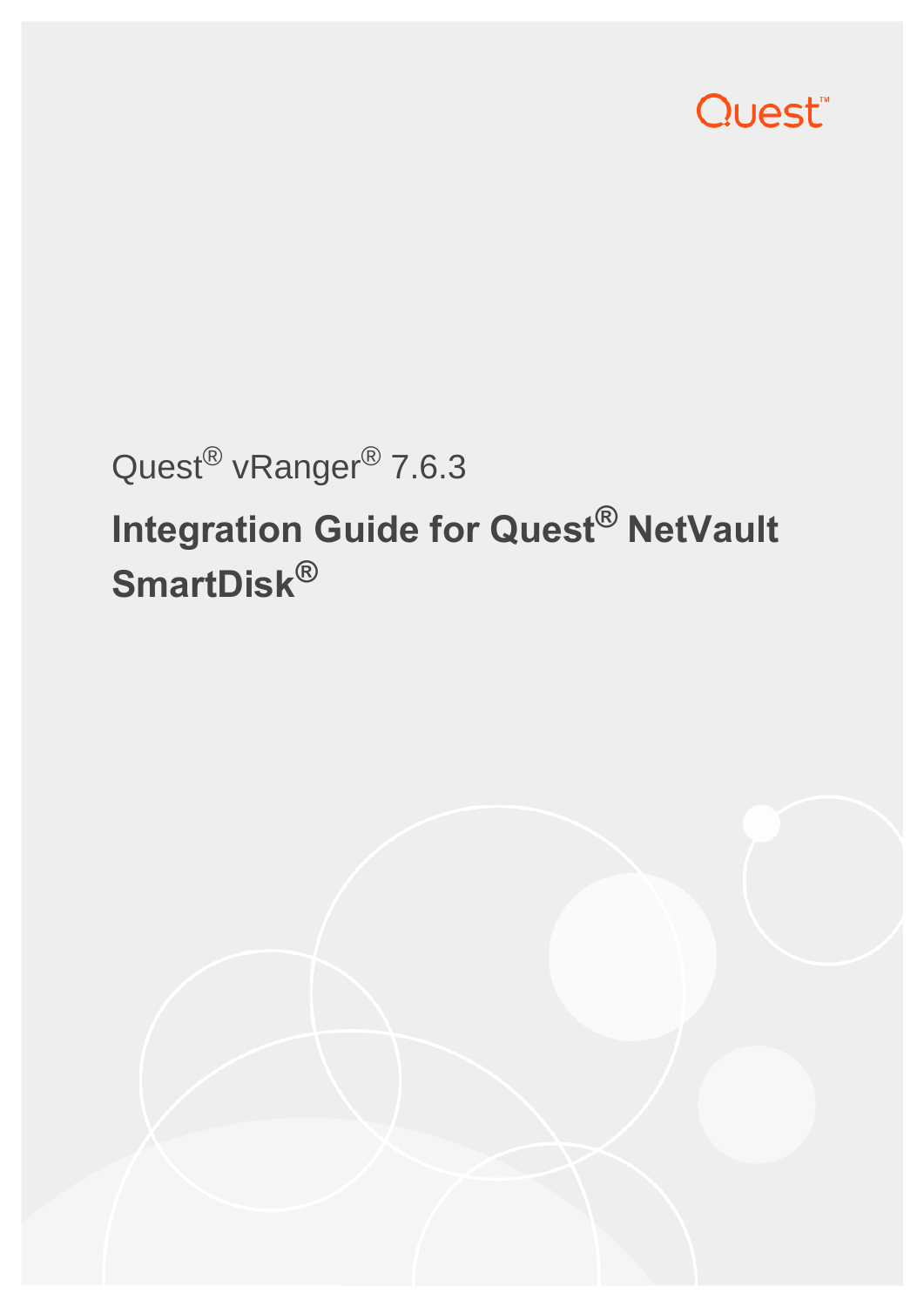#### **© 2017 Quest Software Inc.**

#### **ALL RIGHTS RESERVED.**

This guide contains proprietary information protected by copyright. The software described in this guide is furnished under a software license or nondisclosure agreement. This software may be used or copied only in accordance with the terms of the applicable agreement. No part of this guide may be reproduced or transmitted in any form or by any means, electronic or mechanical, including photocopying and recording for any purpose other than the purchaser's personal use without the written permission of Quest Software Inc.

The information in this document is provided in connection with Quest Software products. No license, express or implied, by estoppel or otherwise, to any intellectual property right is granted by this document or in connection with the sale of Quest<br>Software products. EXCEPT AS SET FORTH IN THE TERMS AND CONDITIONS AS SPECIFIED IN THE LICENSE<br>A EXPRESS, IMPLIED OR STATUTORY WARRANTY RELATING TO ITS PRODUCTS INCLUDING, BUT NOT LIMITED TO, THE IMPLIED WARRANTY OF MERCHANTABILITY, FITNESS FOR A PARTICULAR PURPOSE, OR NON-INFRINGEMENT. IN NO EVENT SHALL QUEST SOFTWARE BE LIABLE FOR ANY DIRECT, INDIRECT, CONSEQUENTIAL, PUNITIVE, SPECIAL OR INCIDENTAL DAMAGES (INCLUDING, WITHOUT LIMITATION, DAMAGES FOR LOSS OF PROFITS, BUSINESS<br>INTERRUPTION OR LOSS OF INFORMATION) ARISING OUT OF THE USE OR INABILITY TO USE THIS DOCUMENT, EVEN IF QUEST SOFTWARE HAS BEEN ADVISED OF THE POSSIBILITY OF SUCH DAMAGES. Quest Software makes no representations or warranties with respect to the accuracy or completeness of the contents of this document and reserves the right to make changes to specifications and product descriptions at any time without notice. Quest Software does not make any commitment to update the information contained in this document.

If you have any questions regarding your potential use of this material, contact:

Quest Software Inc. Attn: LEGAL Dept. 4 Polaris Way Aliso Viejo, CA 92656

Refer to our website [\(https://www.quest.com\)](https://www.quest.com) for regional and international office information.

#### **Patents**

Quest Software is proud of our advanced technology. Patents and pending patents may apply to this product. For the most current information about applicable patents for this product, please visit our website at <https://www.quest.com/legal>.

#### **Trademarks**

Quest, the Quest logo, Foglight, NetVault, vRanger, and Join the Innovation are trademarks and registered trademarks of Quest Software Inc. vCenter, vSphere, vMotion, VMware, and ESXi are registered trademarks or trademarks of VMware, Inc. in the<br>United States and/or other jurisdictions. Active Directory, Hyper-V, SharePoint, SQL Server, Windows, trademarks or registered trademarks of EMC Corporation in the United States and other countries. For a complete list of Quest marks, visit<https://www.quest.com/legal/trademark-information.aspx>. All other trademarks and registered trademarks are property of their respective owners.

#### **Legend**

**WARNING: A WARNING icon indicates a potential for property damage, personal injury, or death.**

**CAUTION: A CAUTION icon indicates potential damage to hardware or loss of data if instructions are not followed.** Ţ

**IMPORTANT NOTE**, **NOTE**, **TIP**, **MOBILE**, or **VIDEO:** An information icon indicates supporting information.i

vRanger Integration Guide for Quest<sup>®</sup> NetVault SmartDisk<sup>®</sup> Updated - October 2017 Software Version - 7.6.3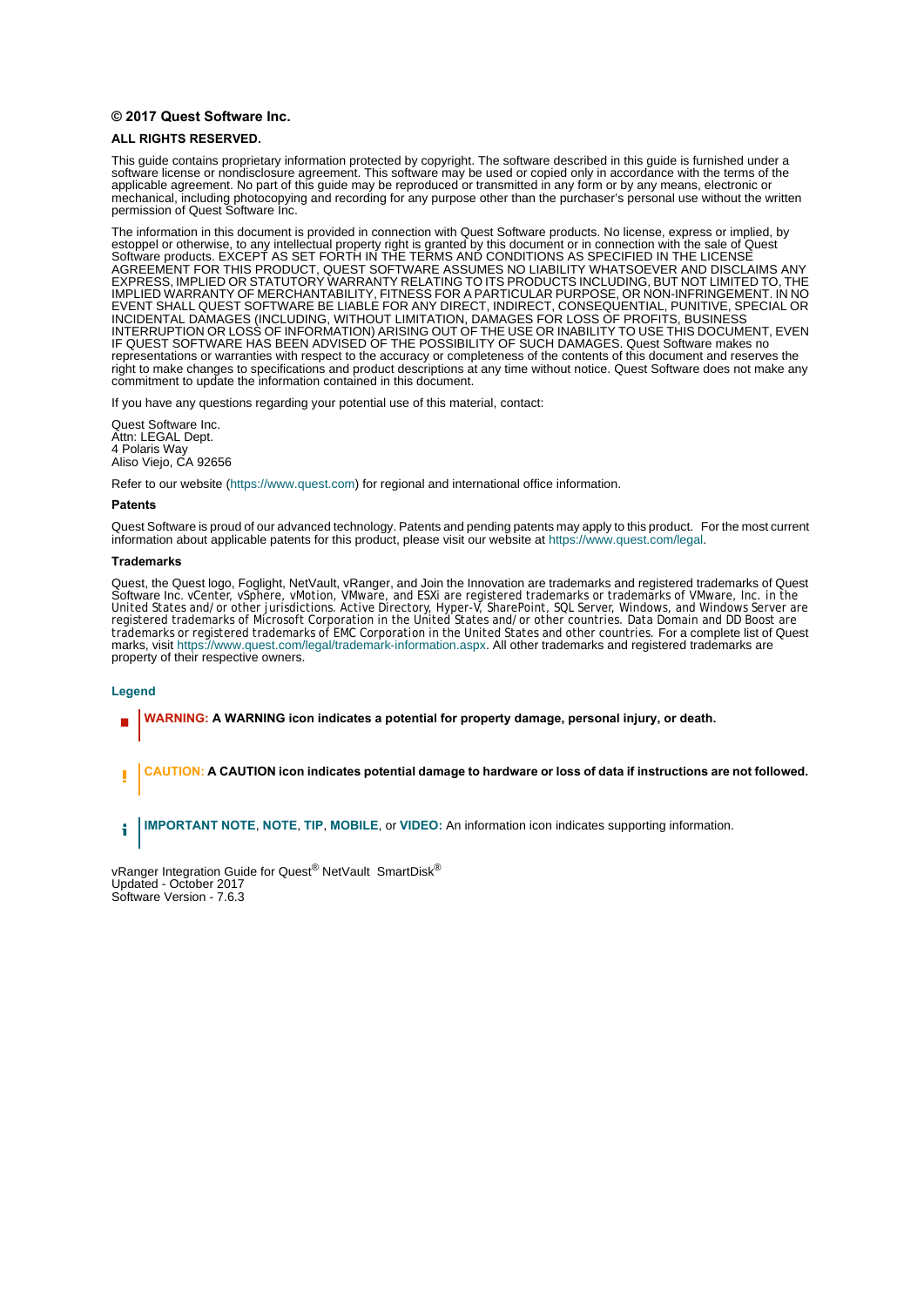## **Contents**

| Determining the number of deduplicated NetVault SmartDisk Instances  16        |  |
|--------------------------------------------------------------------------------|--|
|                                                                                |  |
|                                                                                |  |
|                                                                                |  |
| Determining the required number of NetVault SmartDisk Instances 18             |  |
| Determining the required disk space for NetVault SmartDisk Instances  19       |  |
|                                                                                |  |
|                                                                                |  |
| Choosing a deployment location for a NetVault SmartDisk Instance 20            |  |
| Reviewing deployment options for NetVault SmartDisk Deduplicated Instances  20 |  |
|                                                                                |  |
| Understanding space allocation for NetVault SmartDisk Storage Pools 20         |  |
|                                                                                |  |
|                                                                                |  |
|                                                                                |  |
|                                                                                |  |
|                                                                                |  |
|                                                                                |  |
|                                                                                |  |

Quest vRanger 7.6.3 Integration Guide for Quest<sup>®</sup> NetVault SmartDisk<sup>®</sup> Contents **3**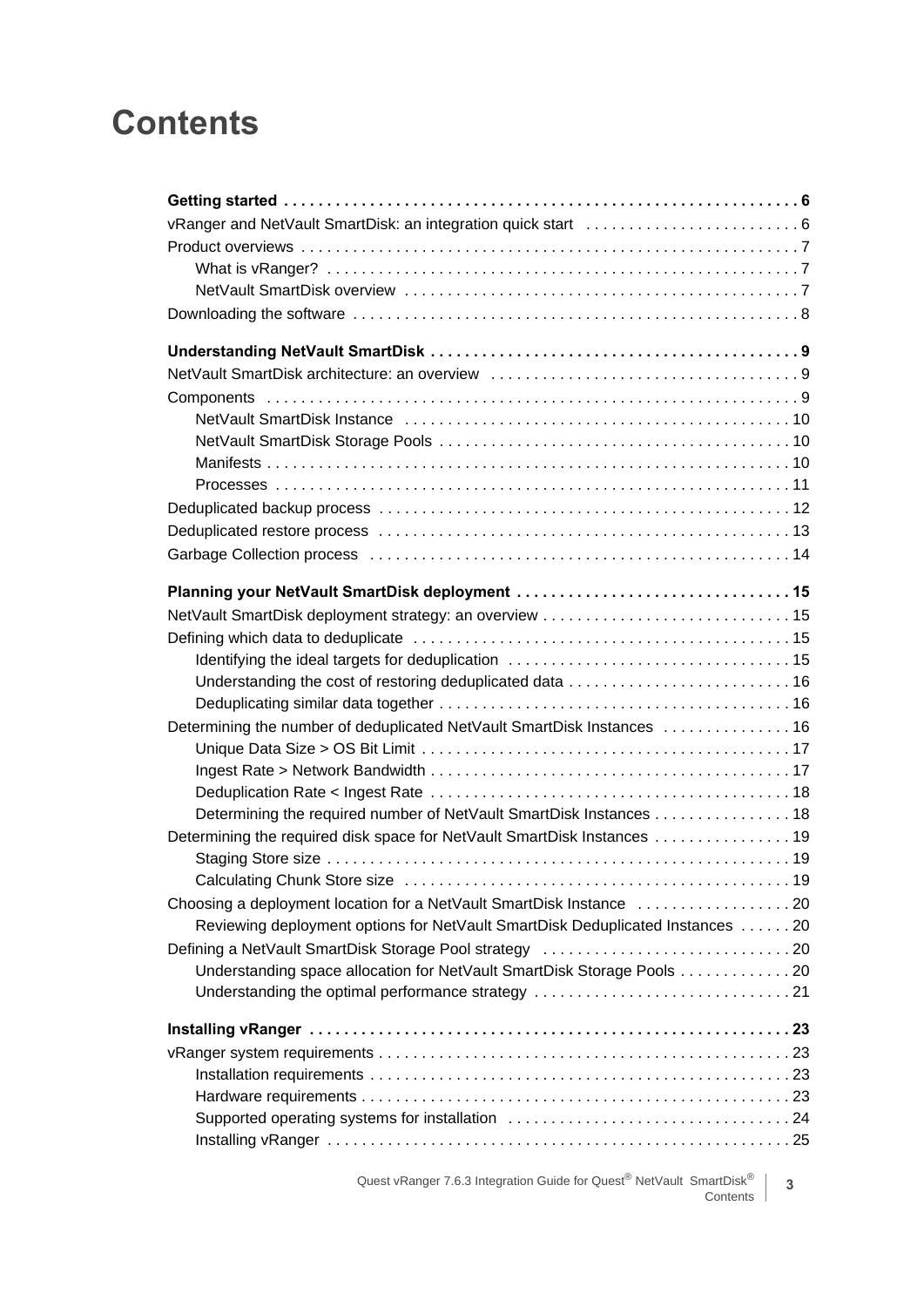| Updating the Storage Pool directory structure 33                             |  |
|------------------------------------------------------------------------------|--|
| Protecting the NetVault SmartDisk unique identity 33                         |  |
|                                                                              |  |
| Preserving data before removing NetVault SmartDisk 34                        |  |
|                                                                              |  |
|                                                                              |  |
|                                                                              |  |
| Prerequisites for reinstalling NetVault SmartDisk 35                         |  |
|                                                                              |  |
| Reinstalling NetVault SmartDisk if identity.cfg is available 35              |  |
| Reinstalling NetVault SmartDisk if identity.cfg is not available 36          |  |
|                                                                              |  |
| Configuring NetVault SmartDisk ports for communication with your software 37 |  |
|                                                                              |  |
|                                                                              |  |
|                                                                              |  |
|                                                                              |  |
|                                                                              |  |
|                                                                              |  |
|                                                                              |  |
|                                                                              |  |
|                                                                              |  |
|                                                                              |  |
|                                                                              |  |
| Configuring NetVault SmartDisk by using the command line  42                 |  |
|                                                                              |  |
|                                                                              |  |
|                                                                              |  |
|                                                                              |  |
|                                                                              |  |
| NetVault SmartDisk performance monitoring: an overview  47                   |  |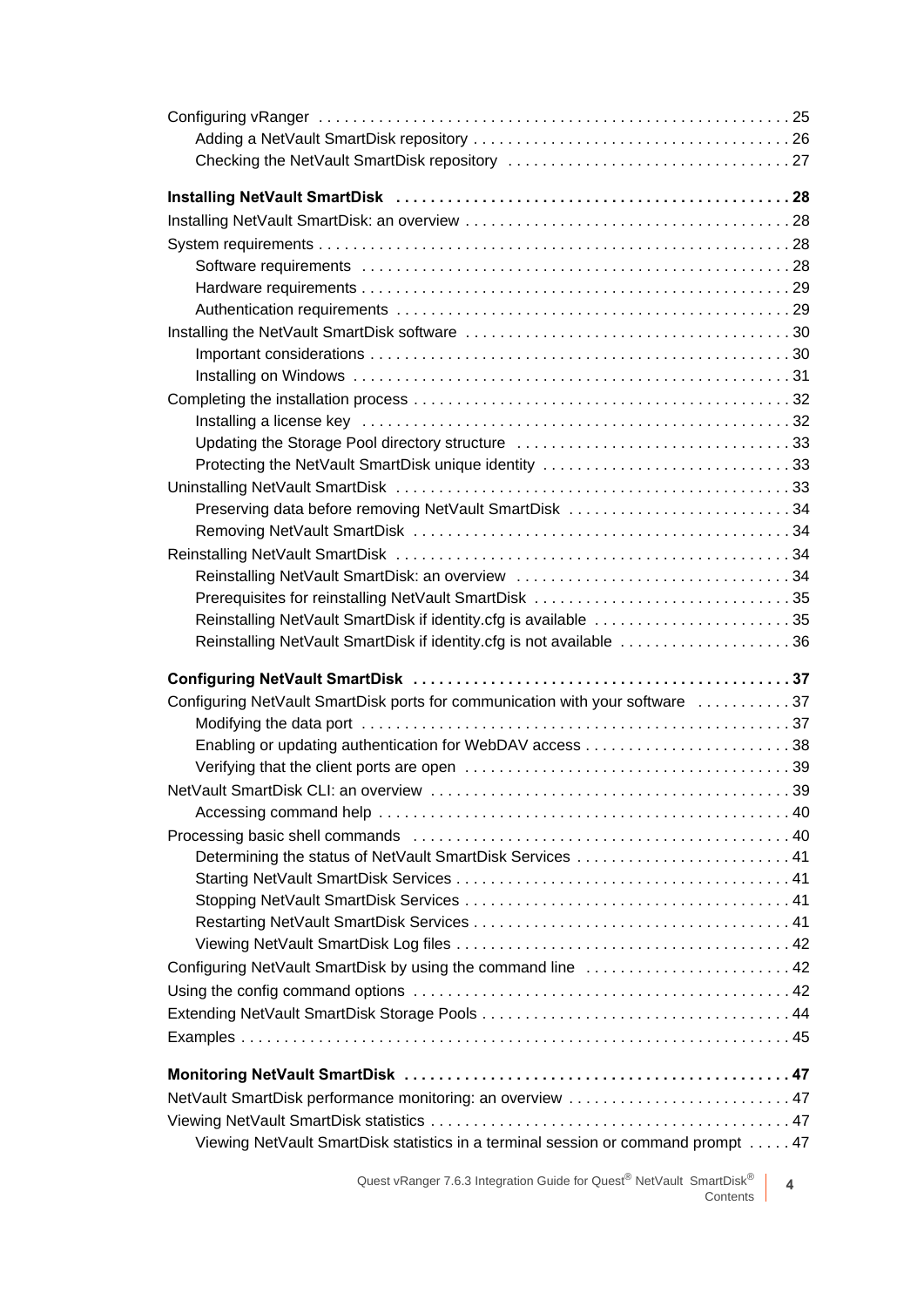| Viewing NetVault SmartDisk statistics in a browser  47  |  |
|---------------------------------------------------------|--|
| Reviewing the list of NetVault SmartDisk statistics  48 |  |
|                                                         |  |
|                                                         |  |
|                                                         |  |
|                                                         |  |
|                                                         |  |
|                                                         |  |
|                                                         |  |

**5**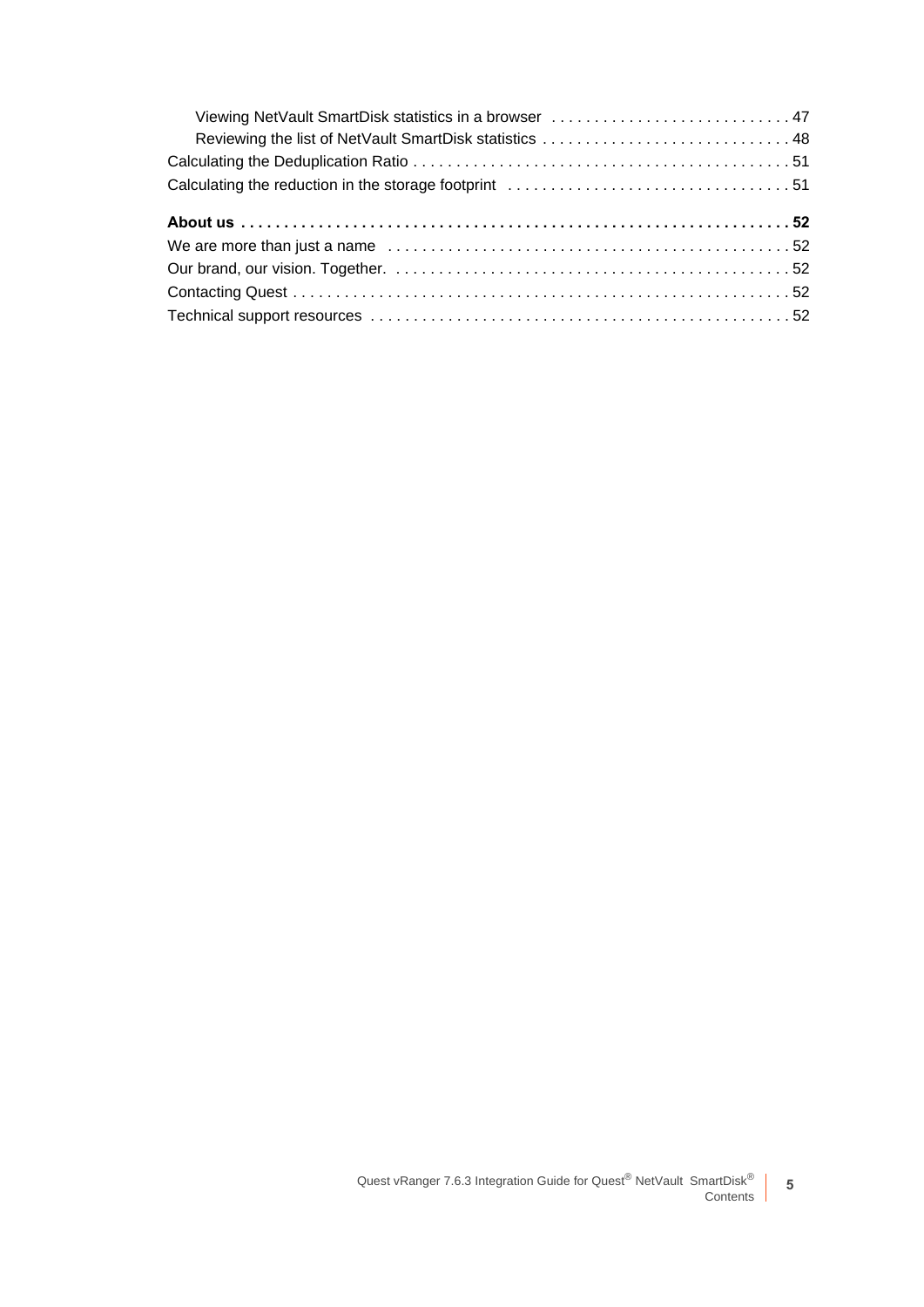## **Getting started**

- <span id="page-5-0"></span>**•** [vRanger and NetVault SmartDisk: an integration quick start](#page-5-1)
- **•** [Product overviews](#page-6-0)
- **•** [Downloading the software](#page-7-0)

## <span id="page-5-1"></span>**vRanger and NetVault SmartDisk: an integration quick start**

**NOTE:** The information in this topic is intended only to provide an overview of the steps required to configure vRanger and NetVault SmartDisk. Review all applicable documentation before implementing this solution.

Integrating NetVault SmartDisk with vRanger is achieved by adding the NetVault SmartDisk Instance to vRanger as a repository. Backups written to that repository are deduplicated according to your configuration. The following steps describe the integration process at a high level, and provide links to the remaining topics for more exploration. Before implementing this solution in a production environment, read this documentation thoroughly.

- 1 **Install NetVault SmartDisk:** Using the NetVault SmartDisk installer, install NetVault SmartDisk on a Windows<sup>®</sup> machine meeting the [System requirements](#page-27-4). During the installation process, you must configure:
	- **▪ Non-Admin credentials**: NetVault SmartDisk uses these credentials for most operations. The Install Wizard can create the account for you, or you can select an existing account.
	- **▪ Staging Path Location**: When backup data is streamed to the NetVault SmartDisk server, it is staged in the Staging directory until the data is deduplicated. The Staging directory can be local or remote and is configured in the Install Wizard. For more information, see [NetVault SmartDisk](#page-9-3)  [Storage Pools](#page-9-3) and [Defining a NetVault SmartDisk Storage Pool strategy](#page-19-4).
	- **▪ Store Path Location**: After deduplication, the unique data is stored in the Store directory. The Store directory can be local or remote and is configured in the Install Wizard. For more information, see [NetVault SmartDisk Storage Pools](#page-9-3) and [Defining a NetVault SmartDisk Storage Pool strategy](#page-19-4).
	- **▪ WebDAV credentials**: vRanger requires WebDAV credentials to communicate with NetVault SmartDisk. You must configure WebDAV authentication to integrate with vRanger effectively. You can configure these credentials during the installation process, or by using the NetVault SmartDisk command line, as described in [Enabling or updating authentication for WebDAV access](#page-37-1).
- 2 **Configure NetVault SmartDisk:** While the defaults may be acceptable for testing, you may want to change two key configurations to fine-tune performance:
	- **Deduplication window**: By default, deduplication is set to "anytime" which means that deduplication runs whenever backups are available in the Staging path. Configuring a deduplication window outside of your backup window may improve performance of both deduplication and backups. For more information on configuring NetVault SmartDisk and the deduplication window, see [Using the config command options](#page-41-3).
	- Garbage Collection window: When backups are retired to do retention policies, the unique data is not automatically deleted from the Store directory. The NetVault SmartDisk Garbage Collection process removes these chunks and reclaims disk space. By default, garbage collection runs at 1:00

**6**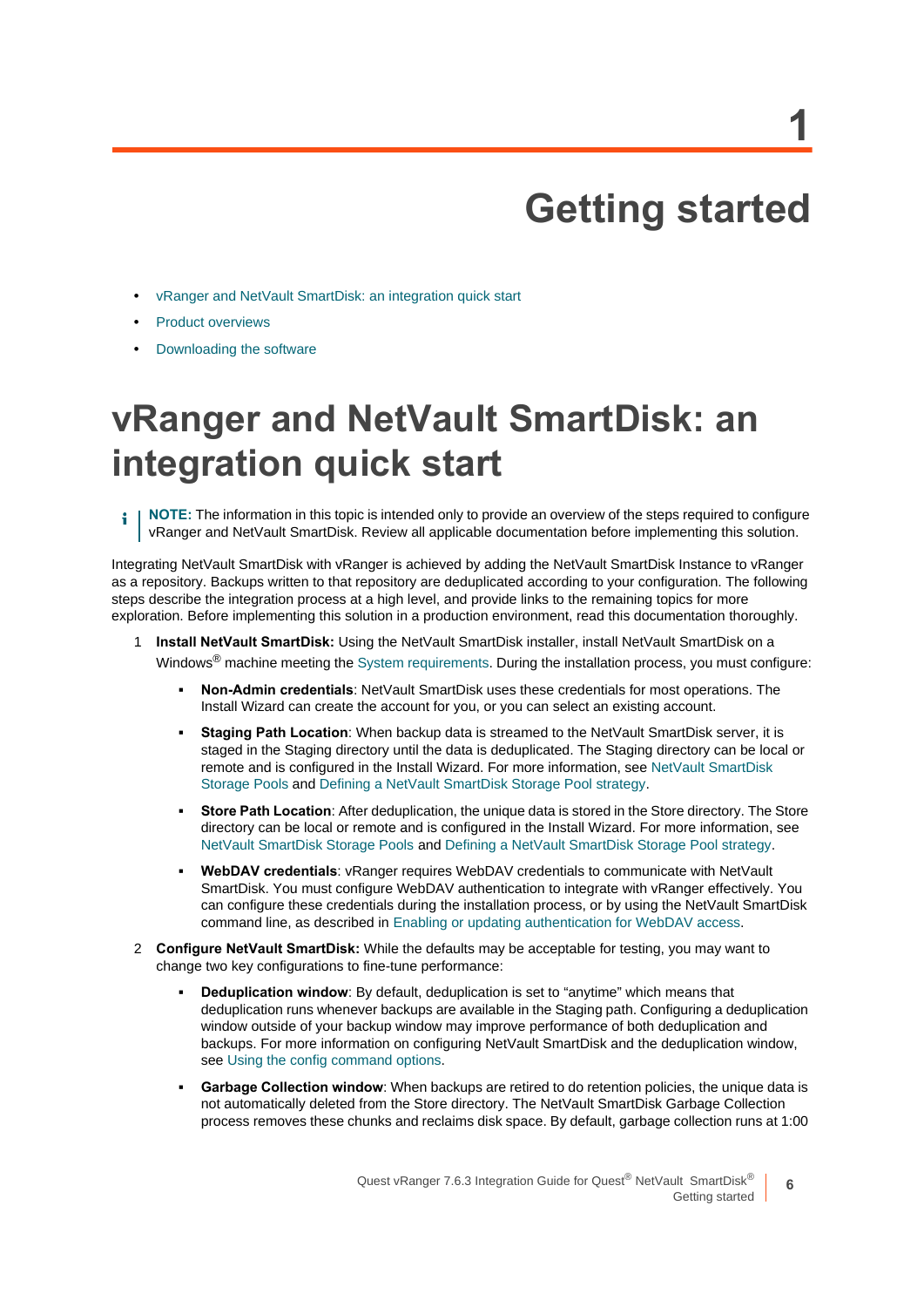PM and 7:00 PM, Monday through Thursday. For more information on configuring NetVault SmartDisk and the garbage collection schedule, see [Using the config command options](#page-41-3).

- 3 **Install vRanger**: Using the vRanger installer, install vRanger on a machine meeting the [vRanger system](#page-22-4)  [requirements](#page-22-4). For a high-level overview of the vRanger installation process, see [Installing vRanger](#page-24-2). For more information, see the *Quest vRanger Installation/Upgrade Guide*.
- 4 **Create NetVault SmartDisk Repository**: After vRanger is installed, add the NetVault SmartDisk Instance to vRanger as a repository. Any backup written to this repository is deduplicated according to your NetVault SmartDisk configuration. For more information, see [Adding a NetVault SmartDisk repository.](#page-25-1)

## <span id="page-6-0"></span>**Product overviews**

The following topics provide an overview of vRanger and NetVault SmartDisk, and important information about the licensing required to integrate the two products.

### <span id="page-6-1"></span>**What is vRanger?**

vRanger is the next step in the evolution of the leading backup solution designed exclusively for the virtual infrastructure. vRanger captures the complete source image — including the operating system, patches, and applications — and transfers the archive — full, incremental, or differential — to a configured data repository. These image-level backups can be restored in a matter of minutes rather than the hours required by legacy file-level solutions.

vRanger versions 5.3 and later support the use of a NetVault SmartDisk server as a repository. Simply by adding a configured NetVault SmartDisk server to vRanger as a repository, backups written to that repository is automatically de-duplicated.

### **vRanger licensing**

Each physical CPU socket on a licensed VMware® ESXi™ host requires one CPU License. vRanger can restore and replicate to a host for which you have not configured a vRanger license. Every ESXi host for which vRanger is expected to provide protection must be properly licensed, both by VMware® and in the vRanger Host Licensing tab.

**IMPORTANT:** A Quest vRanger license is required for integration with NetVault SmartDisk. vRanger Standard Edition (SE) and vReplicator are not supported by NetVault SmartDisk. This documentation uses "vRanger" for simplicity, but only vRanger Backup & Replication is supported for use with NetVault SmartDisk.

### <span id="page-6-2"></span>**NetVault SmartDisk overview**

The NetVault SmartDisk disk-based data-deduplication option reduces storage costs with its powerful byte-level, variable-block-based software deduplication, which packs up to 12 times more protected data into the same storage area for up to a 90% reduction in storage footprint. Hardware costs are reduced by using existing storage infrastructure instead of requiring specific drives or appliances. Seamless integration with vRanger speeds deployment while simplified ease-of-use reduces the level of storage expertise required to perform deduplicated disk-based backups.

To shrink backup windows with no additional affect on hosts or protected servers, you can schedule the NetVault SmartDisk post-process deduplication option outside the backup window.

For more information, see [Understanding NetVault SmartDisk.](#page-8-3)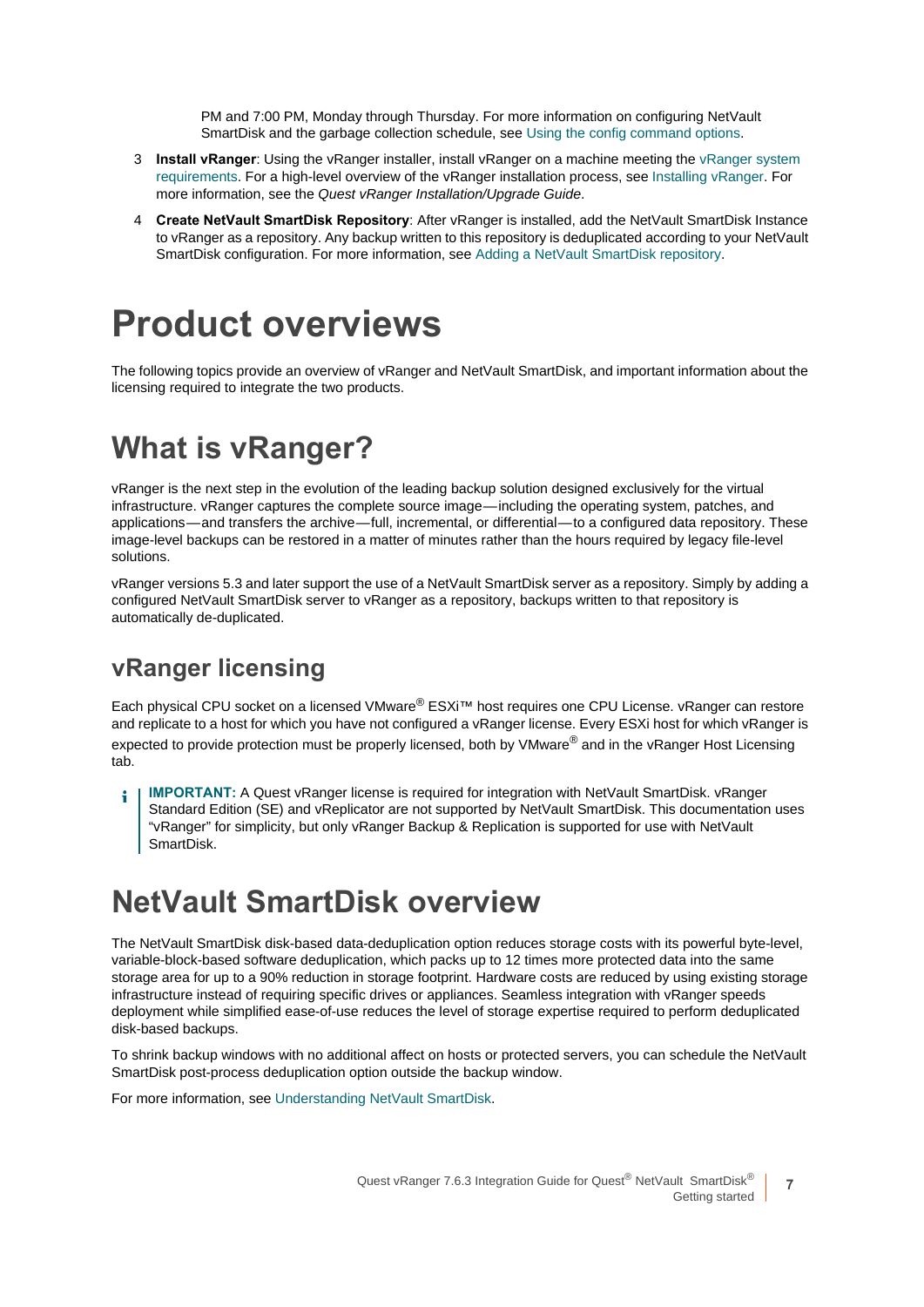### **NetVault SmartDisk licensing**

The NetVault SmartDisk - vRanger Edition is licensed on a per-instance basis. An "instance" is defined as an individual server installation of NetVault SmartDisk. Each NetVault SmartDisk Instance requires its own permanent license key, which is tied to a NetVault SmartDisk Machine ID that is unique to each NetVault SmartDisk Instance. You may configure multiple repositories per instance.

**I IMPORTANT:** NetVault SmartDisk is only supported when used with Quest vRanger.

#### **Size limits on NetVault SmartDisk Instances**

Each instance is limited in the amount of deduplicated data that it can support:

- **•** If you use a 32-bit platform, you are limited to a Chunk Store of 5 TB of unique data.
- **•** If you use a 64-bit platform, you are limited to a Chunk Store of 15 TB of unique data.

For more information, see [Unique Data Size > OS Bit Limit.](#page-16-2)

## <span id="page-7-0"></span>**Downloading the software**

Evaluation versions of vRanger and NetVault SmartDisk are available from the vRanger page on the Quest website. Evaluation versions are full applications limited only by licensing.

#### *To download an evaluation copy of vRanger:*

- 1 From an internet-connected PC, access [http://quest.com/products/vranger/.](http://quest.com/products/vranger/)
- 2 Click **Download Free Trial**.
- 3 Register or log in as appropriate.
- 4 Accept the **License Agreement**, and click **Submit**.
- 5 Select **vRanger**, and save the file to the desired location.

#### *To download an evaluation copy of NetVault SmartDisk:*

- 1 From an internet-connected PC, access [http://quest.com/products/netvault-backup/.](http://quest.com/products/netvault-backup/)
- 2 Click **Download Free Trial**.
- 3 Register or log in as appropriate.
- 4 Accept the **License Agreement**, and click **Submit**.
- 5 Select **NetVault SmartDisk,** and save the file to the desired location.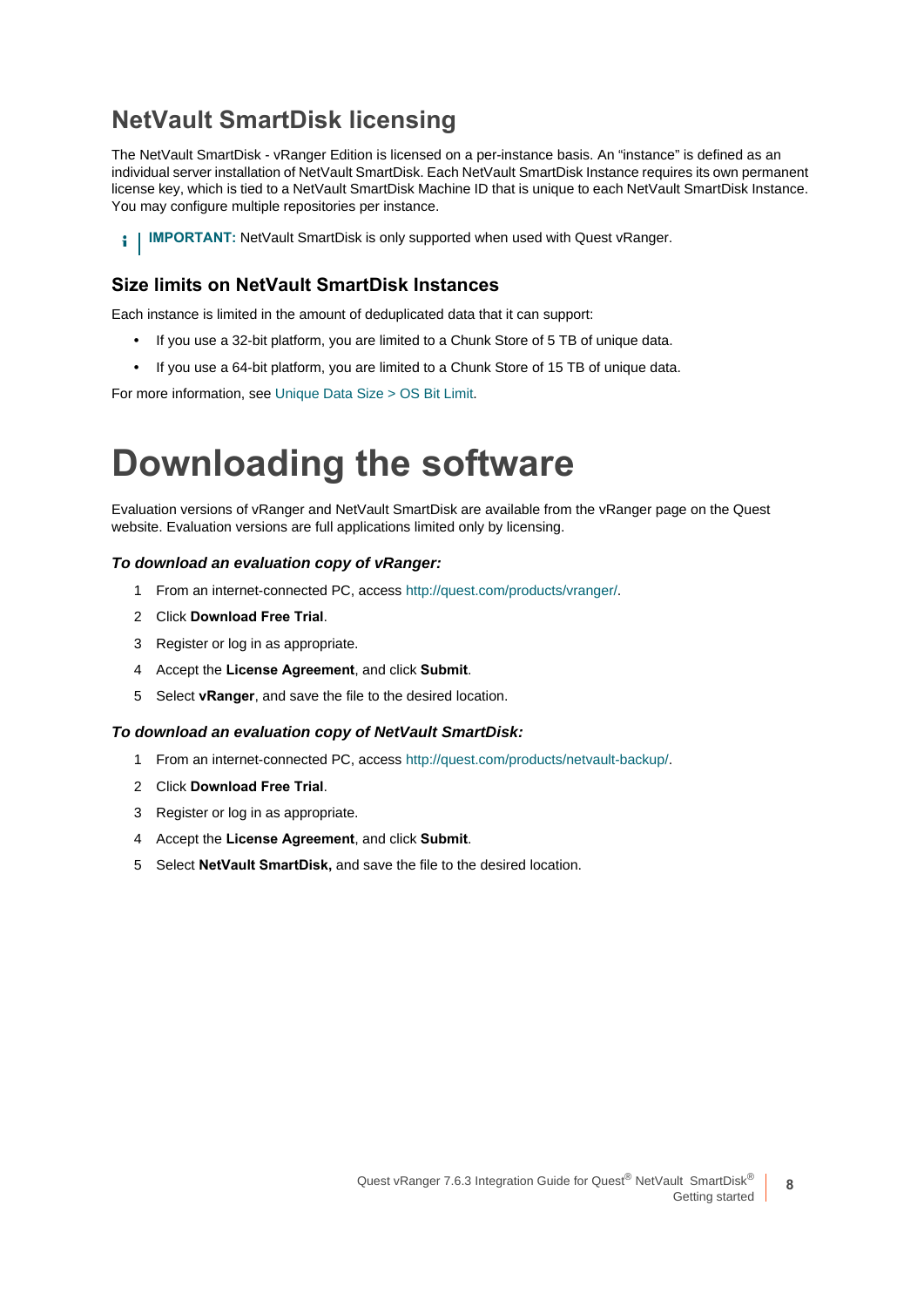## <span id="page-8-3"></span><span id="page-8-0"></span>**Understanding NetVault SmartDisk**

- **•** [NetVault SmartDisk architecture: an overview](#page-8-1)
- **•** [Components](#page-8-2)
- **•** [Deduplicated backup process](#page-11-0)
- **•** [Deduplicated restore process](#page-12-0)
- **•** [Garbage Collection process](#page-13-0)

## <span id="page-8-1"></span>**NetVault SmartDisk architecture: an overview**

The basic components of a NetVault SmartDisk Instance are shown in the following image, and described in the topics that follow.

**Figure 1. Components**



## <span id="page-8-2"></span>**Components**

- **•** [NetVault SmartDisk Instance](#page-9-0)
- **•** [NetVault SmartDisk Storage Pools](#page-9-1)
- **•** [Manifests](#page-9-2)
- **•** [Processes](#page-10-0)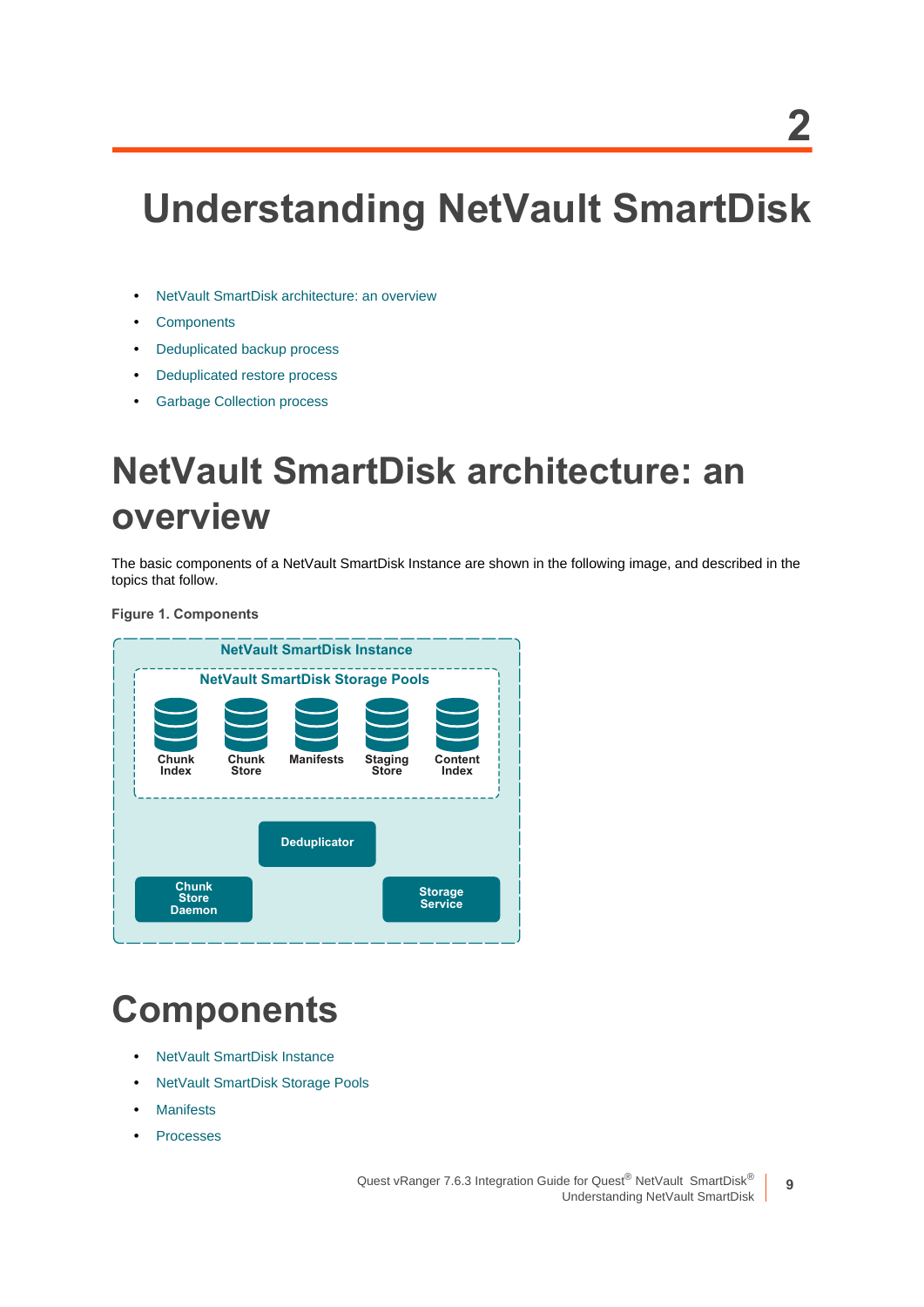## <span id="page-9-0"></span>**NetVault SmartDisk Instance**

A **NetVault SmartDisk Instance** includes one or more Storage Pools and a set of processes that perform bytelevel, variable-block software deduplication. You can deploy a single **NetVault SmartDisk Instance** on a dedicated server, or a different server or client, and it can accept data streams from heterogeneous platforms. In addition, you can deploy multiple **NetVault SmartDisk Instances** to distribute network, disk, and deduplication resources, which improves load balancing and performance. When multiple NetVault SmartDisk Instances are deployed, Storage Pools and processes are not shared across the multiple NetVault SmartDisk Instances. Data written to a NetVault SmartDisk Instance is deduplicated globally, regardless of the data's source. For example, if you have two vRanger instances writing to the same NetVault SmartDisk Instance, the data is treated as if it came from a single source.

## <span id="page-9-3"></span><span id="page-9-1"></span>**NetVault SmartDisk Storage Pools**

A **NetVault SmartDisk Storage Pool** includes one or more file-system volumes, which you can easily extend by adding additional file-system paths. Each Storage Pool is associated with *roles* that it can perform. When configuring the Storage Pool, you can specify the preferred roles or the roles not allowed. Available roles include the **Content Index** (also called Disk Index), **Staging Store** (also called Staging), **Chunk Index**, and **Chunk Store** (also called Storage). For example, Storage Pool A is used for the **Content Index** and the **Chunk Index** while Storage Pool B is only used for the **Staging Store** and **Chunk Store**. Storage Pool A can include fault-tolerant disks with good random-access performance, while Storage Pool B includes fault-tolerant disks with good streaming performance. When NetVault SmartDisk is analyzing the available Storage Pools, it chooses the optimal Storage Pool to use based on available space, the defined roles, and other current activity in the NetVault SmartDisk Instance.

### **Storage-Pool roles**

- **Content Index**: The **NetVault SmartDisk Content Index** role is the index where the NetVault SmartDisk Instance tracks the data it is protecting and whether it is stored in the **Staging Store** or the **Chunk Store**. The Content Index is relatively small and should reside in a Storage Pool made of fault-tolerant disks with good random-access performance.
- **Staging Store**: The **NetVault SmartDisk Staging Store** role is where all nondeduplicated data streams are stored, whether they are awaiting post-processing deduplication or were not selected for deduplication. Data streams that were selected for deduplication are deleted from the **Staging Store** after the postprocessing deduplication is completed. The **Staging Store** should reside in a Storage Pool made of faulttolerant disks with good streaming performance.
- **Chunk Index**: The **NetVault SmartDisk Chunk Index** role is a list of the unique Chunks and where each Chunk is stored in the **Chunk Store**. There is one **Chunk Index** per NetVault SmartDisk Instance. The **Chunk Index** should reside in a Storage Pool made of fault-tolerant disks with good random-access performance.
- **Chunk Store**: The **NetVault SmartDisk Chunk Store** role is where the unique Chunks are stored. The **Chunk Store** should reside in a Storage Pool made of fault-tolerant disks.

### <span id="page-9-2"></span>**Manifests**

Stored in a NetVault SmartDisk Storage Pool, a **NetVault SmartDisk Manifest** is an ordered list of the Chunks that make up the data stream. It is used during the reconstruction of the data stream to ensure that the Chunks are reconstructed in the correct order. There is one Manifest per data stream.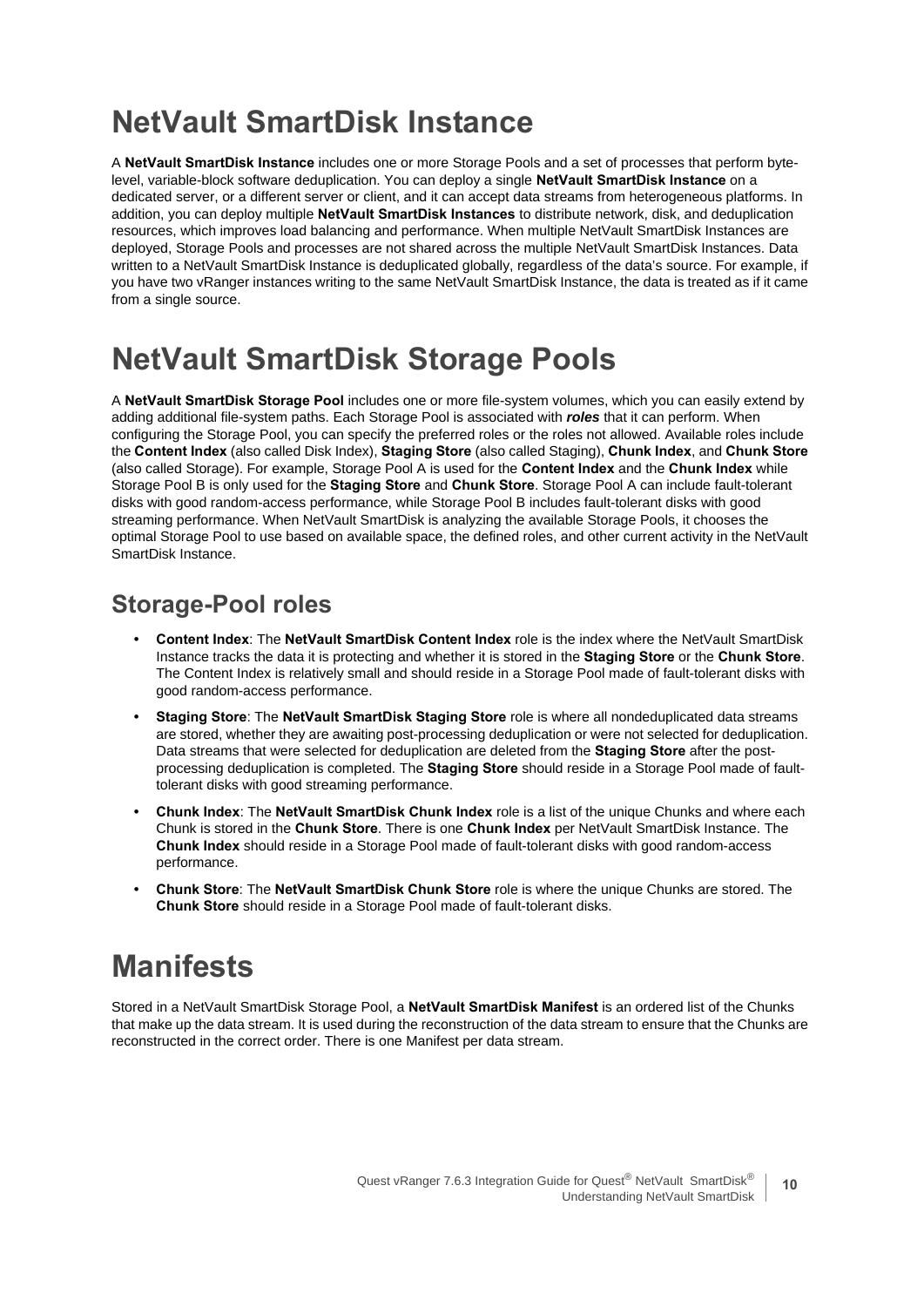### <span id="page-10-0"></span>**Processes**

- **Storage Service**: The **NetVault SmartDisk Storage Service** listens on a user-defined port for data flowing to and from NetVault SmartDisk. There is one Storage Server process per data stream.
- **Deduplicator**: The **NetVault SmartDisk Deduplicator** performs byte-level, variable-block software-based deduplication by breaking the data streams into unique Chunks. The Deduplicator uses the **Chunk Store Daemon (CSD)** to query the **Chunk Index** to determine if the Chunk is unique. When a Chunk is found in the Chunk Index, the **Chunk Store Daemon** stores the unique Chunk in the **Chunk Store**. There is one Deduplicator process per data stream.
- **Chunk Store Daemon**: The **NetVault SmartDisk Chunk Store Daemon** is the only process that writes to the **Chunk Index** and **Chunk Store**. There is only one CSD per **NetVault SmartDisk Instance**. The CSD also manages the Garbage Collection process.
- **percolatormonitor**: The **percolatormonitor** is a privileged process that launches and monitors other NetVault SmartDisk Processes.
- **percolatorslave**: The **percolatorslave** is responsible for communication routing. It routes messages between NetVault SmartDisk Processes on the local machine and between NetVault SmartDisk and other remote servers.
- **logd**: The **logd** is the logging daemon that creates the NetVault SmartDisk logs and stores them in an internal database. It also sends them to the applicable system location, such as the Application log in the Windows® Event Viewer.
- **resourcemanager**: The **resourcemanager** manages the combined number and size of all trace files by periodically deleting inactive files, that is, those files that are not associated with any running processes, starting with the oldest files first.
- **superserver**: The **superserver** is the high-level manager of all other processes. It coordinates operations, balances the load between file systems, and schedules deduplication and Garbage Collection.
- **winservicerunner**: On Windows, the **winservicerunner** runs the Windows Service and starts the **percolatormonitor**.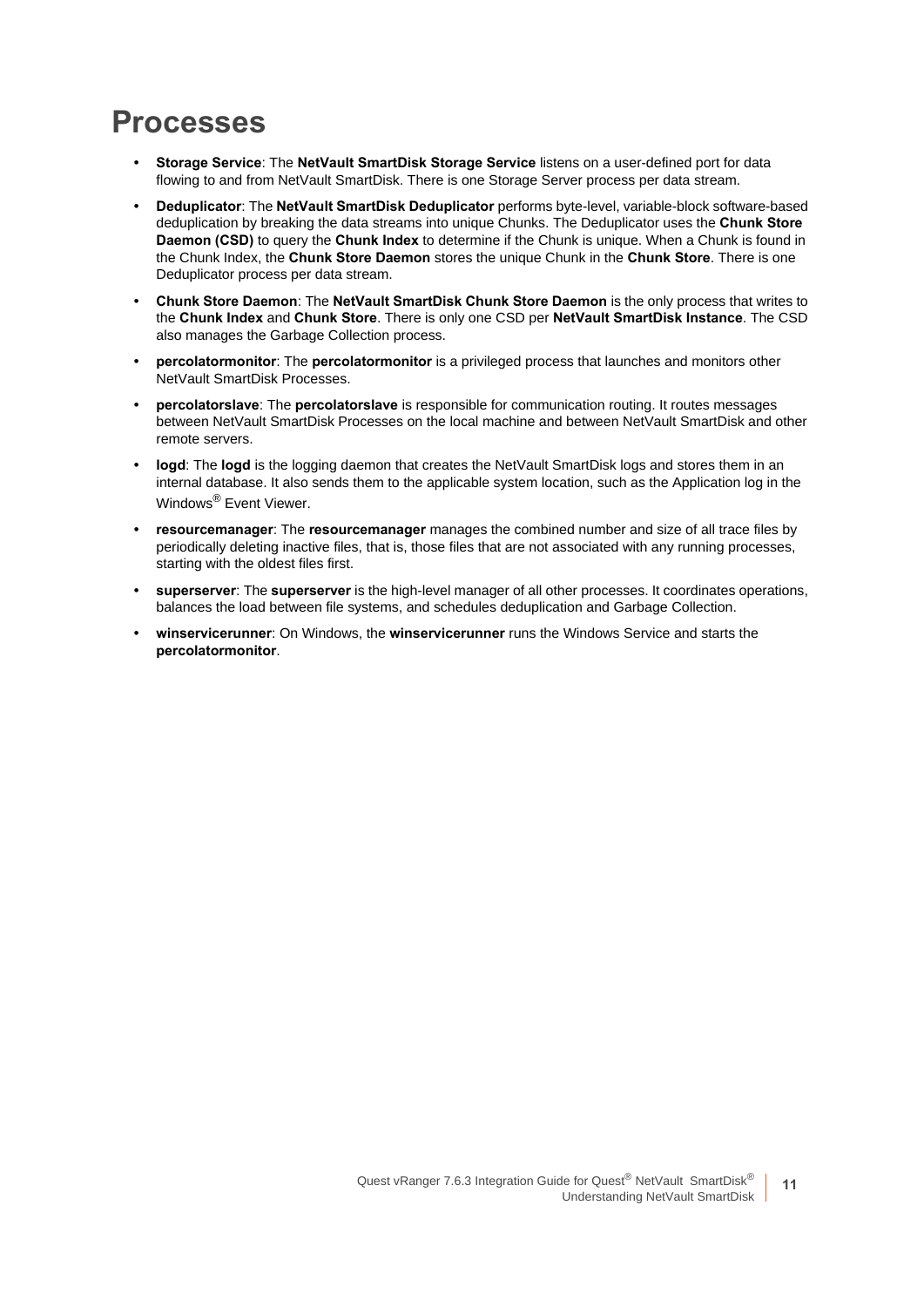## <span id="page-11-0"></span>**Deduplicated backup process**

#### **Figure 2. Back up data and deduplicate it**



- 1 After the user initiates a backup job targeted to the NetVault SmartDisk repository, vRanger streams data on the user-defined port to the **Storage Service**.
- 2 The **Storage Service** stores the backup stream from vRanger in the **Staging Store**.
- 3 The **Storage Service** updates the **Content Index** to indicate where the backup is stored in the **Staging Store**.
- 4 The **Storage Service** updates vRanger to indicate that the backup stream has been successfully stored.
- A During the user-defined deduplication window, backup data is retrieved from the **Staging Store** and sent to the **Deduplicator**.
- B The **Deduplicator** performs byte-level, variable-block software-based deduplication by breaking data streams into unique Chunks and sending them to the **Chunk Store Daemon**.
- C The **Deduplicator** creates a backup-specific **Manifest**, which is an ordered list of Chunks that make up the backup.
- D The **Chunk Store Daemon** sends the unique Chunks to the **Chunk Store** for storage and updates the **Chunk Index** to indicate where each Chunk is stored in the **Chunk Store**.
- E The **Content Index** is updated to indicate that the backup is stored in the **Chunk Store**.
- F The backup data stream is removed from the **Staging Store**.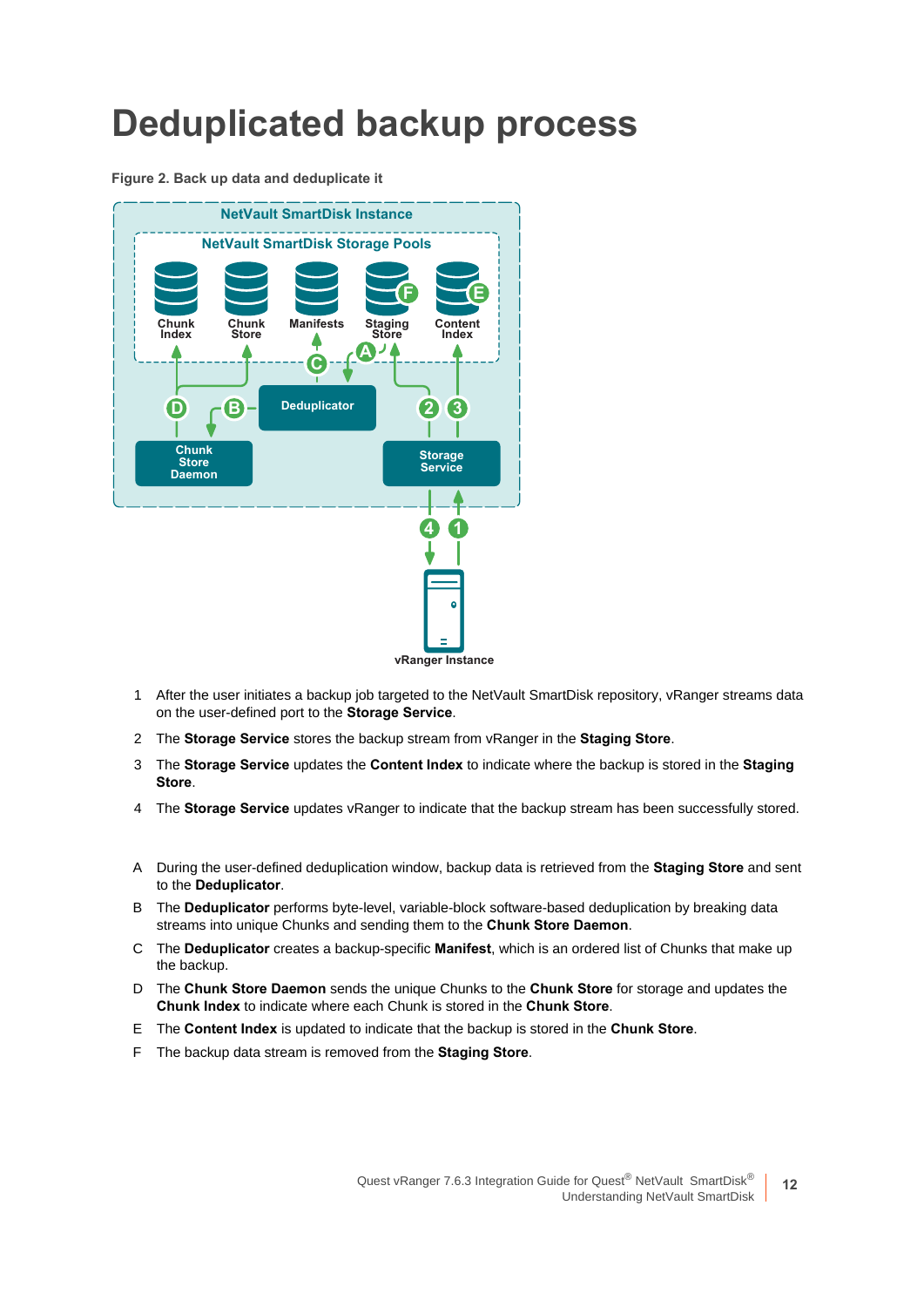## <span id="page-12-0"></span>**Deduplicated restore process**

#### **Figure 3. Restore data that was deduplicated**



- 1 After the user initiates a restore of a deduplicated backup that is stored on the NetVault SmartDisk repository, vRanger requests the data on the user-defined port from the **Storage Service**.
- 2 The **Storage Service** queries the **Content Index** to determine whether the backup is stored in the **Staging Store** for nondeduplicated backups or the **Chunk Store** for deduplicated backups.
- 3 The **Storage Service** queries the backup's Manifest for the first or next batch of Chunk Names in the backup.
- <span id="page-12-1"></span>4 The **Storage Service** queries the **Chunk Store Daemon** for the location of the Chunks in the **Chunk Store**.
- 5 Using Chunk Names from the **Manifest**, the **Chunk Store Daemon** queries the **Chunk Index** for pointers to the Chunks in the **Chunk Store**.
- 6 The **Chunk Store Daemon** provides the **Storage Service** with the location of the Chunks in the **Chunk Store**.
- <span id="page-12-2"></span>7 The **Storage Service** retrieves the Chunks from the **Chunk Store** and streams the Chunk to vRanger.

[Step 4](#page-12-1) through [Step 7](#page-12-2) repeat for each batch of Chunk Names in the **Manifest**.

On completion of restoring all Chunk Names in Manifest, vRanger returns a **Restore Completed** job status.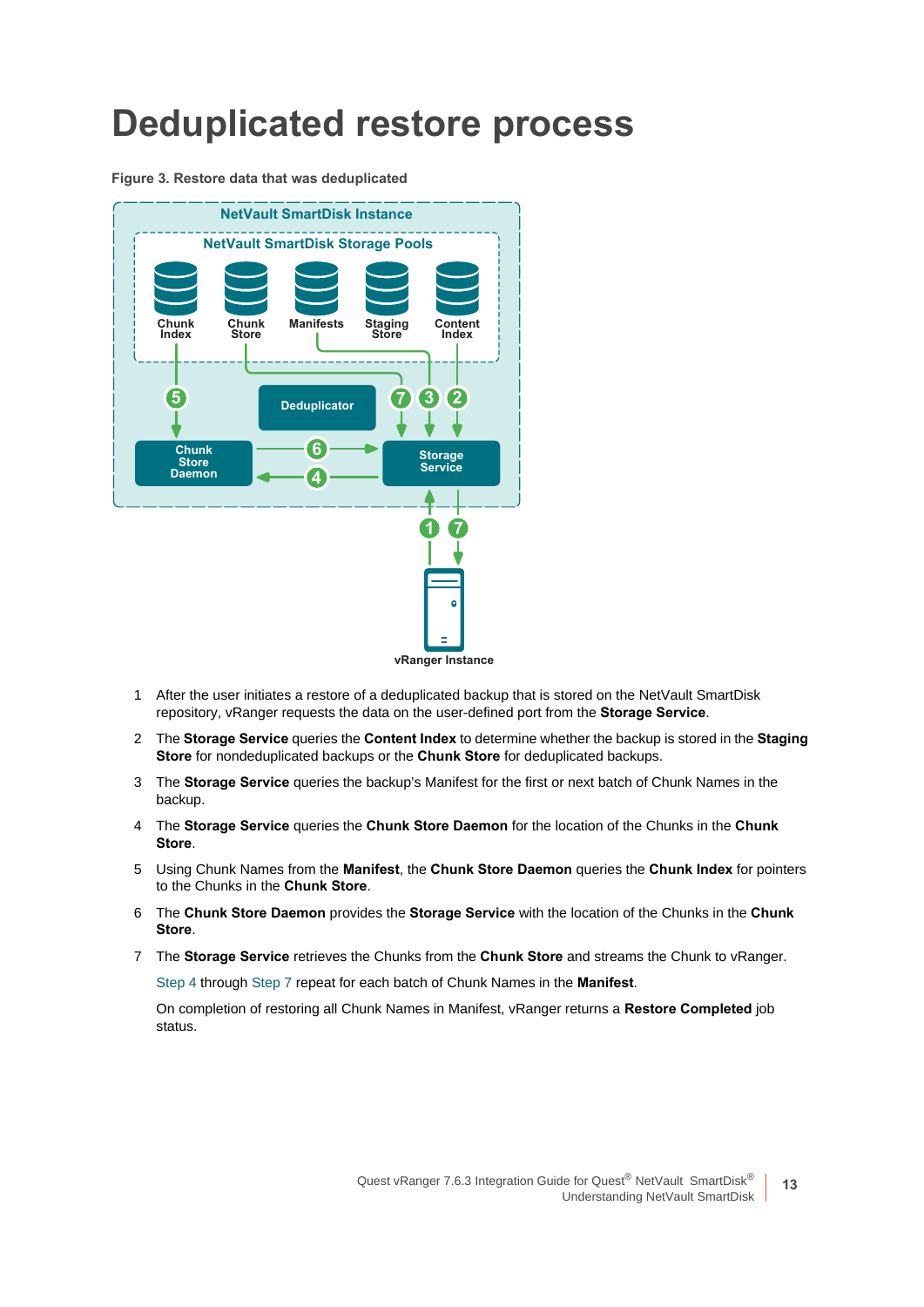## <span id="page-13-0"></span>**Garbage Collection process**

When backups targeted to NetVault SmartDisk are retired, the data is removed from the backup database; however, the unique Chunks are not automatically removed from the **Chunk Store**. The NetVault SmartDisk Garbage Collection process is designed to remove orphaned Chunks from the **Chunk Store** and reclaim disk space. To do so, Garbage Collection maintains reference counts of added and deleted Chunks, and it deletes or rewrites partially used Chunk pages.

Garbage Collection cannot run at the same time as deduplication, because deduplication needs to write to the Chunk Store. During the configured Garbage Collection window, data waiting for deduplication is queued until Garbage Collection has completed. By default, the Garbage Collection window is from 18:00 through 06:00 on every night; however, you can revise this setting—for more information, see [Configuring NetVault SmartDisk](#page-36-3). Outside the Garbage Collection window, Garbage Collection is only started if no data is being deduplicated or is queued for deduplication. If data becomes available for deduplication outside the Garbage Collection window and Garbage Collection is active, Garbage Collection is stopped and deduplication proceeds.

Quest also recommends scheduling regular Garbage Collection to avoid delays associated with collecting large amounts of data.

**NOTE:** If a backup job that uses deduplication is canceled, the Chunk Store space used by segments that f have already been deduplicated is not reclaimed until the next Garbage Collection occurs. Space used by the Staging Store and license enforcement is reclaimed immediately.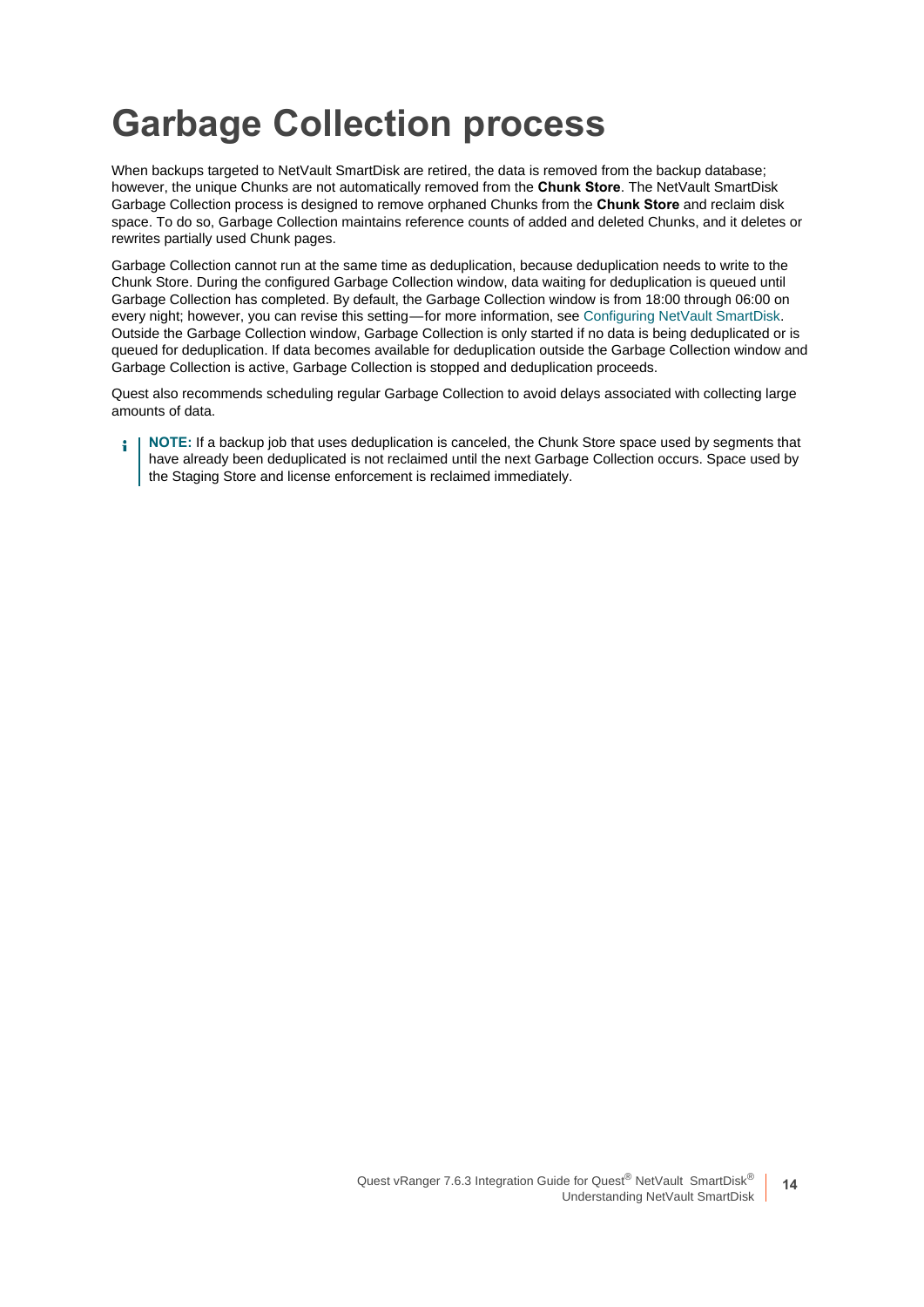## <span id="page-14-0"></span>**Planning your NetVault SmartDisk deployment**

- **•** [NetVault SmartDisk deployment strategy: an overview](#page-14-1)
- **•** [Defining which data to deduplicate](#page-14-2)
- **•** [Determining the number of deduplicated NetVault SmartDisk Instances](#page-15-2)
- **•** [Determining the required disk space for NetVault SmartDisk Instances](#page-18-0)
- **•** [Choosing a deployment location for a NetVault SmartDisk Instance](#page-19-0)
- **•** [Defining a NetVault SmartDisk Storage Pool strategy](#page-19-2)

## <span id="page-14-1"></span>**NetVault SmartDisk deployment strategy: an overview**

A NetVault SmartDisk deployment strategy includes multiple components, which you define before installing NetVault SmartDisk. To ensure a successful deployment, complete the following steps, which are described in detail in subsequent topics:

- **•** Define the data that you want to deduplicate.
- **•** Calculate the size of your NetVault SmartDisk Deployment.
- **•** Define the deployment location of the NetVault SmartDisk Instance.
- **•** Define a strategy for the NetVault SmartDisk Storage Pools.

## <span id="page-14-2"></span>**Defining which data to deduplicate**

The first step in defining your NetVault SmartDisk Deployment Strategy is determining which data to deduplicate. Not *all* data benefits from deduplication; therefore, it is important to determine which data is targeted to use the NetVault SmartDisk Deduplication Option to reduce its storage footprint.

Additionally, the longer the data is retained in vRanger, the better the deduplication ratios. The deduplication ratios improve because more duplicate Chunks are found thus enabling the ability to pack more data into the same storage footprint. This ability enables even more protected data to be available through disk-based media. To obtain the most ideal deduplication ratios, Quest recommends a retention period of 12 weeks or more.

## <span id="page-14-3"></span>**Identifying the ideal targets for deduplication**

High deduplication ratios are achieved when multiple generations of the same data are targeted for the same NetVault SmartDisk Instance. Data that is an ideal target for deduplication includes the following:

**15**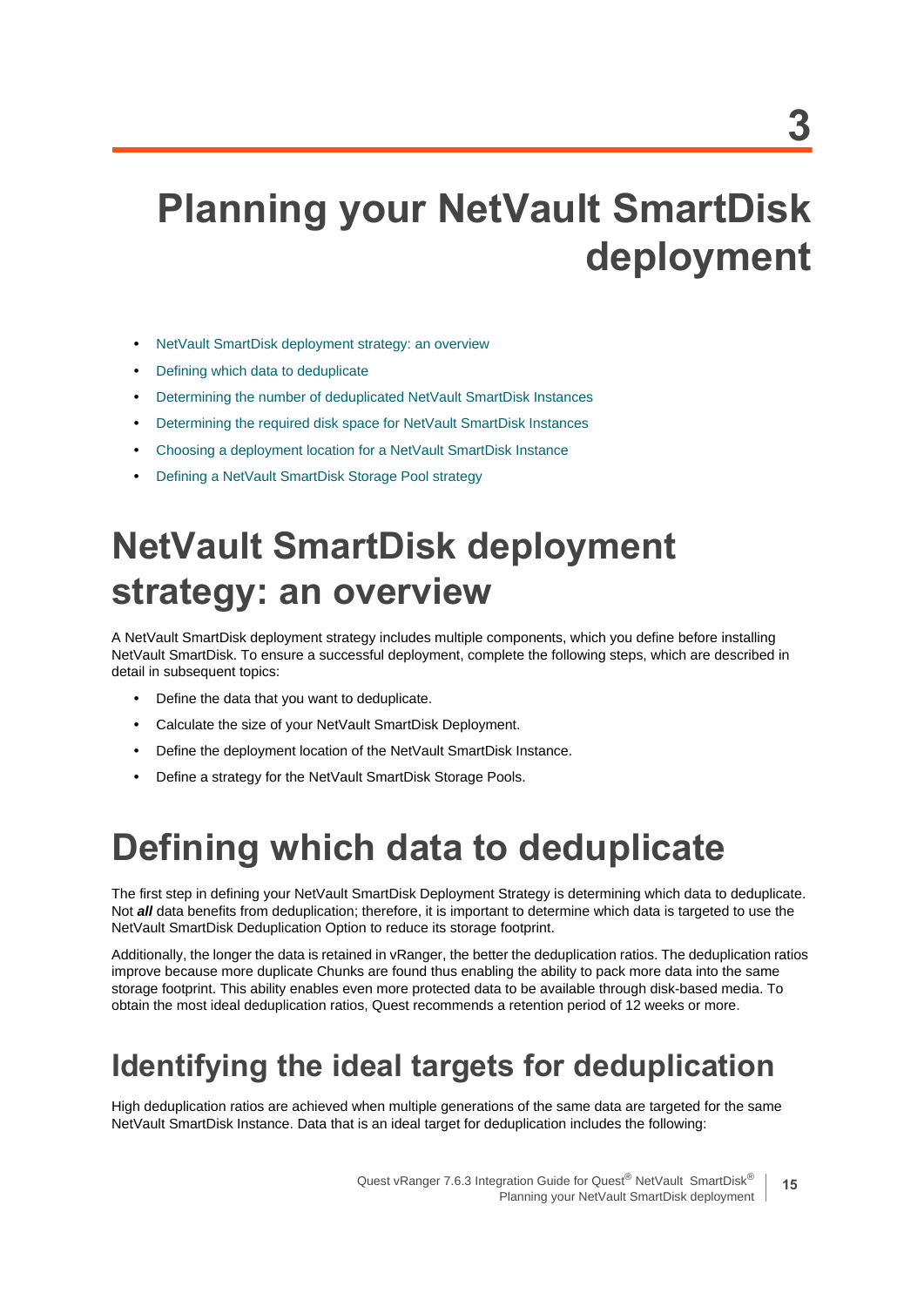- **•** Structured databases, such as Oracle® and SQL Server® databases.
- **•** Source servers using the same operating system and similar applications, such as those protected by vRanger.
- **•** Email servers, such as Exchange and Domino® systems.
	- **NOTE:** While email is an ideal target for deduplication, Single Instance Store (SIS), such as storage provided by Exchange, reduces deduplicated data; therefore, the deduplication ratio for the email server is not as high as other types of data.

### <span id="page-15-0"></span>**Understanding the cost of restoring deduplicated data**

While data deduplication reduces storage costs by reducing the storage footprint, there is a cost incurred during the restore processes. During the restoration of a deduplicated backup, NetVault SmartDisk has to reassemble the Chunks as it restores the data. This reassembly process, also called *rehydration*, lengthens the time to restore the data. Therefore, if the Recovery Time Objective (RTO) is important for a specific database, email, or file system, consider the trade-off between reducing storage costs and increasing RTO when you identify which data to deduplicate.

## <span id="page-15-1"></span>**Deduplicating similar data together**

You can increase deduplication ratios by targeting backups from the same database, file system, or application to the same NetVault SmartDisk Instance. When a backup is deduplicated and a previous backup from the same database, file system, or application has already been deduplicated by the NetVault SmartDisk Instance, only the unique or new Chunks that did not exist in the previous backup have to be stored in the **Chunk Store**. If a previously deduplicated backup does not exist in the NetVault SmartDisk Instance, most of the backup is considered unique data; this issue increases the number of unique Chunks that have to be stored in the **Chunk Store**.

When targeting backups to NetVault SmartDisk Instances, deduplication ratios decline if backups are targeted to random NetVault SmartDisk Instances. Quest recommends that you target backups from the same database, file system, or application to the same NetVault SmartDisk Instance.

## <span id="page-15-2"></span>**Determining the number of deduplicated NetVault SmartDisk Instances**

Three factors determine the number of NetVault SmartDisk Instances required. If any of these factors are true, you must deploy multiple NetVault SmartDisk Instances. To determine the total number of NetVault SmartDisk Instances required, perform the following calculations:

- **•** Unique Data Size > 15 TB for 64-bit OS and > 5 TB for 32-bit OS
- **•** Ingest Rate > Maximum Sustained Network Bandwidth
- **•** Deduplication Rate < Ingest Rate

The maximum result for the three calculations determines the number of NetVault SmartDisk Instances that must be deployed. For example, if the Unique Data Size calculation and the Deduplication Rate indicates that only one NetVault SmartDisk Instance is required, but the Ingest Rate calculation indicates that two NetVault SmartDisk Instances are required, you must deploy two NetVault SmartDisk Instances.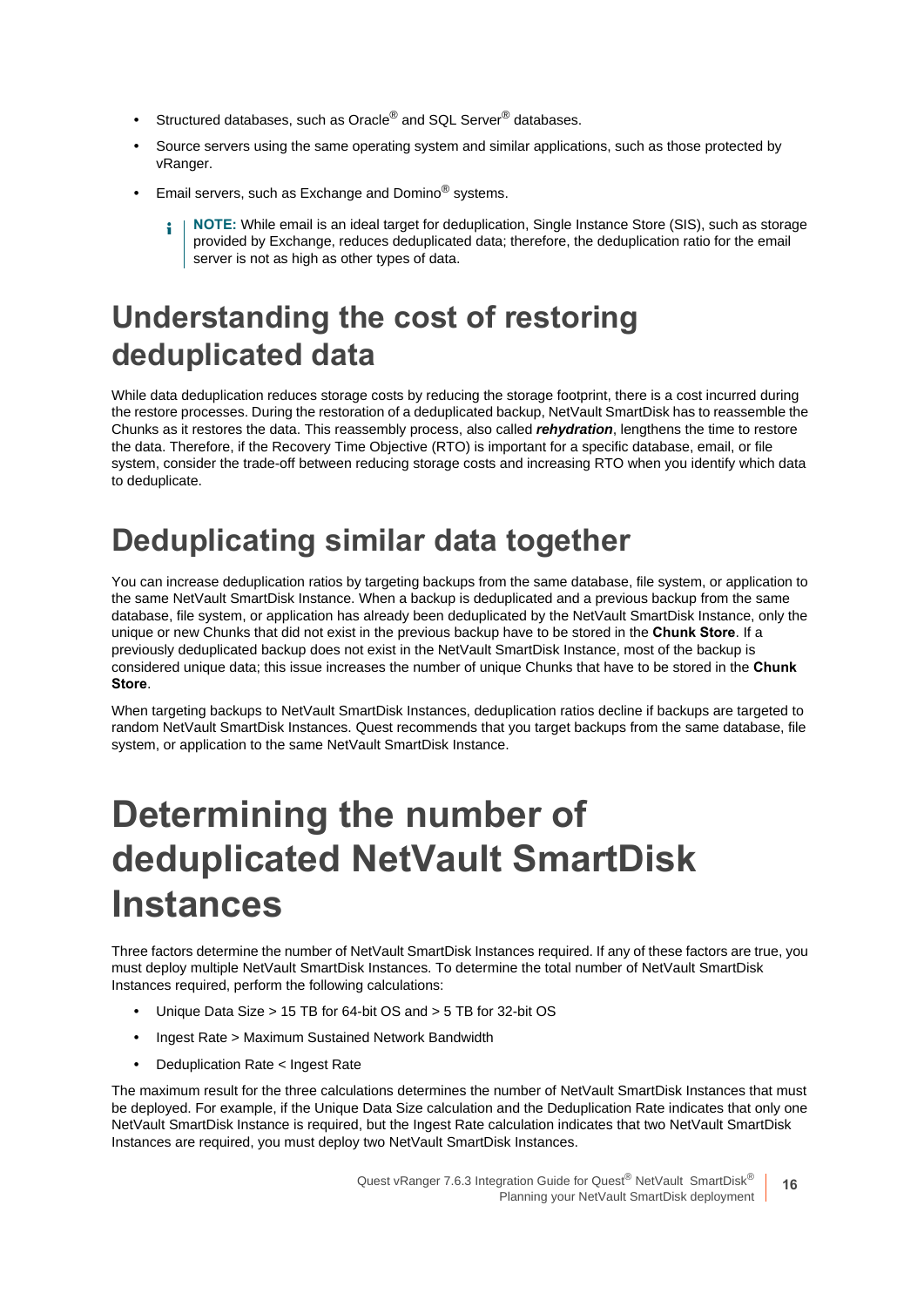### <span id="page-16-2"></span><span id="page-16-0"></span>**Unique Data Size > OS Bit Limit**

The Unique Data Size is the amount of unique data that is stored inside the NetVault SmartDisk Instance. An additional NetVault SmartDisk Instance must be deployed for every 15 TB of unique data on a 64-bit operating system (OS) and for every 5 TB of unique data on a 32-bit operating system. Use the following calculation to determine the number of NetVault SmartDisk Instances based on the Unique Data Size:

Size of Weekly Full Backups + ((Size of Weekly Full Backups \* Weekly Change Rate) \* Weekly Full Backup Retention Period)

```
+ (Size of Daily Backups * (Number of Daily Backups between Weekly Full Backups
```
\* Daily Backup Retention Period))

#### **Example:**

100 GB = Size of Weekly Full Backups

10% = Weekly Change Rate

12 = Weekly Full Backup Retention Period in Weeks

10 GB = Size of Daily Backups

4 = Daily Backup Retention Period in Weeks

6 = Number of Daily Backups between Full Backups

 $100 + ((100 * 0.1) * 12) + (10 * (6 * 4)) =$  $100 + ((10) * 12) + (10 * (24)) =$ 100 + (120) + (240) = **460 GB**

**•** If the operating system is 64-bit:

460/15360 =**.029**

Rounded Up to Next Whole Number = **1 NetVault SmartDisk Instance**

**•** If the operating system is 32-bit:

460/5120 =**.089**

Rounded Up to Next Whole Number = **1 NetVault SmartDisk Instance**

### <span id="page-16-1"></span>**Ingest Rate > Network Bandwidth**

The NetVault SmartDisk Ingest Rate is the rate at which data can be streamed into NetVault SmartDisk. Because data streams into the NetVault SmartDisk Instance through a user-defined port, the network bandwidth limits the speed at which data can be streamed. To ensure that all backups targeted to a NetVault SmartDisk Instance can complete during the backup window, divide the required ingest rate by the Maximum Sustained Network Bandwidth to determine the number of required NetVault SmartDisk Instances. Use the following calculation to determine the number of NetVault SmartDisk Instances based on the NetVault SmartDisk Ingest Rate and Network Bandwidth:

```
((Size of Weekly Full Backups * 1024) / (Number of Hours in Backup Window* 60 * 60))
/ Maximum Sustained Network Bandwidth
```
#### **Example:**

100 GB = Size of Weekly Full Backups

8 = Number of Hours in Backup Window

100 = Maximum Sustained Network Bandwidth (MB/Sec)

 $((100 *1024) / (8 * 60 * 60)) / 100 =$  $((102400) / (28,800)) / 100 =$ 3.55 / 100 = **.035**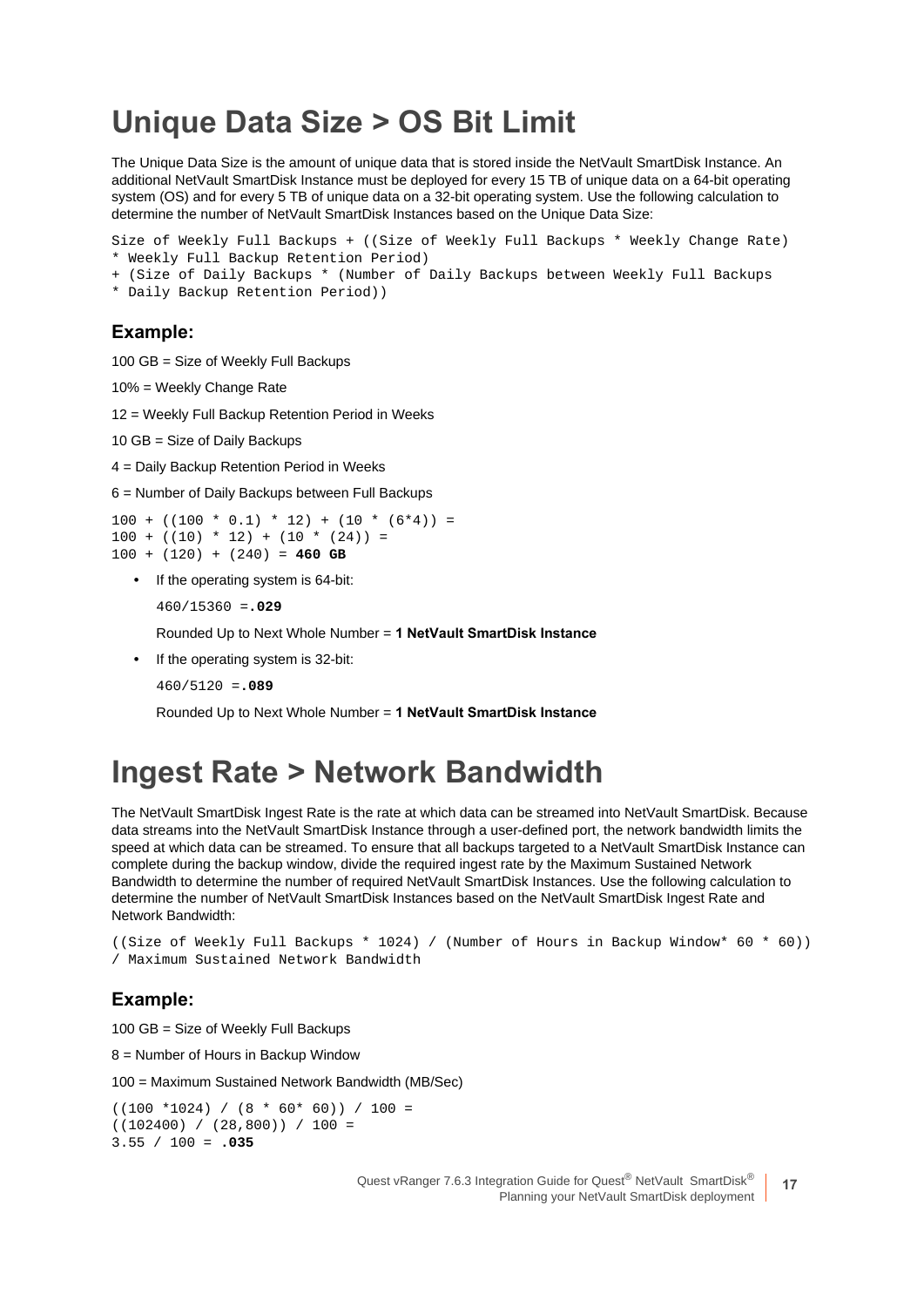<span id="page-17-2"></span>Rounded Up to Next Whole Number = **1 NetVault SmartDisk Instance**

### <span id="page-17-0"></span>**Deduplication Rate < Ingest Rate**

The NetVault SmartDisk Deduplication Rate is the rate at which NetVault SmartDisk deduplicates data. If NetVault SmartDisk deduplication is configured to run during the backup, the NetVault SmartDisk Deduplication Rate must be greater than or equal to the Ingest Rate to ensure that the deduplication process completes before the next weekly backup window begins.

Use the following to estimate the Deduplication Rates:

1 Determine the Single Core Deduplication Rate:

| <b>Hardware</b>                                                                    | <b>Speed</b>      |
|------------------------------------------------------------------------------------|-------------------|
| 24 to 36 Month Old Intel Core 1, AMD Athlon or Intel Celeron                       | 10 to 20 $MB/sec$ |
| 12 to 24 Month Old Core 2 Duo, AMD Quad Core Opteron or Dual Core<br>Xeon          | 20 to 40 MB/sec   |
| 0 to 12 Month Old Desktop or Server Core 2 Duo, Quad Core Xeon or<br>Quad Core AMD | 40 MB/sec or more |

2 Multiply the Single Core Deduplication Rate by the number of Cores.

Use the following calculation to determine the number of NetVault SmartDisk Instances based on the Deduplication Rate and Ingest Rate:

(((Size of Weekly Full Backups) + (Size of Daily Backups \* Number of Daily Backups between Weekly Full Backups)) \* 1024)

#### / (Number of Seconds in Deduplication Window for 6 Days) / Deduplication Rate

#### **Example:**

100 GB = Size of Weekly Full Backups

10% = Weekly Full Backup Growth Rate

10 GB = Size of Daily Backups

6 = Number of Daily Backups between Full Backups

24 = Number of Hours in Daily Deduplication Window

50 = Deduplication Rate (MB/Sec)

```
((100) + (10 * 6)) * 1024) / (24 * 6 * 60 * 60) / 50 =(((100) + (60)) * 1024) / (518400)) / 50 =((160*1024)/518400)/50) =(163840/518400)/50) = .0063
```
Rounded Up to Next Whole Number = **1 NetVault SmartDisk Instance**

### <span id="page-17-1"></span>**Determining the required number of NetVault SmartDisk Instances**

The maximum result for the following three calculations determines the number of NetVault SmartDisk Instances that must be deployed:

- **•** Unique Data Size > 15 TB for 64-bit OS and > 5 TB for 32-bit OS
- **•** Ingest Rate > Maximum Sustained Network Bandwidth
- **•** Deduplication Rate < Ingest Rate

**18**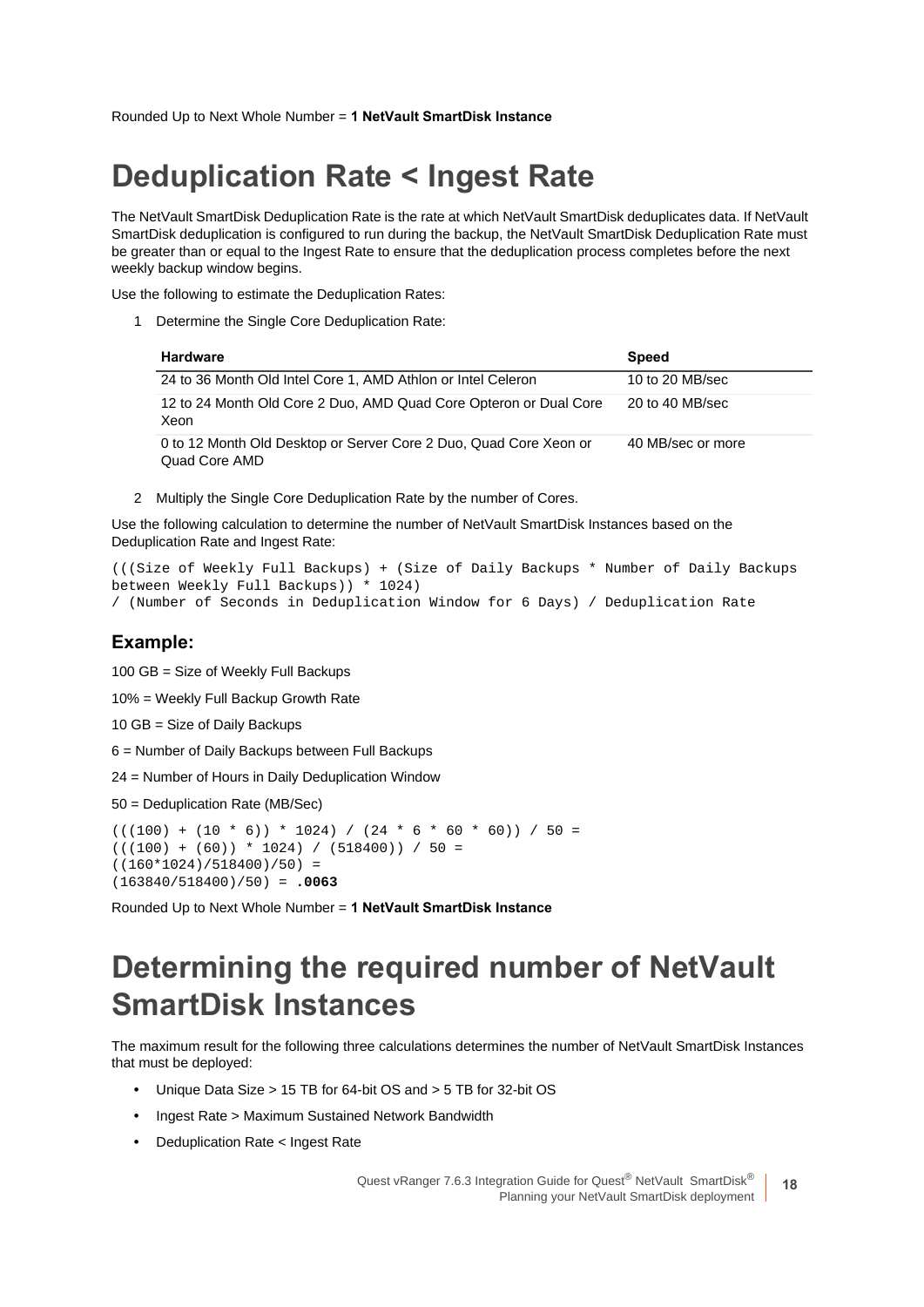#### **Example:**

- **•** Unique Data Size > OS Bit Limit = 1 NetVault SmartDisk Instance
- **•** Ingest Rate > Network Bandwidth = 1 NetVault SmartDisk Instance
- **•** Deduplication Rate < Ingest Rate = 1 NetVault SmartDisk Instance

The maximum result is one NetVault SmartDisk Instance; therefore, only one NetVault SmartDisk Instance is required in this example.

## <span id="page-18-3"></span><span id="page-18-0"></span>**Determining the required disk space for NetVault SmartDisk Instances**

The Total Required Disk Space is divided into the **Staging Store** and the **Chunk Store**. If you intend to use different file systems or disks for the **Staging Store** and the **Chunk Store**, it is important to know how much of the Total Required Disk Space is allocated to the **Staging Store** versus the **Chunk Store**. Use the following calculations to determine this amount.

During the NetVault SmartDisk Deduplicated Backup process, backups are initially streamed to the **Staging Store** where they remain until the deduplication process is finished. The **Staging Store** must be large enough to hold all the backups while they await deduplication.

If the deduplication window overlaps the backup window, deduplication and backups occur at the same time. Each backup starts deduplicating after the backup job is finished. Also, large backups are broken into 400 GB segments. Each segment starts to deduplicate after it is received, even if the backup stream is still being streamed to the **Staging Store**. Therefore, the **Staging Store** only requires space to hold some portion of the total backup size. If the **Staging Store** runs out of space, vRanger backups fail.

## <span id="page-18-1"></span>**Staging Store size**

The maximum disk space required for the **Staging Store** is equal to the Size of the Weekly Full Backups.

### <span id="page-18-2"></span>**Calculating Chunk Store size**

The amount of physical disk space required for the **Chunk Store** is equal to the Unique Data Size. To calculate the Unique Data Size or the size of the **Chunk Store**, use the following formula:

Size of Weekly Full Backups + ((Size of Weekly Full Backups \* Weekly Change Rate)

```
* Weekly Full Backup Retention Period)
```
+ (Size of Daily Backups \* (Number of Daily Backups between Weekly Full Backups

```
* Daily Backup Retention Period))
```
#### **Example:**

100 GB = Size of Weekly Full Backups

12 = Weekly Full Backup Retention Period in Weeks

10 GB = Size of Daily Backups

4 = Daily Backup Retention Period in Weeks

6 = Number of Daily Backups between Full Backups

```
100 + ((100 * 0.1) * 12) + (10 * (6 * 4)) =100 + ((10) * 12) + (10 * (24)) =100 + (120) + (240) = 460 GB
```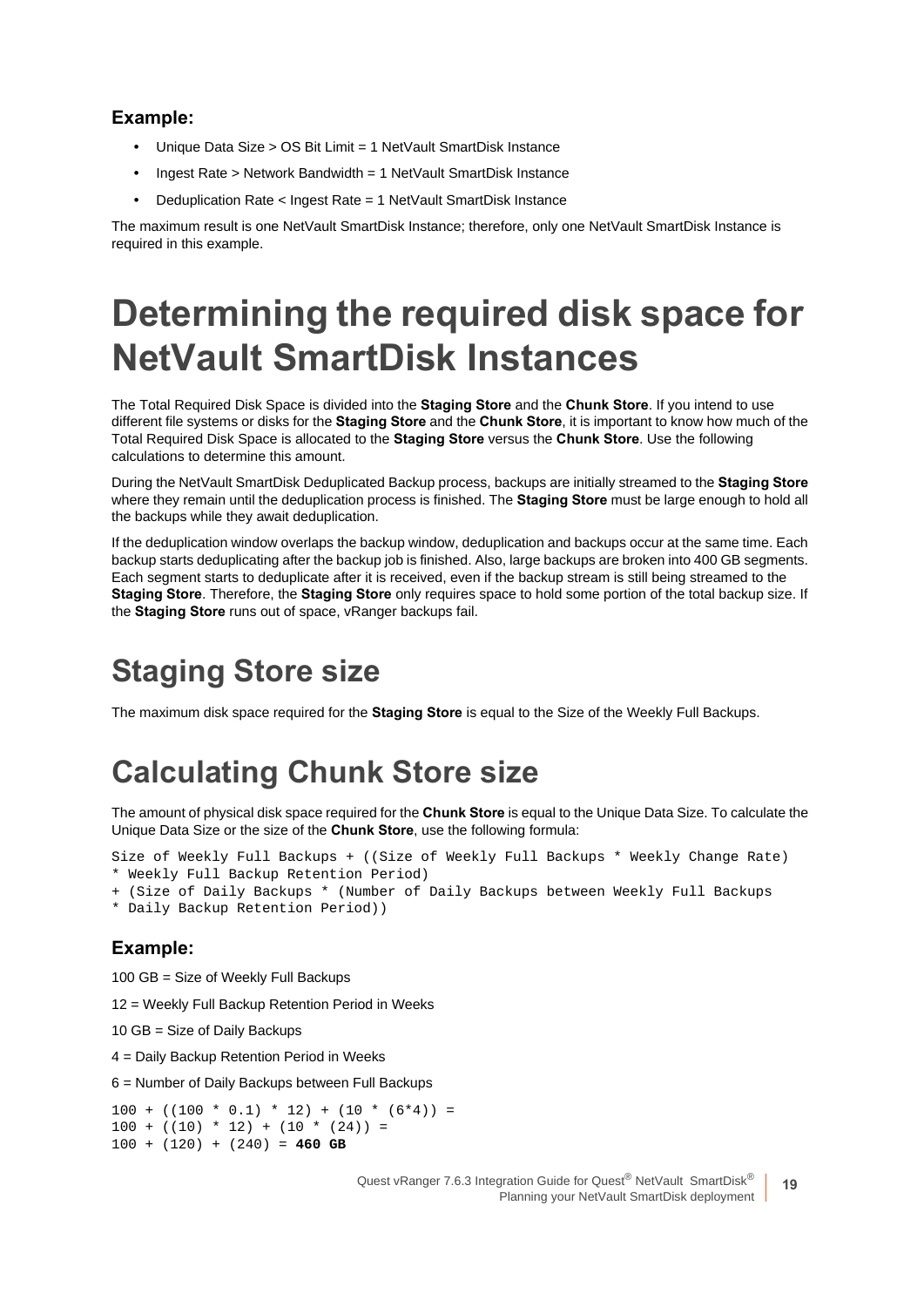## <span id="page-19-0"></span>**Choosing a deployment location for a NetVault SmartDisk Instance**

The third step in defining your NetVault SmartDisk Deployment Strategy is deciding where you want to deploy your NetVault SmartDisk Instances. Whether the NetVault SmartDisk Instance is enabled for deduplication dictates the available deployment options.

## <span id="page-19-1"></span>**Reviewing deployment options for NetVault SmartDisk Deduplicated Instances**

Multiple vRanger servers cannot target the same repository. For this reason, in environments with one or more vRanger servers, you must deploy a NetVault SmartDisk Instance for each vRanger server.

**i** | NOTE: You *cannot* deploy multiple NetVault SmartDisk Instances on the same machine.

## <span id="page-19-4"></span><span id="page-19-2"></span>**Defining a NetVault SmartDisk Storage Pool strategy**

The fourth step in defining your NetVault SmartDisk Deployment Strategy is defining your strategy for the NetVault SmartDisk Storage Pools.

## <span id="page-19-3"></span>**Understanding space allocation for NetVault SmartDisk Storage Pools**

Before choosing a strategy for your NetVault SmartDisk Storage Pools, consider the following regarding how NetVault SmartDisk allocates space in the NetVault SmartDisk Storage Pools:

- **•** You can add an unlimited number of Storage Pools to NetVault SmartDisk.
- **•** You can add an unlimited number of volumes to each NetVault SmartDisk Storage Pool.
- **•** Each NetVault SmartDisk Storage Pool is associated with roles that it can perform.
- **•** When configuring a NetVault SmartDisk Storage Pool, you can identify it as a favorite for specific roles (**favour**), and you can indicate that it should never be used for specific roles (**deny**).
- **•** There is no quota specified per-volume of the absolute amount of space NetVault SmartDisk can use; that is, you cannot say "use exactly 100 GB." However, you can specify an amount of physical disk-storage that you want to set aside that NetVault SmartDisk cannot use. This option simplifies the NetVault SmartDisk internal space-allocation policies so that Staging Store and Chunk Store processes can efficiently share volumes. Each role independently implements and honors the configured thresholds, which allows efficient parallel-processing without a requiring a single, centralized space allocator.
- **•** Using the **volume-size** parameter, you can set aside a portion of the volume so that it cannot be used for NetVault SmartDisk. After the volume is full with NetVault SmartDisk or non-NetVault SmartDisk data, NetVault SmartDisk does not store anything else on the volume until space is made available.
- **•** NetVault SmartDisk uses storage space in each volume up to a threshold amount that includes space directly set aside using the **volume-size** parameter, and the **Last Resort Threshold** (LRT) amount set by NetVault SmartDisk internally.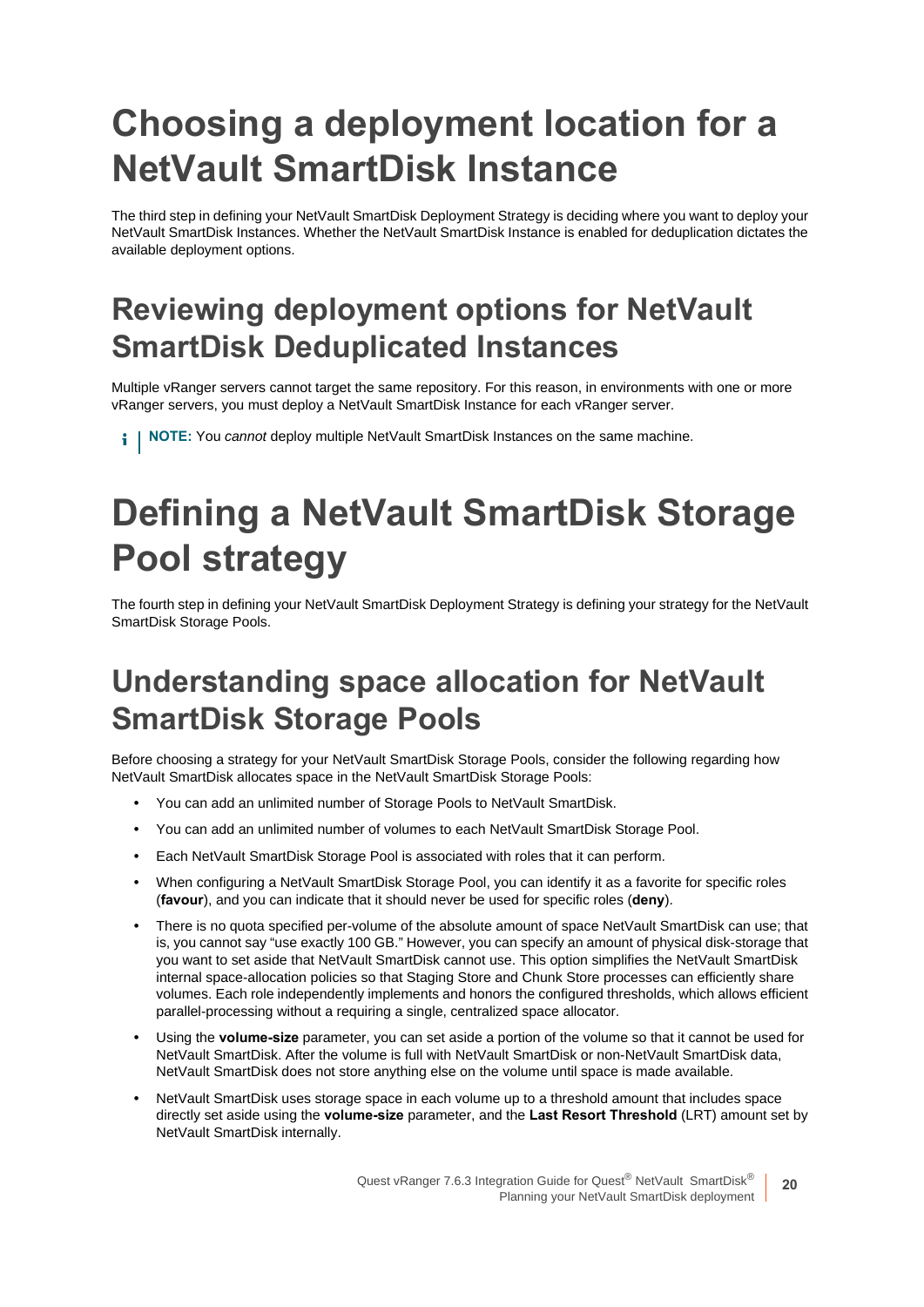- **•** NetVault SmartDisk first uses a volume for its intended role, for example, Chunk Store or Staging Store, but it also uses it for other purposes if necessary. Even if you supply a threshold, NetVault SmartDisk implements an **LRT** that stops NetVault SmartDisk from using a volume after there is less than a certain amount of space available and thus prevents the disk from becoming full. The **LRT** is calculated to include both a fixed amount of space (1 GB) and the space that would be required to make Garbage Collection possible, that is, the **gc\_reserve\_bytes** parameter. This process means that the figure varies in size depending on the amount of data held in the Chunk Store; typically, you can expect the **gc\_reserve\_bytes** parameter to be at least 1.7 GB.
- **•** If the **LRT** is large enough, NetVault SmartDisk properly allocates space when multiple Staging Store and Chunk Store processes are both writing to a volume that becomes too full. NetVault SmartDisk maintains an overall idea of how much space is used both by the Staging Store and the Chunk Store. This allows it to enforce the licensed amount of capacity and to enforce the **LRT** and the **volume-size** limits.
- **•** User thresholds and the NetVault SmartDisk **LRT** do not affect licensing. Licensing measures the amount of data accepted for protection by the NetVault SmartDisk Instance, regardless of whether the data has been deduplicated.

The following figure shows a graphical example of how space is organized in NetVault SmartDisk. This figure assumes that all volumes are mapped to one file system. Also, the space reserved for LRT is reserved on a pervolume basis; if your configuration uses multiple volumes, more LRT space might be allocated.



**Figure 1. Space allocation for NetVault SmartDisk**

X=Volume-size parameter

## <span id="page-20-0"></span>**Understanding the optimal performance strategy**

Consider the following guidelines when assigning NetVault SmartDisk Storage Pool Roles:

- **Content Index**: Should be small and reside in a Storage Pool made of fault-tolerant disks with good random-access performance.
- **Staging Store**: Should reside in a Storage Pool made of fault-tolerant disks with good streaming performance.
- **Chunk Index**: Should reside in a Storage Pool made of fault-tolerant disks with good random-access performance.
- **Chunk Store**: Should reside in a Storage Pool made of fault-tolerant disks.

If the goal is optimal performance, using additional disks to increase Input/Output Operations per Second (IOPS) and aggregate disk bandwidth improves NetVault SmartDisk performance more than using additional memory.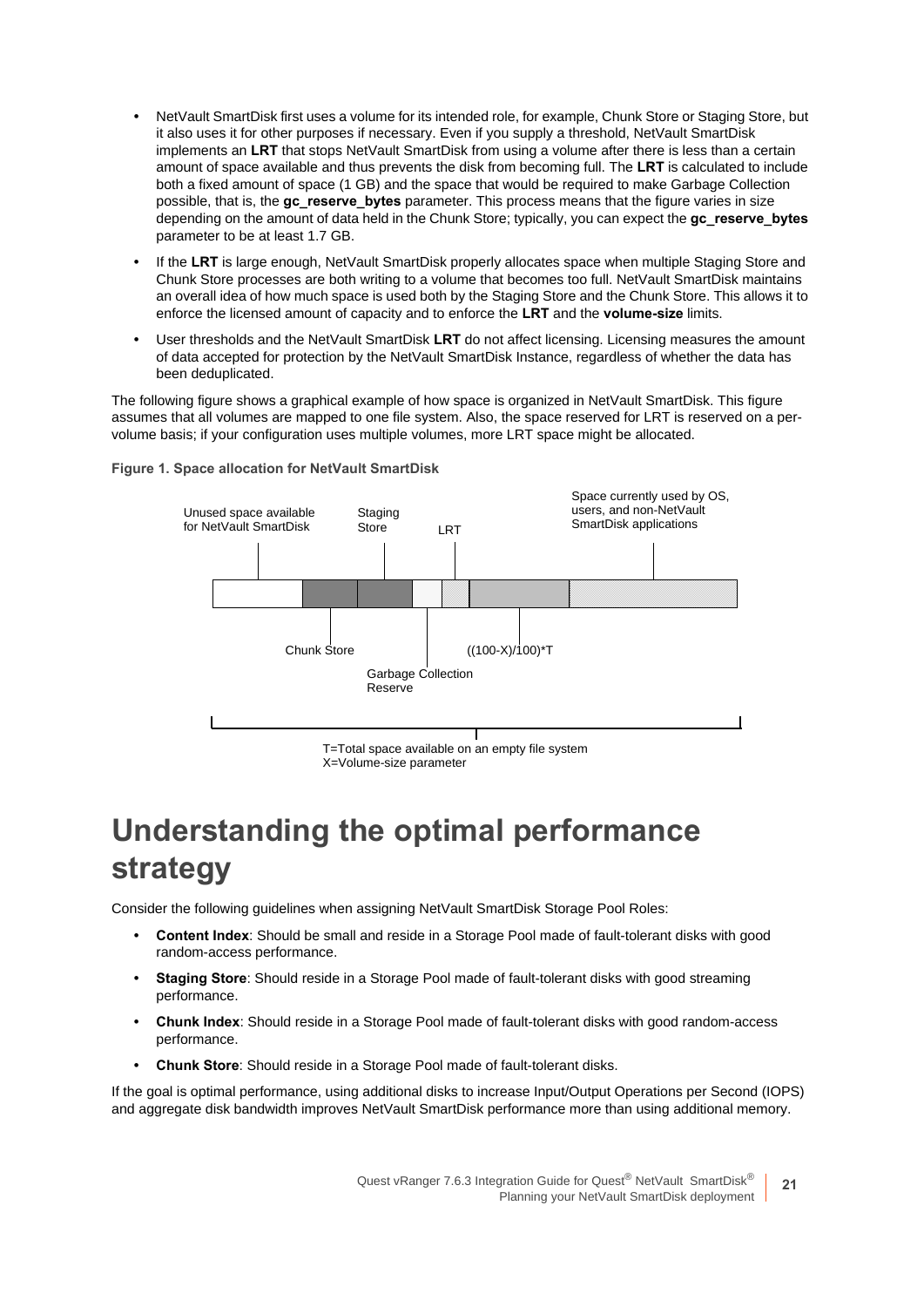For example, if you are using a single RAID array, consider configuring four separate RAID 1 volumes, one for each Storage Pool Role. This configuration separates the IO workload for each volume across independent RAID volumes. You can tune performance further by restricting the number of independent disk operations — reads, writes, and deletes — allowed per volume to two operations, which avoids disk thrashing. In addition, configure the RAID array to support more bandwidth in and out of **Staging Store**.

This strategy is appropriate for NetVault SmartDisk Instances where staging, deduplication, and restores might occur simultaneously.

**NOTE:** RAID recommendations also apply to Storage Area Network (SAN) and Network Attached Storage ÷ (NAS).

On Windows® platforms, you can disable the New Technology File System (NTFS) **Last Access Update** feature, which can reduce disk accesses and increase performance. For instructions on disabling this feature, see the documentation for your specific operating system.

### **Optimizing performance while protecting against data loss during power failures**

Although enabling disk-write caches improves NetVault SmartDisk performance, power failures that occur before modified disk-cache contents have been written to non-volatile magnetic storage can potentially cause data loss in NetVault SmartDisk. Because of this risk, it is critical that you understand how your underlying disk technology caches writes to disk. You can turn off disk-write caching, but due to the improvement in performance that writecaching offers, it is increasingly used despite the risk, and the risk is mitigated by using additional technology. A common mitigation technique is ensuring that power does not go off. In high-end server environments, with their uninterruptible power supplies (UPSs) and redundant power supplies, having unfilled cached writes is less of an issue.

Also, drives that employ write-caching have a write-flush feature that instructs the drive to send pending writes from the cache to the disk immediately. This command is sent before UPS batteries run out—if the system detects a power interruption — or just before the system is shut down for any other reason.

Finally, most disk array systems use non-volatile random access memory (NVRAM) to protect data written to disk if there is a power failure. Quest recommends that you review your server and storage vendor's product documentation to understand what steps are taken to ensure that disk writes are written to non-volatile magnetic storage if there is a power failure.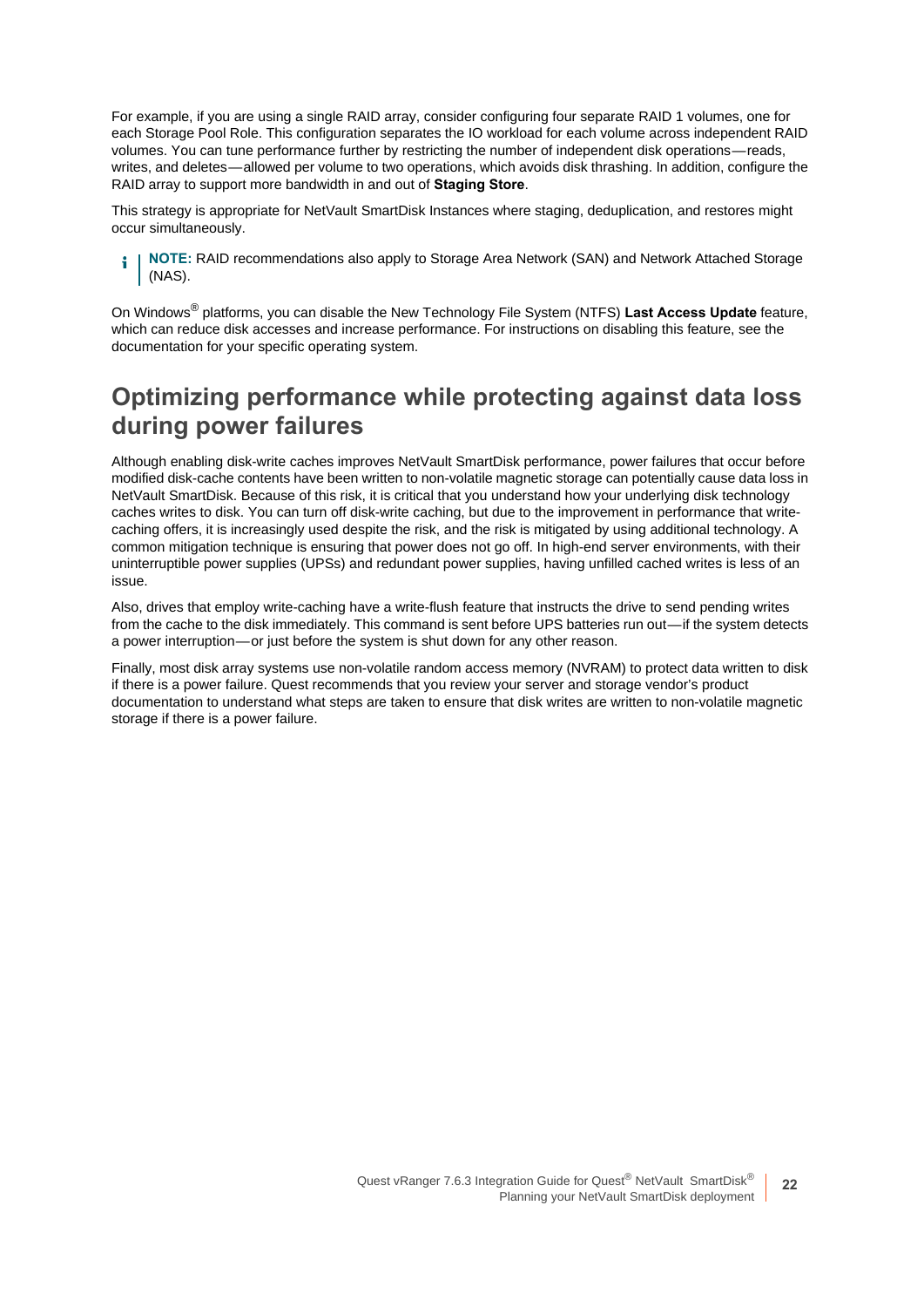- <span id="page-22-0"></span>**•** [vRanger system requirements](#page-22-1)
- **•** [Installing vRanger](#page-24-0)
- **•** [Configuring vRanger](#page-24-1)

## <span id="page-22-4"></span><span id="page-22-1"></span>**vRanger system requirements**

Before installing vRanger and NetVault SmartDisk, ensure that you read and understand the requirements and limitations of both products. The system requirements for vRanger are summarized in the following topics.

For vRanger and NetVault SmartDisk to integrate, you must use the following versions:

- **•** vRanger 7.0 or later
- **•** NetVault SmartDisk 2.0.1 or later
- **NOTE:** The following information is a summary only. Before implementing vRanger, review the *Quest*  i *vRanger Installation/Upgrade Guide*.

### <span id="page-22-2"></span>**Installation requirements**

The hardware requirements to run vRanger can vary widely based on several factors. Therefore, you should not do a large-scale implementation without first completing a scoping and sizing exercise.

### <span id="page-22-3"></span>**Hardware requirements**

The hardware requirements to run vRanger can vary widely based on several factors. Therefore, you should not do a large-scale implementation without first completing a scoping and sizing exercise.

### **vRanger: physical machine**

The following describes the hardware recommendations for the vRanger physical machine:

**Table 1. Requirements for a installing vRanger on a physical machine**

| <b>CPU</b> | Any combination equaling four cores of CPUs are recommended. Example one quad-core<br>CPU; two dual-core CPUs. |
|------------|----------------------------------------------------------------------------------------------------------------|
| RAM        | 4 GB RAM is required.                                                                                          |
| Storage    | At least 4 GB free hard disk space on the vRanger machine.                                                     |
| <b>HBA</b> | For LAN-free, Quest recommends that you use two HBAs—one for read operations and one<br>for writing.           |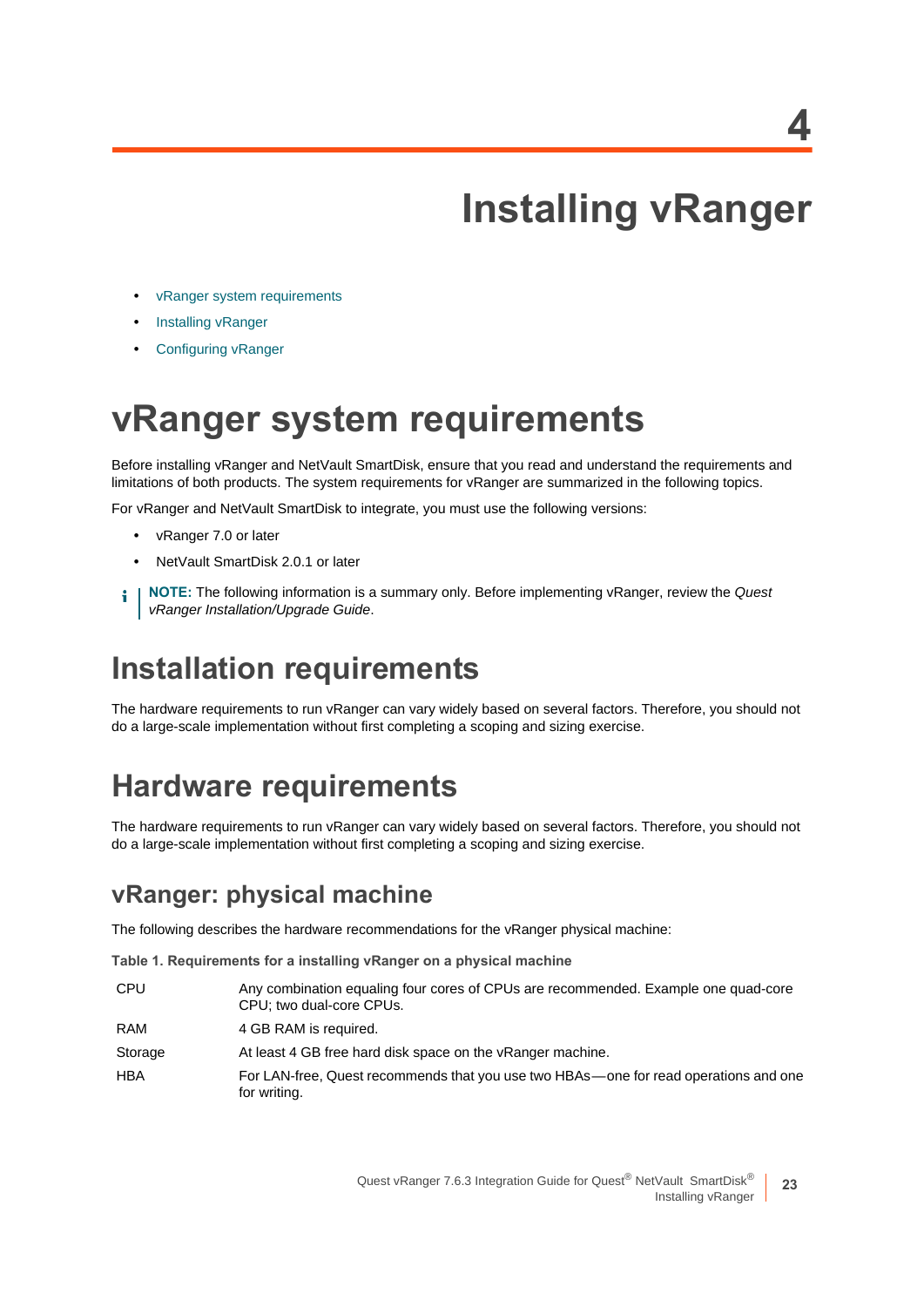### **vRanger: virtual machine (VM)**

The following describes the hardware recommendations for using vRanger in a VM:

**Table 2. Requirements for a installing vRanger on a virtual machine**

| CPU     | Four vCPUs.                                                |
|---------|------------------------------------------------------------|
| RAM     | 4 GB RAM is recommended.                                   |
| Storage | At least 4 GB free hard disk space on the vRanger machine. |

### **Requirements for physical backup and restore**

When backing up from and restoring to a physical server, vRanger uses a client run on that server to perform backup and restore operations. To process the backup workload effectively, the physical server must meet the following requirements:

**Table 3. Requirements for physical backup and restore**

| <b>CPU</b> | Any combination equaling four cores of CPUs are recommended. Example one quad-core |
|------------|------------------------------------------------------------------------------------|
|            | CPU; two dual-core CPUs.                                                           |
|            |                                                                                    |

RAM 2 GB RAM is required.

### <span id="page-23-0"></span>**Supported operating systems for installation**

The following operating systems are supported for installation of vRanger.

**Table 4. Supported operating systems**

| <b>Operating system</b>              | Service pack level | <b>Bit level</b> |
|--------------------------------------|--------------------|------------------|
| Windows Server 2008 R2 <sup>ab</sup> | SP1 or later       | x64              |
| Windows Server 2012 <sup>b</sup>     | All service packs  | x64              |
| Windows Server 2012 R2 <sup>bc</sup> | All service packs  | x64              |
| Windows Server 2016 <sup>b</sup>     | All service packs  | x64              |

a. Windows 2008 R2 SP1 requires Windows Management Framework 3.0. Refer to Known Issue VR-177 in the vRanger Release Notes for more information.

b. The Windows Storage Server edition is not supported as an installation platform for vRanger.

c. Before installing vRanger on Windows Server 2012 R2, the updates listed in Additional required software must be installed.

### **Additional required software**

In addition to a supported version of Windows® and a supported VMware<sup>®</sup> Infrastructure, you may need some additional software components, depending on your configuration.

- **Microsoft® .NET Framework**: vRanger requires the .NET Framework 4.5. The vRanger installer installs it if not detected.
- **SQL Server:** [Optional] vRanger utilizes two SQL Server<sup>®</sup> databases for application functionality. vRanger can install a local version of SQL Express 2008 R2 or you can choose to install the vRanger databases on your own SQL instance.
- **Windows PowerShell 3 or above.**If you are installing vRanger on Windows 2008 R2 SP1, you will need to install WIndows PowerShell 3 or above before installing vRanger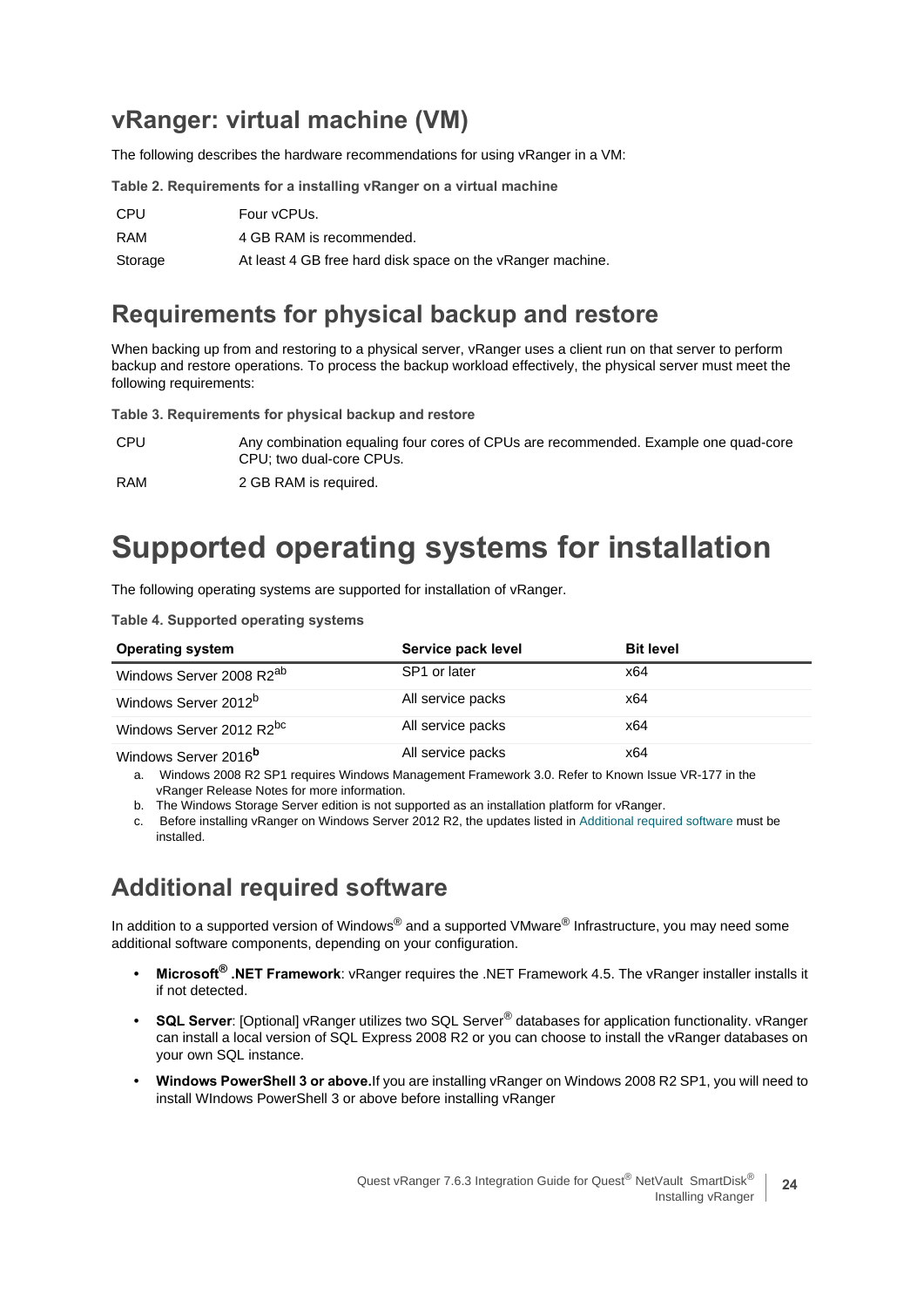- **vRanger virtual appliance (VA)**: The vRanger VA is a small, pre-packaged Linux® distribution that serves as a platform for vRanger operations away from the vRanger server. vRanger uses the VA for the following functions:
	- **▪** Replication to and from VMware® ESXi™ hosts.
	- File-level restore (FLR) from Linux machines.
	- **▪** Optionally for backups and restores.
- **Updates for Windows Server 2012 R2**: Before installing vRanger on Windows Server 2012 R2, ensure that the Windows updates listed below are installed:
	- **▪** KB2939087
	- **▪** KB2975061
	- **▪** KB2919355
	- **▪** KB2999226

### <span id="page-24-2"></span><span id="page-24-0"></span>**Installing vRanger**

The following topic describes the high-level steps for installing vRanger. For more information, see the *Quest vRanger Installation/Upgrade Guide*.

**NOTE:** NetVault SmartDisk and vRanger cannot be installed on the same machine.i l

The installation of vRanger has several options. Unless you have a valid reason not to, accept the defaults wherever possible. The installation follows this sequence:

1 Launch the installer, and accept the vRanger license.

The install process does not continue until the license is accepted.

2 Enter the credentials under which the vRanger services should run.

The credentials used need to have local administrator privileges on the vRanger machine.

- 3 Choose an installation directory.
- 4 Select the vRanger database.

You may choose to install vRanger with a new instance of SQL Server<sup>®</sup> Express or on an existing SQL Server.

- 5 Configure the runtime credentials for the vRanger Database.
- 6 [Optional] Install the vRanger Catalog Service.

The installation completes.

## <span id="page-24-1"></span>**Configuring vRanger**

vRanger requires some basic configuration before data protection can begin. The bulk of this configuration is driven by the Startup Wizard which starts the first time the application is opened. For more information on configuring vRanger, see the *Quest vRanger Installation/Upgrade Guide*.

The following topics describe the primary configurations you need to make.

**• Add source servers:** Before you can begin backups, you must add one or more source objects to the vRanger inventory. Source objects can include VMware® vCenter® or VMware® ESXi™ hosts, Hyper-V® Clusters or hosts, or physical machines.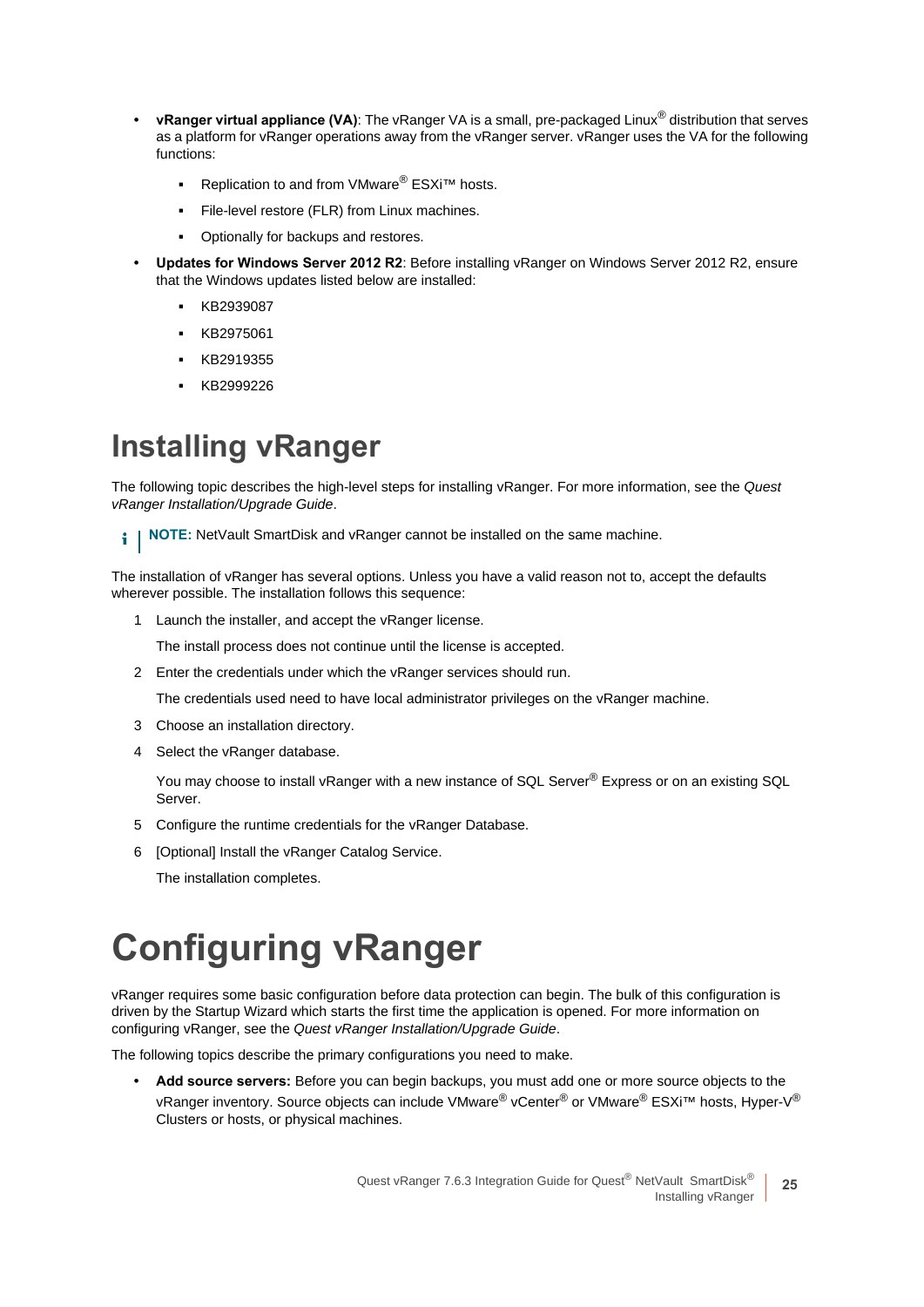**• Add repositories:** Repositories are where vRanger stores the savepoints created by each backup job. For the purposes of this integration, a NetVault SmartDisk repository should be used.

The NetVault SmartDisk server must be fully configured and running before adding it as a vRanger Repository. For procedures on how to add a NetVault SmartDisk server as a repository, see [Adding a](#page-25-0)  [NetVault SmartDisk repository](#page-25-0).

### <span id="page-25-1"></span><span id="page-25-0"></span>**Adding a NetVault SmartDisk repository**

The following process describes how to add a Quest NetVault SmartDisk repository.

#### *To add a NetVault SmartDisk repository:*

- 1 In the **My Repositories** pane, right-click anywhere, and click **Add > NetVault SmartDisk (NVSD)**.
- 2 In the **Add NVSD Repository** dialog box, complete the following fields:
	- **▪ Repository Name:** Enter a descriptive name for the repository.
	- **Description:** [Optional] Enter a long-form description for the repository.
	- **DNS Name or IP:** Enter the IP or FQDN for the NetVault SmartDisk server.
	- **User name** and **Password:** Enter the credentials for the account that vRanger should use to connect to the repository.
		- **NOTE:** If you have enabled WebDav authentication on your NetVault SmartDisk server, use ÷ those credentials here. If you have not enabled WebDav authentication, no credentials are required. For more information, see the *Quest NetVault SmartDisk Administrator's Guide*.
	- **Target Directory:** This value is a logical identifier for the repository on the NetVault SmartDisk Instance, rather than a specific directory on the NetVault SmartDisk server. If you have previously created one or more repositories on the target NetVault SmartDisk Instance, the existing target directories are available in a drop-down menu.

To create a repository, enter a name for your repository.

- **Port:** Enter the port that vRanger should use to connect to the NetVault SmartDisk server—the default is 37453.
- **Timeout:** Enter a value that determines how long to wait before terminating an idle connection.
	- **i** | NOTE: Encryption is not supported for NetVault SmartDisk repositories.
- 3 Click **OK**.

The connection to the repository is tested and the repository is added to the **My Repositories** pane and the **Repository Information** dialog box.

vRanger checks the configured repository location for existing manifest data to identify existing savepoints.

- 4 If vRanger finds existing savepoints, click the applicable button:
	- **Import as Read-Only:** To import all savepoint data into the vRanger database, but only for restores, click this button. You cannot back up data to this repository.
	- **Import:** To import all savepoint data into the vRanger database, click this button. vRanger is able to use the repository for backups and restores. vRanger requires read and write access to the directory.
	- **▪ Overwrite:** To retain the savepoint data on the disk and not import it into vRanger, click this button. vRanger ignores the existence of the existing savepoint data and treats the repository as new.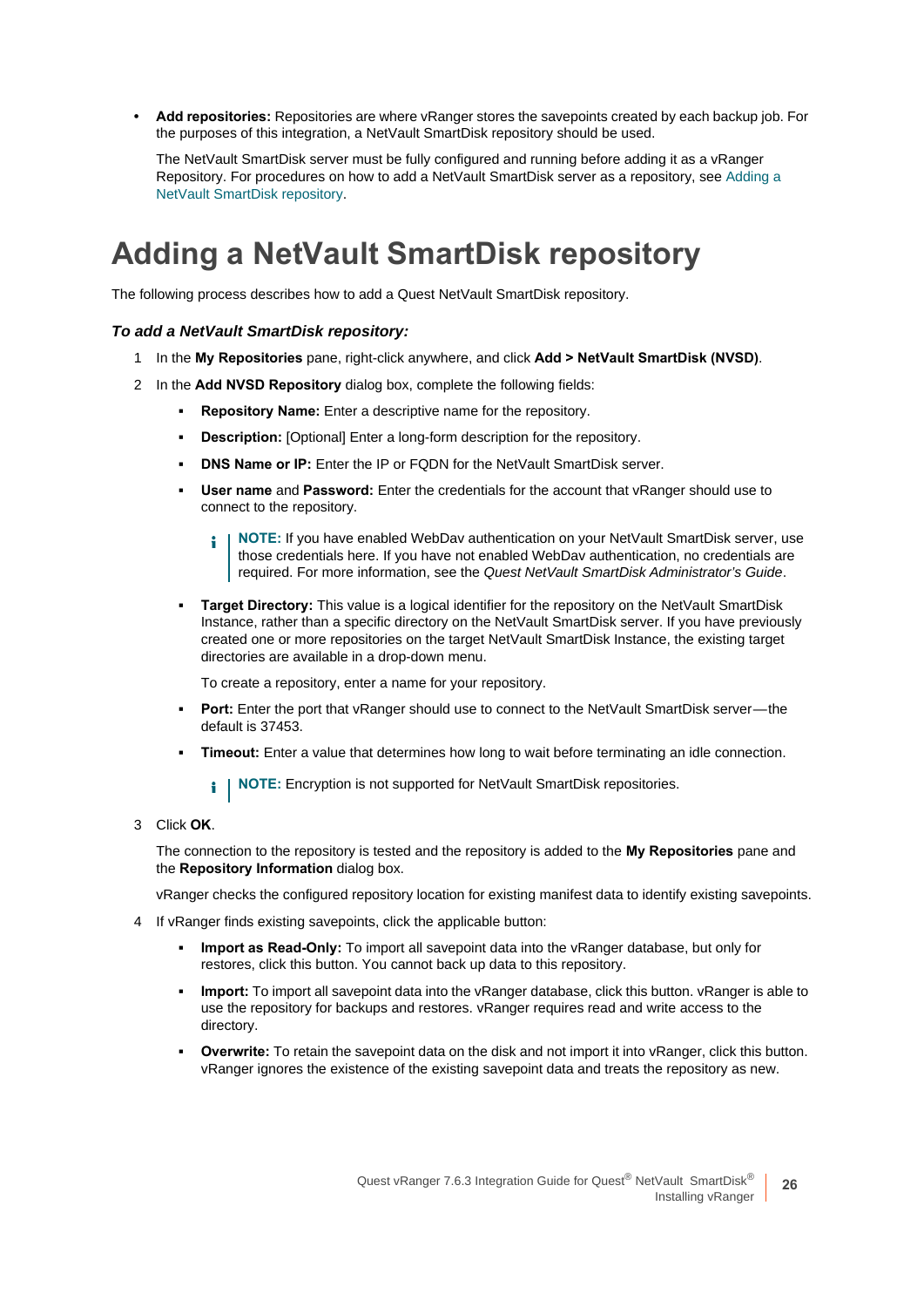### **Removing a NetVault SmartDisk repository**

The process for removing a NetVault SmartDisk repository is the same as removing any other repository type.

#### *To remove a NetVault SmartDisk repository:*

- 1 In the **My Repositories** pane, right-click the NetVault SmartDisk repository, and select **Remove**. The **Remove Repository** dialog box appears, showing the savepoints in the selected repository. When removing a repository, you have the option of keeping the savepoints on disk or deleting them.
- 2 To remove the savepoints, select **Delete all savepoints in this repository**.
- **CAUTION: This step deletes the savepoints from the repository disk, not just the vRanger database.**  Ţ **Exercise caution when deleting savepoints.**
	- 3 If you chose to delete the savepoints, click **OK** when the **Delete Savepoints** dialog box appears. The savepoints are deleted, along with the repository.

## <span id="page-26-0"></span>**Checking the NetVault SmartDisk repository**

Use the vRanger **My Repositories** pane to view information about the NetVault SmartDisk repositories that you have configured. Of particular importance is the amount of remaining free space and the deduplication ratio for that repository.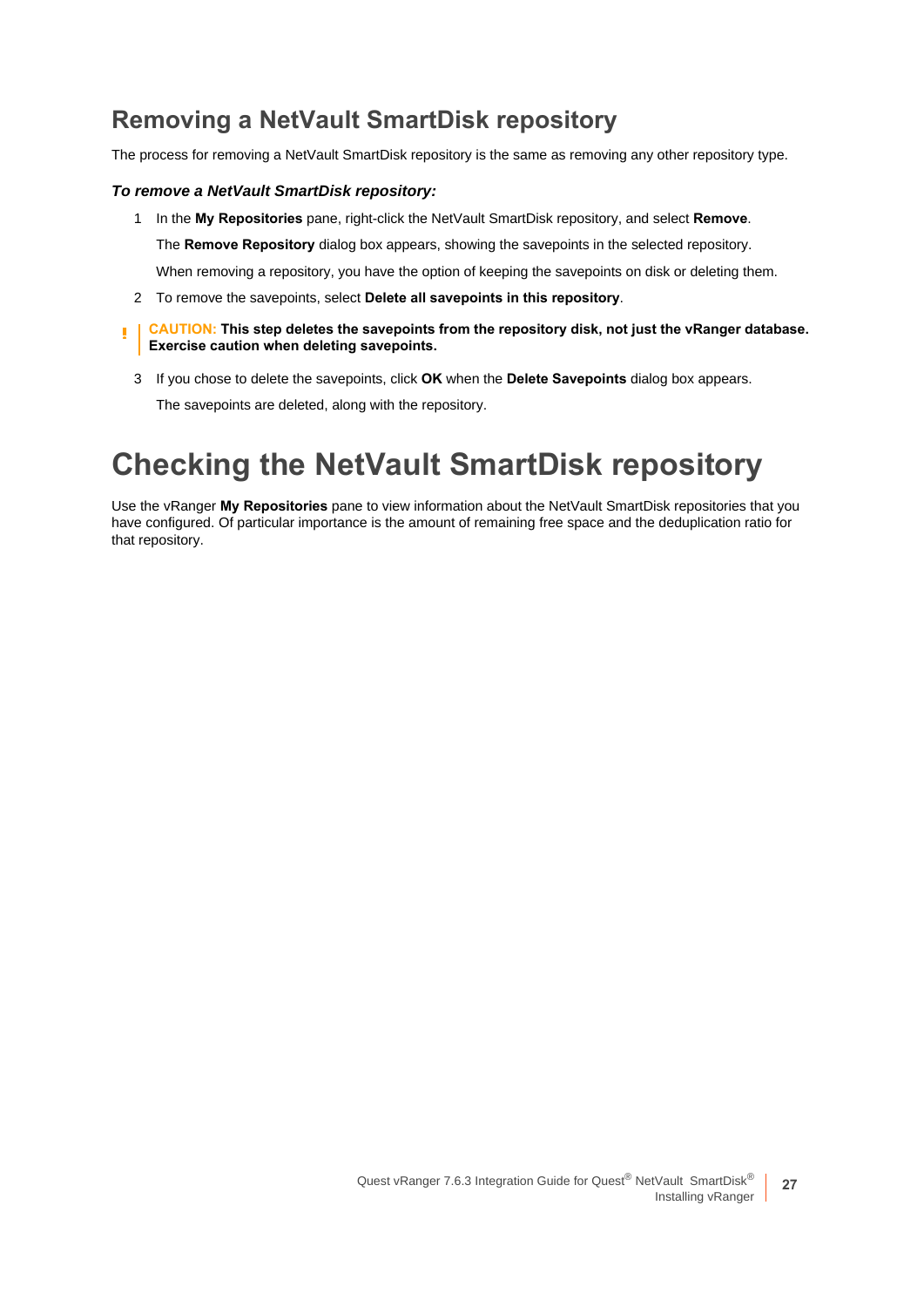## **Installing NetVault SmartDisk**

- <span id="page-27-0"></span>**•** [Installing NetVault SmartDisk: an overview](#page-27-1)
- **•** [System requirements](#page-27-2)
- **•** [Installing the NetVault SmartDisk software](#page-29-0)
- **•** [Completing the installation process](#page-31-0)
- **•** [Uninstalling NetVault SmartDisk](#page-32-2)
- **•** [Reinstalling NetVault SmartDisk](#page-33-2)

## <span id="page-27-1"></span>**Installing NetVault SmartDisk: an overview**

Installing NetVault SmartDisk involves the following main steps:

- **•** Verifying that the system requirements are in place.
- **•** Installing the software.
- **•** Updating the Storage Pool structure, if applicable.
- **•** Adding the NetVault SmartDisk Devices to your backup product.
- **•** Protecting the NetVault SmartDisk identity.
- **•** Installing the license key.

## <span id="page-27-4"></span><span id="page-27-2"></span>**System requirements**

Before installing vRanger and NetVault SmartDisk, ensure that you read and understand the requirements and limitations of both products.

For vRanger and NetVault SmartDisk to integrate, you must use the following versions:

- **•** vRanger Backup & Replication 7.0 or later
- **•** NetVault SmartDisk 2.0.1 or later.

### <span id="page-27-3"></span>**Software requirements**

NetVault SmartDisk has the following software requirements for Windows®:

**• Microsoft Visual C++**: If it is not already installed, NetVault SmartDisk automatically installs the applicable portions of the **Microsoft Visual C++ 2005 SP1 Redistributable Package**. No additional steps are required by you.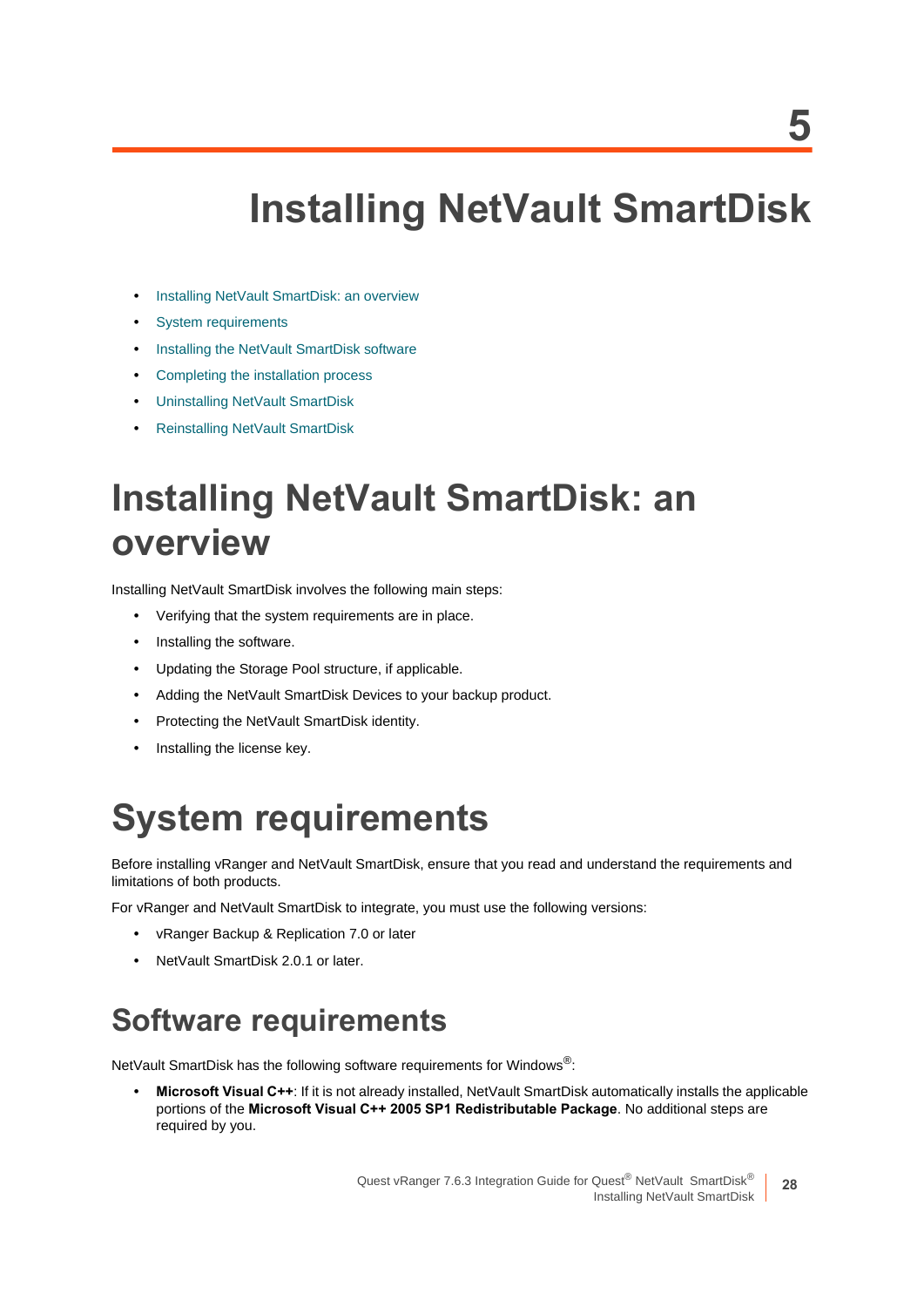- **System-memory requirements**: Verify that your Windows system has at least 2 gigabytes (GB) plus 400 megabytes (MB) for every terabyte (TB) of data that the Chunk Store must address.
	- **▪** If you use a 32-bit platform, you are limited to a Chunk Store of 5 TB of unique data.
	- **▪** If you use a 64-bit platform, you are limited to a Chunk Store of 15 TB of unique data.

### <span id="page-28-0"></span>**Hardware requirements**

The use of NetVault SmartDisk in a production environment is only supported when run on a physical machine.

The NetVault SmartDisk server must meet the following hardware requirements:

**• Processor requirements**: Processor requirements vary based on the required NetVault SmartDisk Deduplication Rate (the rate at which NetVault SmartDisk deduplicates data) — the higher the Deduplication Rate requirements, the higher the CPU requirements for the machine where NetVault SmartDisk software is installed. Generally, the NetVault SmartDisk machine should be equipped with two dual-core processors.

The NetVault SmartDisk Deduplication Rate must be greater than or equal to the Ingest Rate to ensure that the deduplication process completes during the backup window or before the next weekly backup window begins. For more information, see [Deduplication Rate < Ingest Rate.](#page-17-2)

**• Memory requirements**:

**Required minimum**: 2 GB

**Recommended minimum**: An extra 400 MB per 1 TB of NetVault SmartDisk-unique data

**Example**

10 TB of NetVault SmartDisk Unique Data

2 GB + (400 MB \* 10) = 2 GB + 4000 MB = **6 GB**

- **Network requirement for all NetVault SmartDisk Instances**: TCP/IP name resolution. After the machine that hosts the NetVault SmartDisk software has been identified, verify that the machine can resolve its own host name.
- **Storage Pool requirements:** For Storage Pool requirements based on whether your goal is simplified management or optimal performance, see [Defining a NetVault SmartDisk Storage Pool strategy](#page-19-4).

### <span id="page-28-2"></span><span id="page-28-1"></span>**Authentication requirements**

- **Administrator account for installation**: Administrator credentials are only required for use during the installation process, removal process, and, if necessary, manually restarting the NetVault SmartDisk Services.
- **NetVault SmartDisk Non-privileged Group and User**: Security group with full NetVault SmartDisk configuration and monitoring rights. You are not required to create the non-privileged user before installation. You can enter the applicable information during the installation process. The installer verifies that the account meets all applicable system requirements before continuing with the installation process.
- **UNC path and credentials if using a network share on Windows**: You can specify a path that includes a network share, whether it is mapped or using Universal Naming Convention (UNC). To do so, the parent directory of the target directory must exist—the target directory does not have to exist yet—and you must have the access credentials.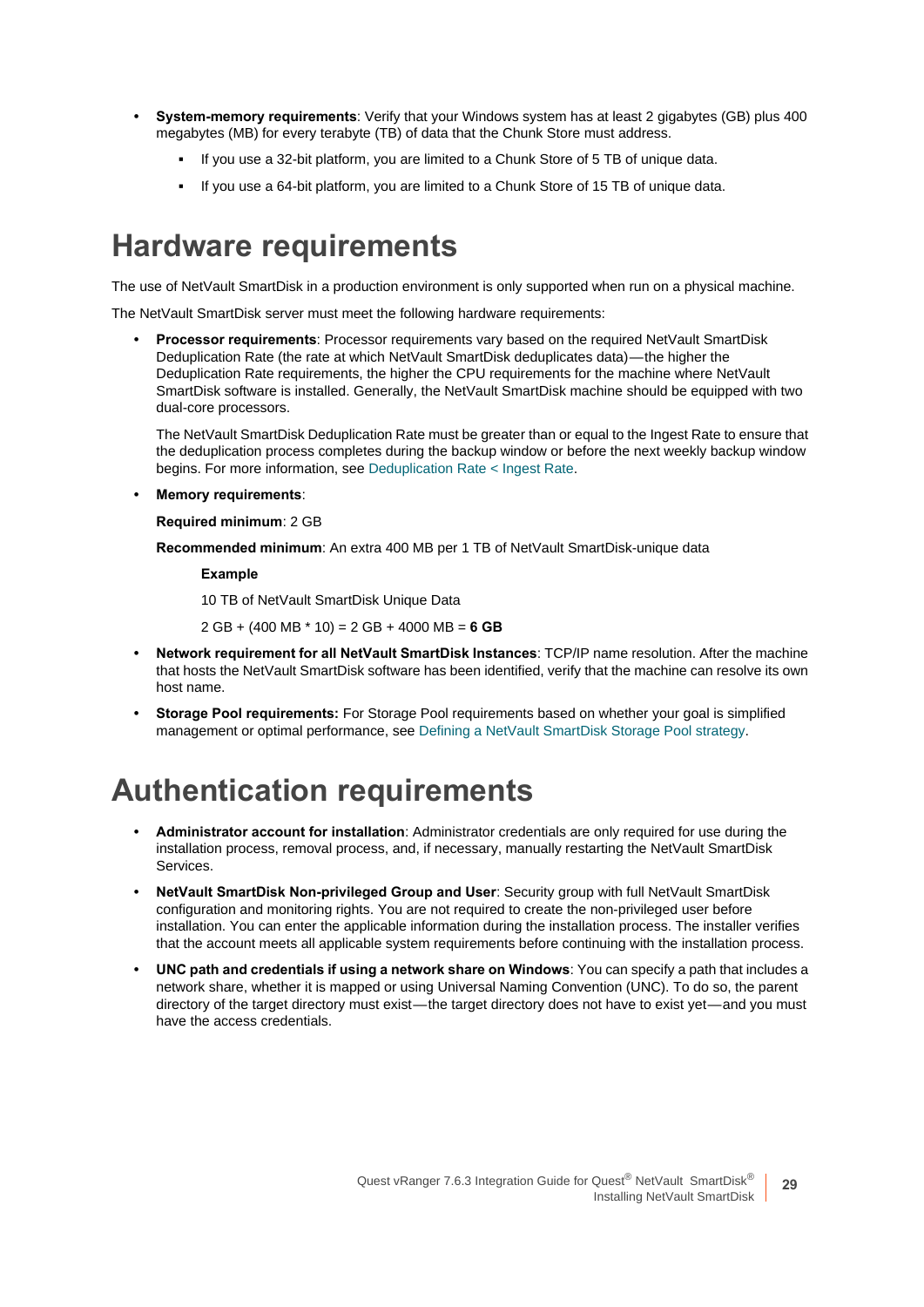### **Important notes regarding Windows and the Non-Privileged User**

The NetVault SmartDisk installer grants read- and write-access permission to the specified non-privileged user during the installation process. This access, which lets NetVault SmartDisk report Windows® Events, *only* applies to the Application log.

If you change the non-privileged user by using **smartdisk password**, the same rights are granted to the new user. The rights are retained for the original user because the original user might be assigned to multiple services on the same system. For the same reason, this access is also retained if you remove NetVault SmartDisk.

The modified registry key is:

HKEY\_LOCAL\_MACHINE\SYSTEM\CurrentControlSet\Services\ Eventlog\Application

Therefore, if you know that a non-privileged user is not needed for other services, manually update the registry key and user account.

## <span id="page-29-0"></span>**Installing the NetVault SmartDisk software**

Throughout this document, an ellipsis (…) represents the path to where you installed NetVault SmartDisk. Replace the ellipsis with the applicable information.

### <span id="page-29-1"></span>**Important considerations**

- **•** If you install NetVault SmartDisk on a double-byte Windows® operating system and you do not use the default directories for installation, verify that the new directories are created using single-byte characters; installation fails if you use double-byte characters.
- **•** You cannot install the NetVault SmartDisk binaries installation files on a Network File System (NFS) share.
- **•** During installation, you are prompted for two volume paths, which must be different. One volume contains the **Staging Store**, and the other contains the **Chunk Index**, **Chunk Store**, and **Content Index**. You can specify any supported file system that is listed in the *Quest NetVault Backup Compatibility Guide* available at [https://support.quest.com.](https://support.squest.com) However, if you intend to use a third-party deduplication appliance, filer, or other form of network-attached storage (NAS) for the NetVault SmartDisk Storage Pools, you must use the network share for the appliance that is exported through Common Internet File System (CIFS) or NFS as the target for the **Staging Store**. You can specify one network share for each path during installation; if you need additional shares for the Storage Pools, you can add them after installation is finished. You can specify one network share for each path during installation; if you need additional shares for the Storage Pools, you can add them after installation is finished. For more information, see [Completing the installation](#page-31-0)  [process](#page-31-0).
	- **NOTE:** The Staging Path and Store Path must point to different target directories, for example, ÷ **\\Server\share\Stage** and **\\Server\share\Store**. For best performance, they should be on different physical storage devices.
- **•** If installation is interrupted or fails for any reason, for example, due to a power outage, remove the product before attempting to install it again. Manually delete the NetVault SmartDisk-related directory and its contents.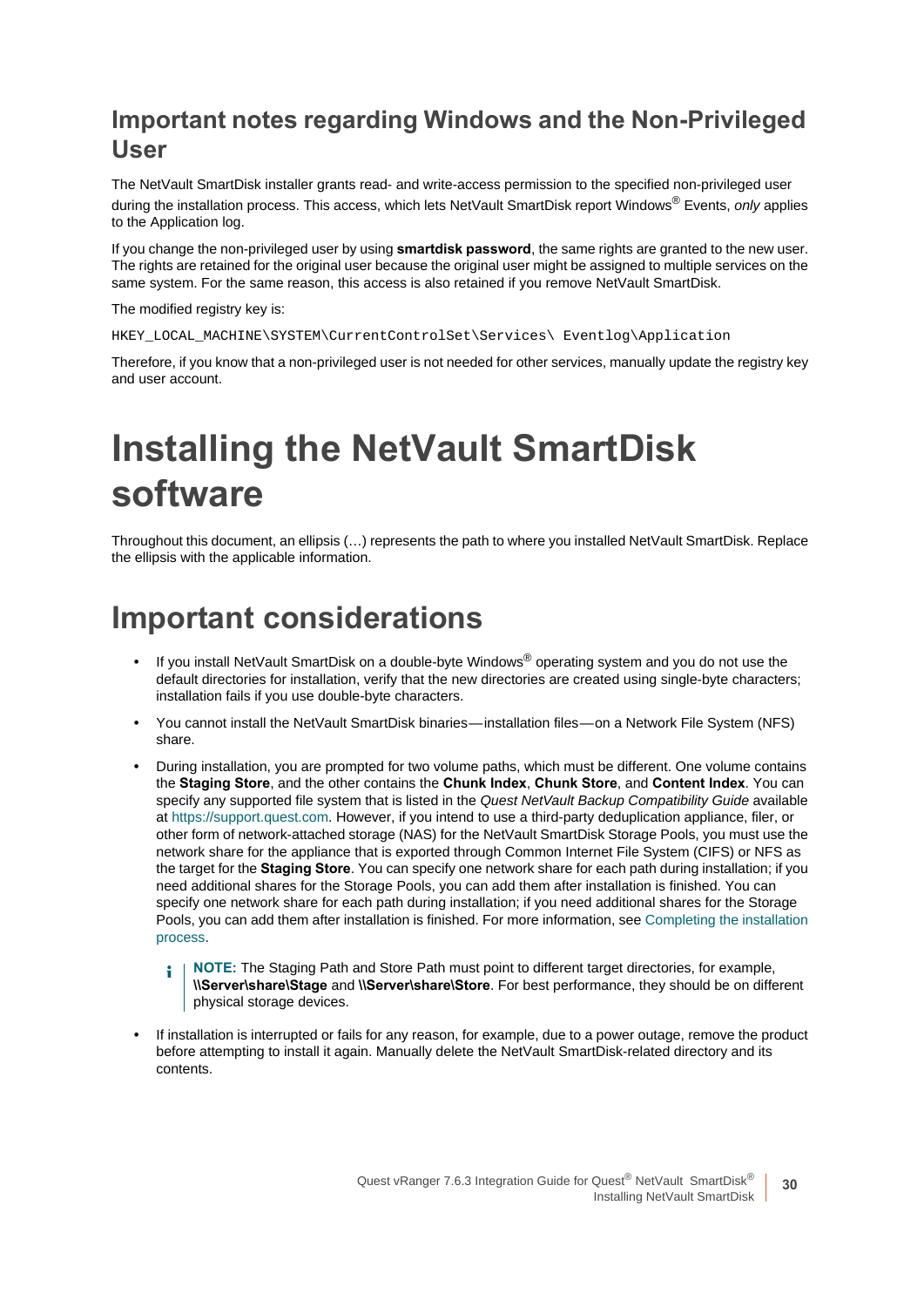### <span id="page-30-0"></span>**Installing on Windows**

1 Verify that you have reviewed the authentication requirements and all other critical information.

For more information, see [Authentication requirements](#page-28-1) and [Important considerations](#page-29-1).

- 2 Log in as an administrator.
- 3 If you are using the downloaded package, decompress the downloaded file, and navigate to the NetVault SmartDisk directory in which the decompressed files reside.
- 4 To start the installation wizard, double-click the **install.exe** file.
- 5 When the **Installation Language** dialog box appears, select the applicable language, and click **OK**.
- 6 When the **Welcome** dialog box appears, click **Next**.
- 7 When the **License Agreement** dialog box appears, review the license agreement, select **I Agree**, and click **Next**.

**NOTE:** Quest requires that you thoroughly review the license agreement before proceeding with the i. installation.

8 In The the **Non-Privileged User** dialog box, enter the name and password of the non-privileged user account that you want to use for NetVault SmartDisk (if the account does not exist, the installer creates it for you), the Windows® Domain, if applicable, and click **Next**.

The installer verifies that the specified account meets all applicable system requirements — based on your organization's policies — before continuing with the installation process. If the requirements are not met, the installer cancels the installation process before installing any NetVault SmartDisk components.

- 9 If the user account that you entered in the previous step does not exist, select **Yes**, and click **Next** when the **Preinstall Warnings** dialog box appears
- 10 In the **Select Installation Folder** dialog box, change the path if you do not want to use the default.

To use a different directory, type the path in the **Folder** box, or click **Browse** to point to the new location.

To see how much space NetVault SmartDisk requires for the selected installation directory and files, click **Disk Cost**, review the information on the **SmartDisk Disk Space** dialog box, and then click **OK**. The Disk Cost information is calculated only for the NetVault SmartDisk software binaries. It does not include the disk space required for the **Staging Store** or **Chunk Store**. To determine the disk space required for the **Staging Store** or **Chunk Store**, see [Determining the required disk space for NetVault SmartDisk](#page-18-3)  [Instances](#page-18-3).

- 11 Click **Next**.
- 12 In the **Select Staging Path Folder** dialog box, indicate whether you want use a Remote or Local directory, and then click Next.

**NOTE:** After installation is finished, you can add additional volumes. For more information, see î. [Updating the Storage Pool directory structure.](#page-32-0)

- 13 Do one of the following:
	- **▪** If you selected Remote the default is Local on the **Select Remote Staging Path Folder** dialog box, specify the path for the **Staging Store**; use the **\\server\share** format. Enter the user name and corresponding password required to access the remote path, and then click **Next**.
- **CAUTION: The Staging Path and Store Path must point to different target directories, for example, \\Server\share\Stage and \\Server\share\Store. For best performance, they should be on different physical storage devices.**
	- **▪** If you selected Local, on the **Select Staging Path Folder** dialog box, specify the file-system path for the **Staging Store**, and then click **Next**.
	- 14 In the **Store Path Folder Configuration** dialog box, indicate whether you want to use a **Remote** or **Local** directory, and then click **Next**.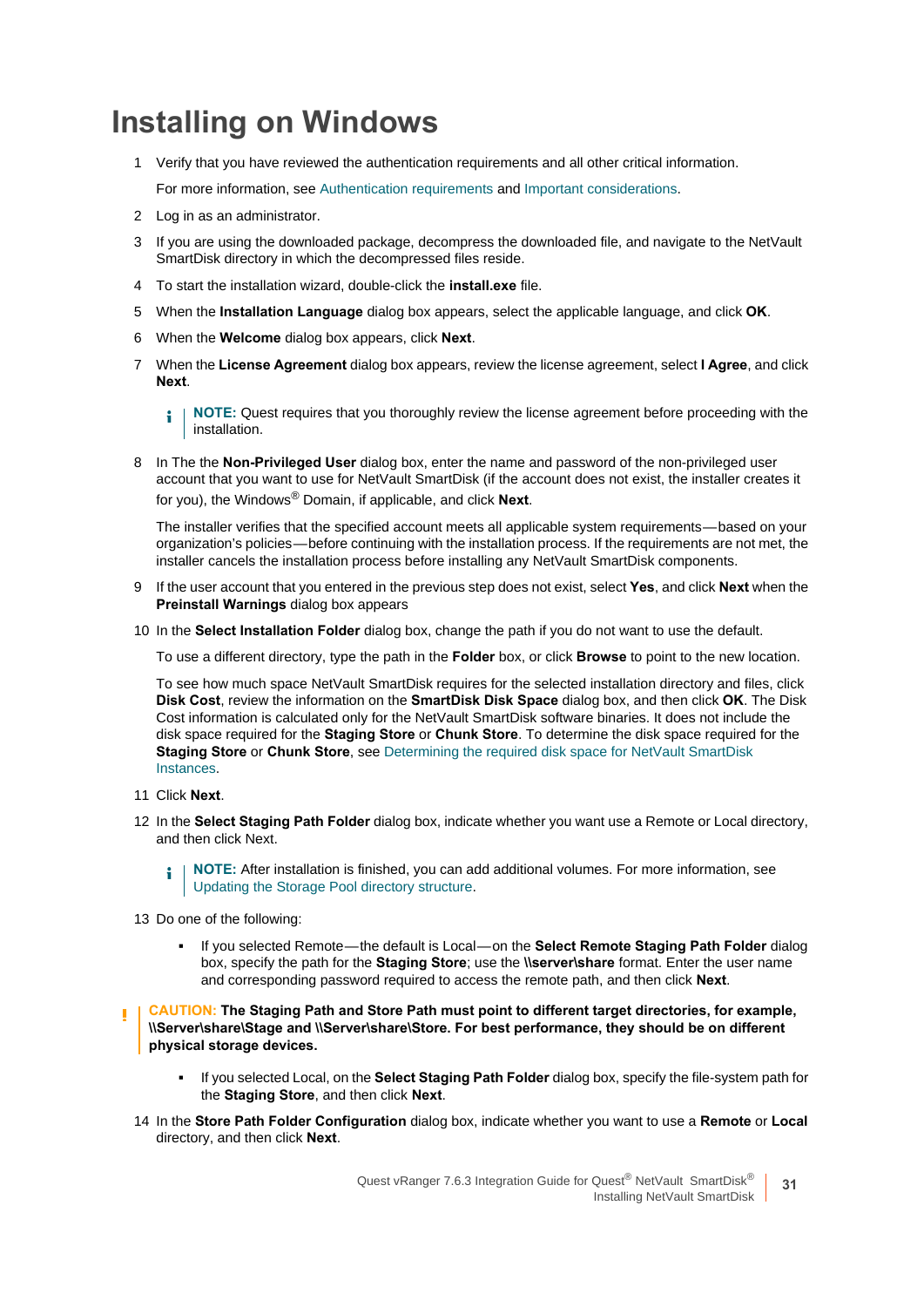- **NOTE:** After installation is finished, you can add additional volumes. For more information, see ÷. [Updating the Storage Pool directory structure.](#page-32-0)
- 15 Do one of the following:
	- **▪** If you selected Remote the default is Local on the **Select Remote Store Path Folder** dialog box, specify the path for the **Chunk Store**; use the **\\server\share** format. Enter the user name and corresponding password required to access the remote path, and then click **Next**.
- **CAUTION: The Staging Path and Store Path must point to different target directories, for example, \\Server\share\Stage and \\Server\share\Store. For best performance, they should be on different physical storage devices.**
	- **▪** If you selected Local, on the **Select Store Path Folder** dialog box, specify the file-system path for the **Chunk Store**, and then click **Next**.
	- 16 In the **WebDAV Authentication Configuration** dialog box, select **Yes** to enable WebDAV authentication, and click **Next**.
		- **IMPORTANT:** This feature is required for vRanger. i l
	- 17 In the **WebDAV Authentication Credentials** dialog box, enter the user name and password for the WebDAV account, and click **Next**.

To update these credentials later, see [Enabling or updating authentication for WebDAV access](#page-37-1).

**NOTE:** These credentials are the ones that you use when configuring this NetVault SmartDisk Instance as a vRanger repository. The are no restrictions for the corresponding password.

- 18 When the **Confirm Installation** dialog box appears, click **Next**.
- 19 When the **Installation Complete** dialog box appears, click **Close**.

If necessary, NetVault SmartDisk automatically installs the supporting Microsoft Visual C++ files into the Global Assembly Cache. If these files are currently in use by a different application, the installer prompts you to restart the system. This behavior is standard Windows behavior.

## <span id="page-31-0"></span>**Completing the installation process**

- **•** [Installing a license key](#page-31-1)
- **•** [Updating the Storage Pool directory structure](#page-32-0)
- **•** [Protecting the NetVault SmartDisk unique identity](#page-32-1)

### <span id="page-31-2"></span><span id="page-31-1"></span>**Installing a license key**

- 1 Log in as an administrator.
- 2 Open a command prompt by clicking **Start > Programs Accessories > Command Prompt**.
- 3 In the **Command Prompt** window, change to the bin directory in the NetVault SmartDisk directory: cd …\foundation\bin
- 4 Enter the license key.

For example:

```
smartdisk.bat license -t XX-XXXXX-XXXX-XXXXX
```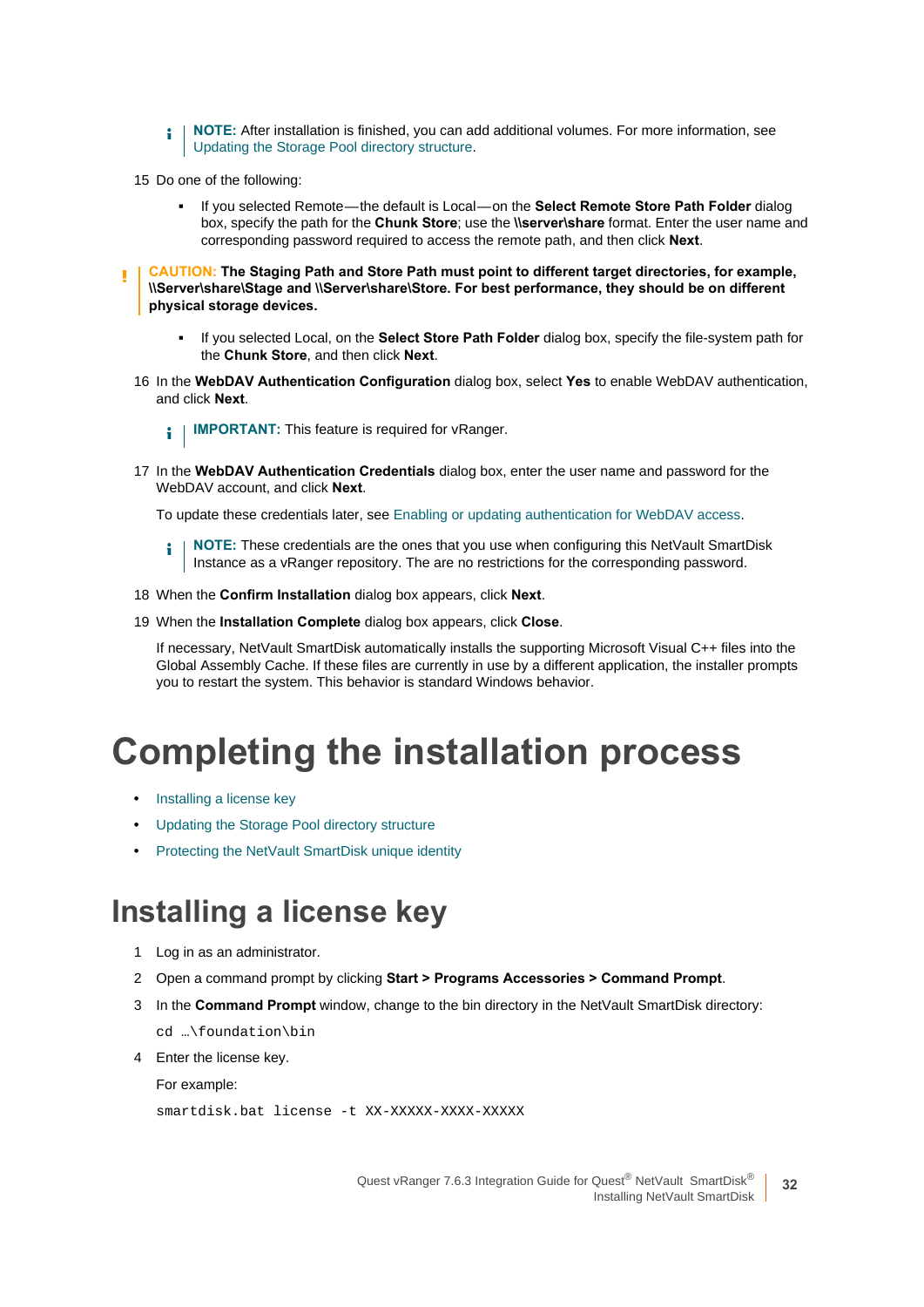**NOTE:** To avoid potential errors, Quest recommends that you use copy-and-paste functionality to ÷. copy the license key from the email to the command prompt.

The system displays the following message:

License installed successfully

## <span id="page-32-0"></span>**Updating the Storage Pool directory structure**

During the installation of the NetVault SmartDisk software, you specified a directory for the Staging Path and the Store Path. Currently, the following NetVault SmartDisk components are installed in each of the directories that you specified:

**•** Staging Path (folder)

Staging Store

**•** Store Path (folder)

Chunk Index

Content Index

Chunk Store

The preceding list identifies the default structure. If your NetVault SmartDisk Storage Pool Strategy requires a different structure, update it *before* you add NetVault SmartDisk as a device to your backup product. Examples of other structures that you might use include a third-party deduplication appliance, filer, or other NAS that is mapped or accessible through UNC. You might also want to implement an optimal performance strategy for your NetVault SmartDisk Storage Pools, which might require a different structure.

For more information, see [Defining a NetVault SmartDisk Storage Pool strategy](#page-19-4)

## <span id="page-32-1"></span>**Protecting the NetVault SmartDisk unique identity**

Each NetVault SmartDisk installation of the software binaries creates a unique identity that is referenced in the NetVault SmartDisk Content Index and your backup product. The NetVault SmartDisk unique identity is required in cases where the NetVault SmartDisk software binaries are reinstalled while retaining the data stored in the NetVault SmartDisk Storage Pools. For more information, see [Reinstalling NetVault SmartDisk](#page-33-2).

To ensure that you can reinstall the NetVault SmartDisk software binaries while retaining the data stored in the NetVault SmartDisk Storage Pools, protect the NetVault SmartDisk unique identity by backing up the following configuration file:

…\diskmanager\etc\identity.cfg

## <span id="page-32-2"></span>**Uninstalling NetVault SmartDisk**

- **•** [Preserving data before removing NetVault SmartDisk](#page-33-0)
- **•** [Removing NetVault SmartDisk](#page-33-1)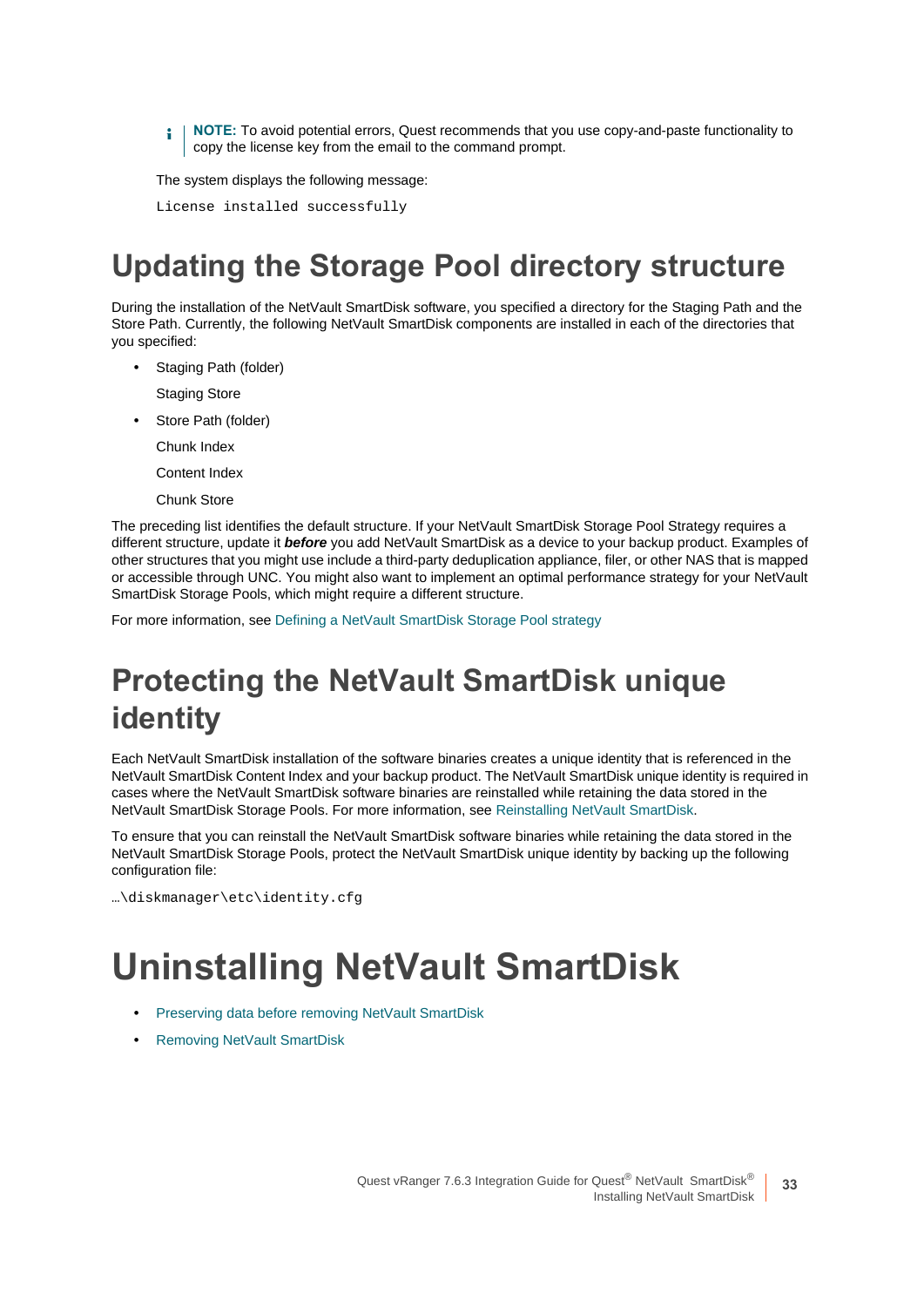## <span id="page-33-0"></span>**Preserving data before removing NetVault SmartDisk**

When you remove NetVault SmartDisk, the data in the **Staging Store** and the **Chunk Store** is retained after removal of the NetVault SmartDisk software binaries.

If you specified a different file-system path during installation, that is, you did not use the defaults, the data in the **Staging Store** and the **Chunk Store** is retained after removal of the NetVault SmartDisk software binaries.

## <span id="page-33-1"></span>**Removing NetVault SmartDisk**

- 1 Access **Control Panel > Add or Remove Programs**.
- 2 In the **Currently installed programs** list, select **NetVault SmartDisk**, and click **Remove**.
- 3 When the confirmation message appears, click **Yes**.
- 4 After the program is removed, delete the directory where NetVault SmartDisk was installed.

## <span id="page-33-2"></span>**Reinstalling NetVault SmartDisk**

- **•** [Reinstalling NetVault SmartDisk: an overview](#page-33-3)
- **•** [Prerequisites for reinstalling NetVault SmartDisk](#page-34-0)
- **•** [Reinstalling NetVault SmartDisk if identity.cfg is available](#page-34-1)
- **•** [Reinstalling NetVault SmartDisk if identity.cfg is not available](#page-35-0)

### <span id="page-33-3"></span>**Reinstalling NetVault SmartDisk: an overview**

In a standard NetVault SmartDisk installation, the NetVault SmartDisk software binaries are installed on a volume that is separate from the NetVault SmartDisk Storage Pools. Reinstalling the NetVault SmartDisk software binaries is required in one of the following scenarios:

- **•** NetVault SmartDisk is inoperable because a media failure occurred on the volume where the NetVault SmartDisk software binaries are installed.
- **•** The operating system of the machine where the NetVault SmartDisk Instance is running has become corrupted.
- **•** NetVault SmartDisk was removed. During the uninstall, the software binaries were removed, but the data stored in the NetVault SmartDisk Storage Pools was left intact.

In the preceding scenarios, the data in the NetVault SmartDisk Storage Pools is still intact and can be used by a new installation of the NetVault SmartDisk software binaries. Each NetVault SmartDisk installation of the software binaries creates a unique identity that is referenced in the NetVault SmartDisk Content Index and your backup product; therefore, it is critical that you use the following procedures to ensure that the *new* NetVault SmartDisk installation of the software binaries points to the *original* NetVault SmartDisk Storage Pools. *Failure to follow these steps renders NetVault SmartDisk unable to read or restore from the original NetVault SmartDisk Storage Pools.*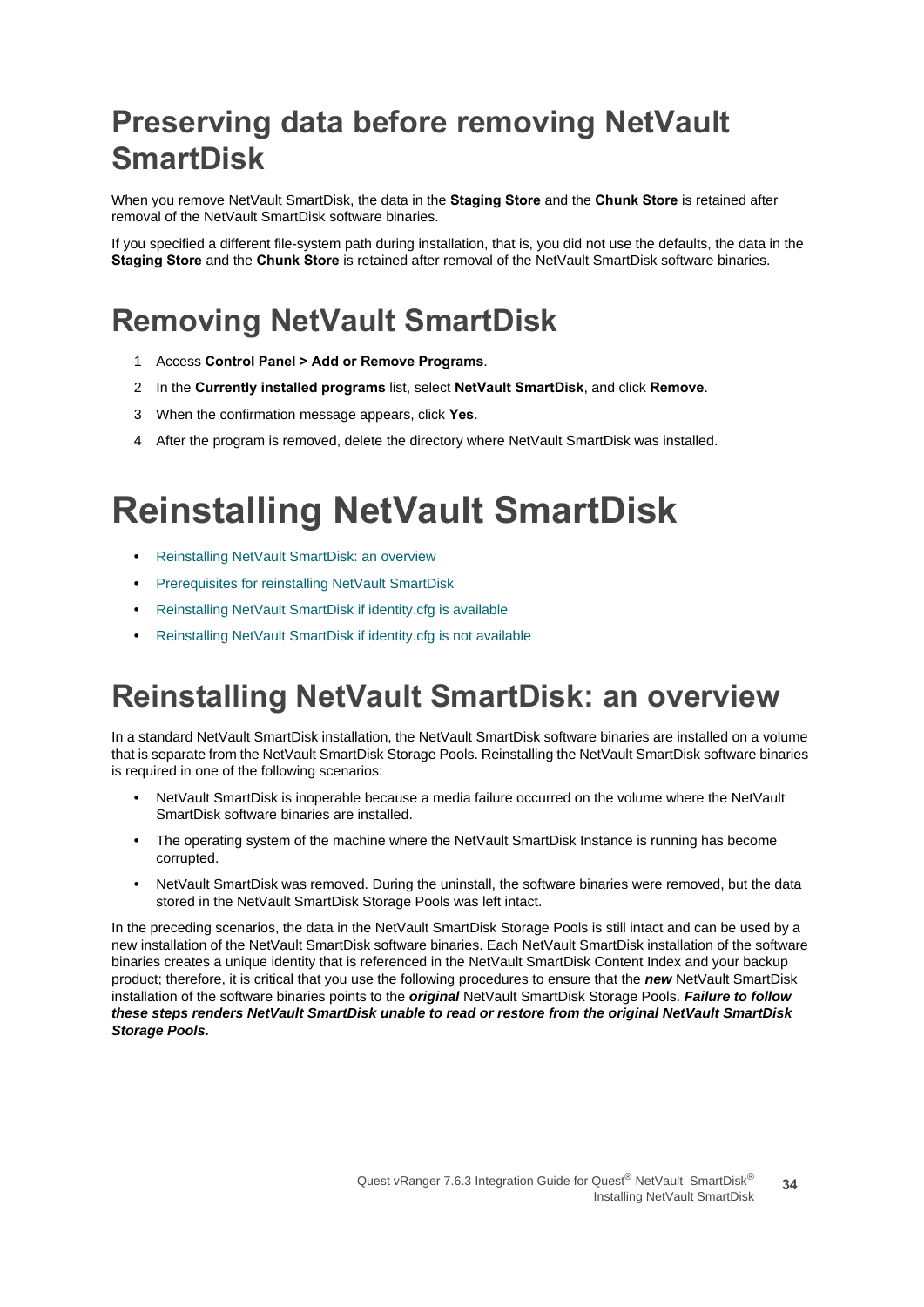## <span id="page-34-0"></span>**Prerequisites for reinstalling NetVault SmartDisk**

Ensure that the following prerequisites are met before reinstalling the NetVault SmartDisk software binaries.

- **•** All the original Storage Pool directories, which include the directories for the Content Index, Staging Store, Chunk Index, and Chunk Store, are available in their entirety and are not corrupted.
- **•** All the original Storage Pool directories have been moved or copied to a different directory by using operating-system commands.
- **•** All the original Storage Pool directories, which are now empty, are available for the new NetVault SmartDisk software binary installation and there is sufficient available disk space to store all the data that originally resided in these directories.
- **•** The original **identity.cfg** configuration file is available. This file is located in the following directory:

#### **…\diskmanager\etc**

**•** The same version of the NetVault SmartDisk software is installed that was running on the original NetVault SmartDisk installation.

## <span id="page-34-1"></span>**Reinstalling NetVault SmartDisk if identity.cfg is available**

If the original **identity.cfg** configuration file is available, reinstall the NetVault SmartDisk software binaries by performing the following steps:

1 Ensure that the NetVault SmartDisk non-privileged user account has full access to the original NetVault SmartDisk Storage Pool directories.

For more information, see [Authentication requirements](#page-28-1).

2 Install the same version of the NetVault SmartDisk software that was originally running.

During installation, enter the *original* values for the following options:

- **▪ Non-privileged User Account**
- **▪ Staging Path Folder or Staging Store Directory**
- **▪ Store Path Folder or Chunk Store Directory**

For more information, see [Installing the NetVault SmartDisk software.](#page-29-0)

Update the NetVault SmartDisk Configuration to ensure that the directory structure for the Content Index, Staging Store, Chunk Index, and Chunk Store matches the original NetVault SmartDisk installation.

For more information, see [Updating the Storage Pool directory structure.](#page-32-0)

4 Stop the NetVault SmartDisk Services.

For more information, see [Stopping NetVault SmartDisk Services](#page-40-4).

5 Replace the **identity.cfg** file with the original file.

This file is located in the following directory:

#### **…\diskmanager\etc**

- 6 Use operating-system commands to copy the contents of the original Storage Pool directories, which were moved to a different directory, back to the original corresponding directories.
- 7 Start the NetVault SmartDisk Services.

For more information, see [Starting NetVault SmartDisk Services.](#page-40-5)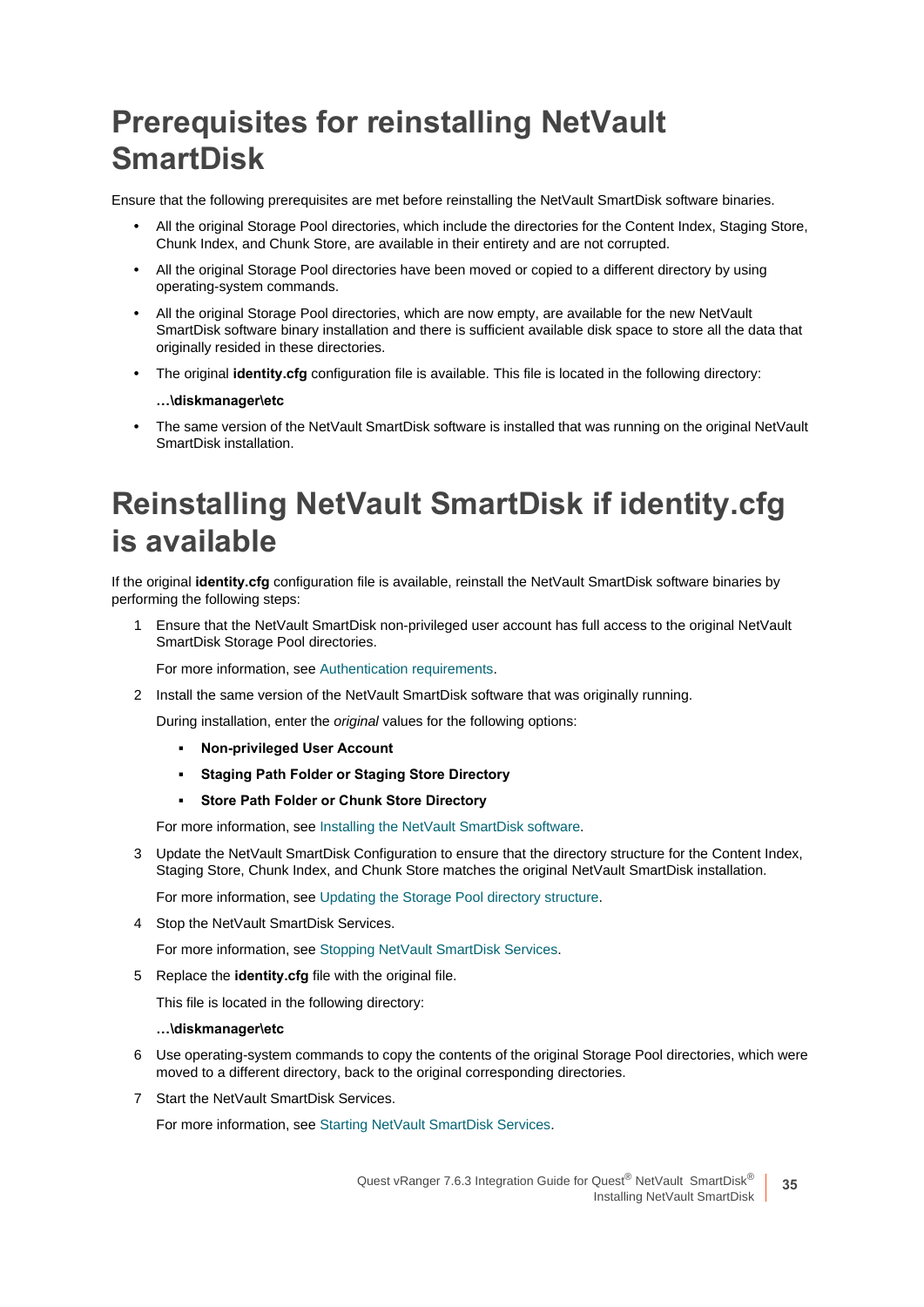## <span id="page-35-0"></span>**Reinstalling NetVault SmartDisk if identity.cfg is not available**

If the original **identity.cfg** configuration file is not available, reinstall the NetVault SmartDisk software binaries by performing the following steps:

1 Ensure that the NetVault SmartDisk non-privileged user account has full access to the original NetVault SmartDisk Storage Pool directories.

For more information, see [Authentication requirements](#page-28-1).

2 Install the same version of the NetVault SmartDisk software that was originally running.

During installation, enter the original values for the following options:

- **▪ Non-privileged User Account**
- **▪ Staging Path Folder or Staging Store Directory**
- **▪ Store Path Folder or Chunk Store Directory**

For more information, see [Authentication requirements](#page-28-1).

3 Update the NetVault SmartDisk Configuration to ensure that the directory structure for the Content Index, Staging Store, Chunk Index, and Chunk Store matches the original NetVault SmartDisk installation.

For more information, see [Updating the Storage Pool directory structure.](#page-32-0)

4 Stop the NetVault SmartDisk Services.

For more information, see [Stopping NetVault SmartDisk Services](#page-40-4).

- 5 Use operating-system commands to copy the contents of the original Storage Pool directories, which were moved to a different directory, back to the original corresponding directories.
- 6 Start the NetVault SmartDisk Services.

For more information, see [Starting NetVault SmartDisk Services.](#page-40-5)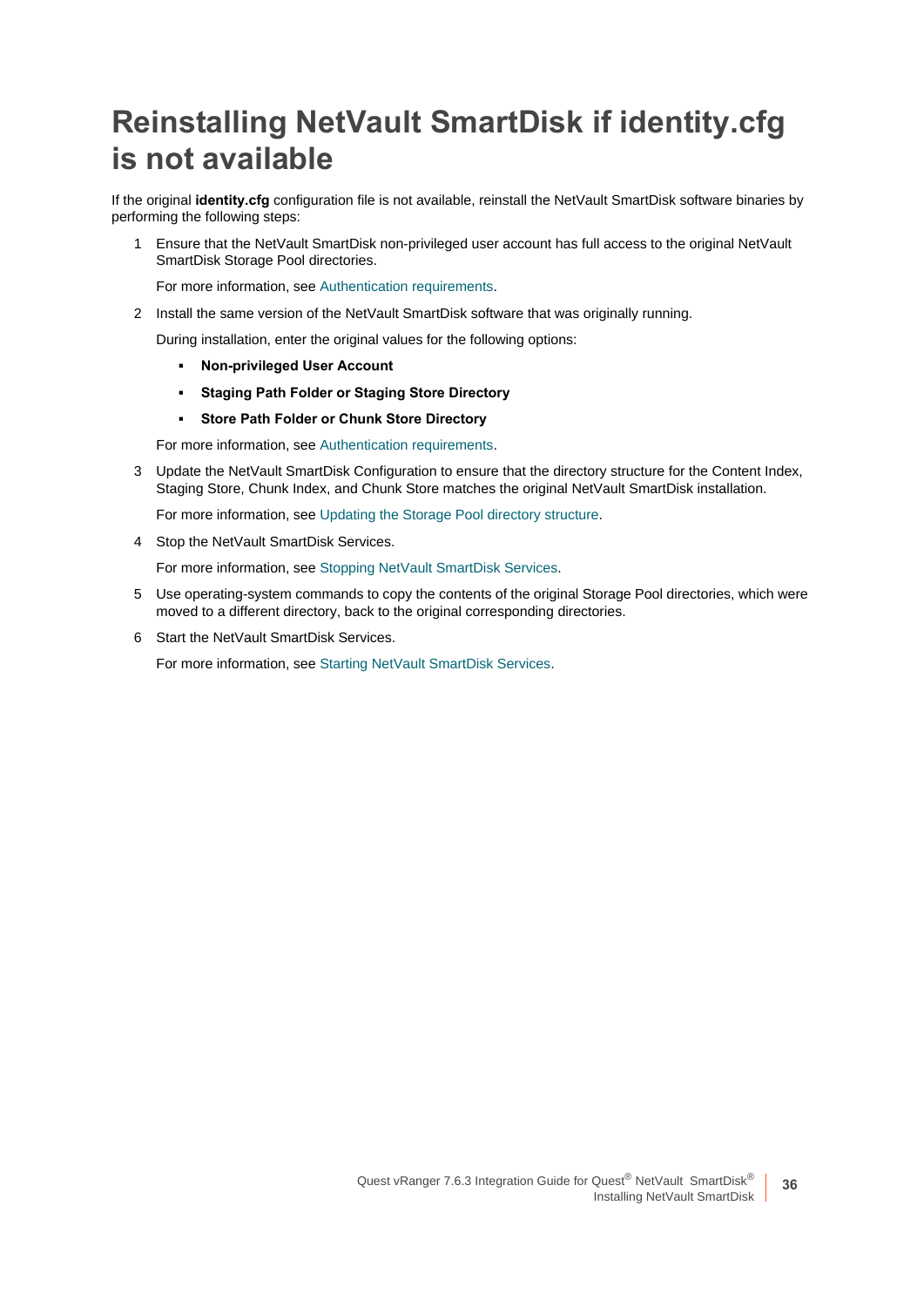## <span id="page-36-3"></span><span id="page-36-0"></span>**Configuring NetVault SmartDisk**

- **•** [Configuring NetVault SmartDisk ports for communication with your software](#page-36-1)
- **•** [NetVault SmartDisk CLI: an overview](#page-38-1)
- **•** [Processing basic shell commands](#page-39-1)
- **•** [Configuring NetVault SmartDisk by using the command line](#page-41-1)
- **•** [Using the config command options](#page-41-2)
- **•** [Extending NetVault SmartDisk Storage Pools](#page-43-0)
- **•** [Examples](#page-44-0)

## <span id="page-36-1"></span>**Configuring NetVault SmartDisk ports for communication with your software**

By default, NetVault SmartDisk uses port **37453** to communicate with vRanger instances that are streaming data to the NetVault SmartDisk Device. It also uses port **37451** for Inter Process Communication (IPC) on the loopback interface, but not for remote connections.

**NOTE:** If you intend to use different ports, Quest recommends that you make the applicable change to the port setting on the NetVault SmartDisk Instance before you add the NetVault SmartDisk repository to vRanger. You can update the port that communicates with your software at any time.

### <span id="page-36-2"></span>**Modifying the data port**

If you want to use a different port to communicate with the vRanger instances, complete the following steps.

- **NOTE:** Throughout this documentation, the path to where you installed NetVault SmartDisk is represented by an ellipsis (…). Replace the ellipsis with the applicable information.
- **I** IMPORTANT: You cannot add a port that exists. If you try to add an existing port, you see a "Failed to apply configuration" message. Before attempting to add a port, use the config --show command option to view existing information.
	- 1 Open a command prompt, and type:

…\foundation\bin\smartdisk.bat config

NetVault SmartDisk displays the list of options and parameters that you can use, including the sections for configuring the ports:

```
config --add|--update --webdav <port> [--block-size <bytes>] 
  [--preferred-address <address>] [--credentials]
```
You can use **--block-size** to define the block size used to read and write blocks when streaming data to the **Staging Store**. You can use **--preferred-address** to define the primary IP address that clients should use

**6**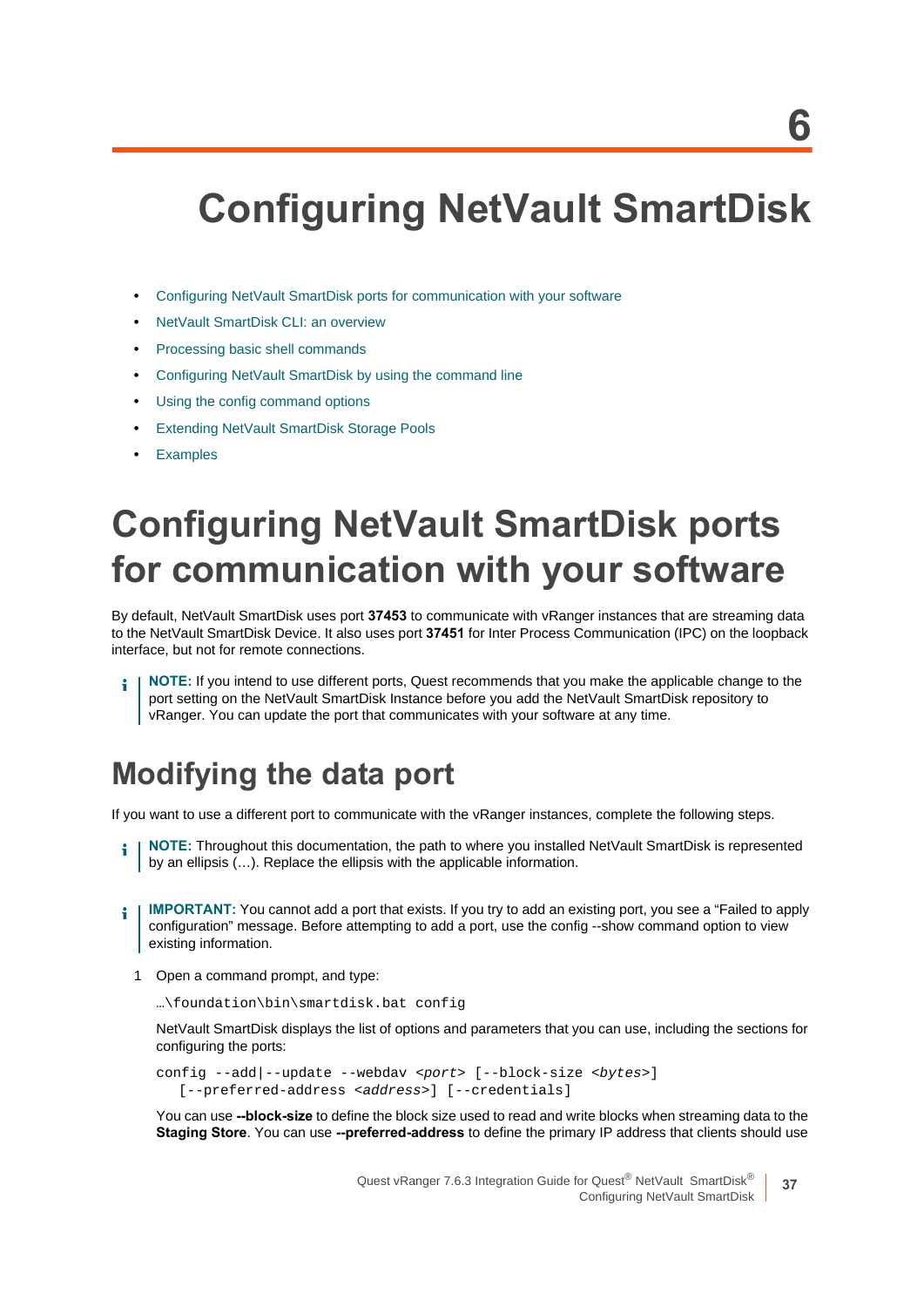when communicating with the NetVault SmartDisk Device. You can use **--credentials** to enable authentication and define the authorized user and password.

- 2 If you are modifying port information, complete any of the following:
	- **▪** To add a port, type:

…\foundation\bin\smartdisk.bat config --add --webdav *<port#>*

Replace *<port#>* with the port that you want to use.

- **▪** To remove the original port, the following uses the default, type:
	- …\foundation\bin\smartdisk.bat config --delete --webdav 37453
- 3 To verify that the new port has been added and the original has been removed, type:

…\foundation\bin\smartdisk.bat config --show

NetVault SmartDisk displays results similar to the following example:

```
[Interface:Data]
Block Size = <blockSize>
Credentials = <Name:MaskedPassword>
Port = <NewPort#, NewPort#>
Type = WebDAV
```
### <span id="page-37-1"></span><span id="page-37-0"></span>**Enabling or updating authentication for WebDAV access**

If you want to enable authentication for WebDAV access of NetVault SmartDisk for the data port, complete the following steps to specify the credentials. NetVault SmartDisk uses digest-access authentication, specifically RFC 2069. You can also use this same procedure to update existing credentials.

**NOTE:** For the user name in the WebDAV credentials, NetVault SmartDisk currently supports the use of any ASCII characters except the quotation mark ("), comma (,), and colon (:). The are no restrictions for the corresponding password.

1 Open a command prompt, and type:

…\foundation\bin\smartdisk.bat config

NetVault SmartDisk displays the list of options and parameters that you can use, including the section for configuring authentication:

```
config --add|--update --webdav <port> [--block-size <bytes>] 
  [--preferred-address <address>] [--credentials]
```
2 To define the credentials, type:

…\foundation\bin\smartdisk.bat config --update --webdav *<port#>* --credentials

Replace *<port#>* with the port that you are using.

- 3 When the **Username** prompt appears, enter the user name that should be used for access, and press **Enter**.
- 4 When the **Password** prompt appears, enter the password associated with the specified user name, press **Enter**, enter the password again when the **Confirm Password** prompt appears, and press **Enter** again.

NetVault SmartDisk displays results similar to the following example:

```
./smartdisk.bat config --update --webdav 37453 --credentials
Username: NetVaultSmartDiskuser
Password:
Confirm Password:
Configuration applied
```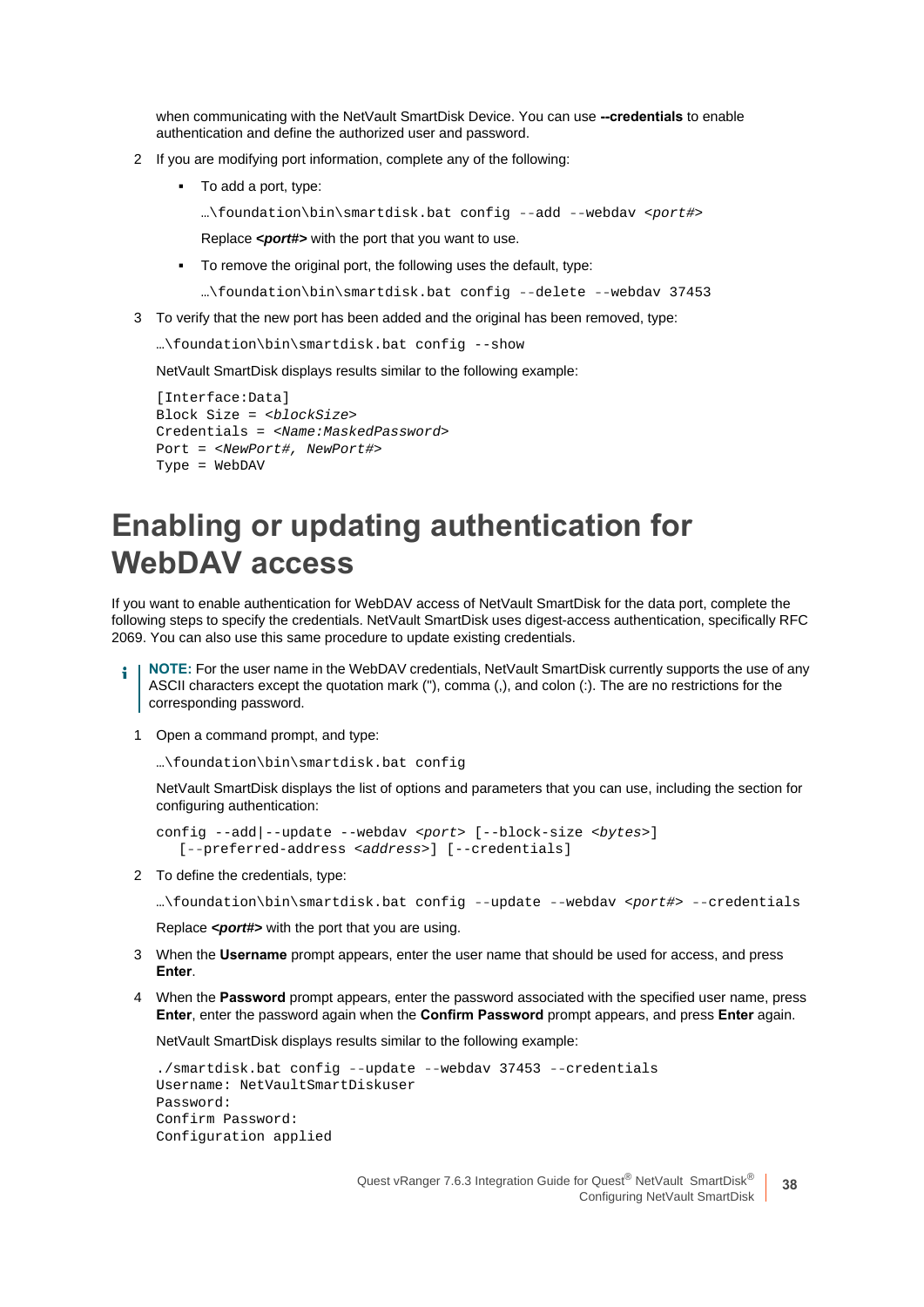5 In your backup software, configure the same credentials for backups and restores to the NetVault SmartDisk Instance.

### <span id="page-38-0"></span>**Verifying that the client ports are open**

Quest recommends that you verify that the ports are open between the vRanger machine and the NetVault SmartDisk server.

To verify that the ports are open, you can use a web browser or another method of your choice. If the port is open, the command returns the status information for the NetVault SmartDisk server. If the port is not open, you receive a connection error from your browser.



In the following examples, replace *<port#>* with the applicable port number, and replace *<hostName>* with the IP address of the machine on which NetVault SmartDisk is installed.

#### *To use a web browser:*

1 On the system on which NetVault SmartDisk is installed, type:

http://*<localhost>*:*<port#>*/proc/dedupe/stats.stnz

2 On the system on which the backup server or client software is installed, type:

http://*<hostName>*:*<port#>*/proc/dedupe/stats.stnz

## <span id="page-38-1"></span>**NetVault SmartDisk CLI: an overview**

Configuration and administration of NetVault SmartDisk is handled primarily through the NetVault SmartDisk CLI. You can perform basic functions such as configuring, monitoring, starting, and stopping NetVault SmartDisk.

The basic structure is:

…\foundation\bin\smartdisk.bat *<command>*

**IMPORTANT:** If you are using NetVault SmartDisk on Windows Server® 2008, Windows® Vista, or ÷ Windows 7, use a **Run as Administrator** command prompt to run the CLI commands. If you use a standard command prompt, you might receive an **Access Denied** message, even if you have administrator privileges.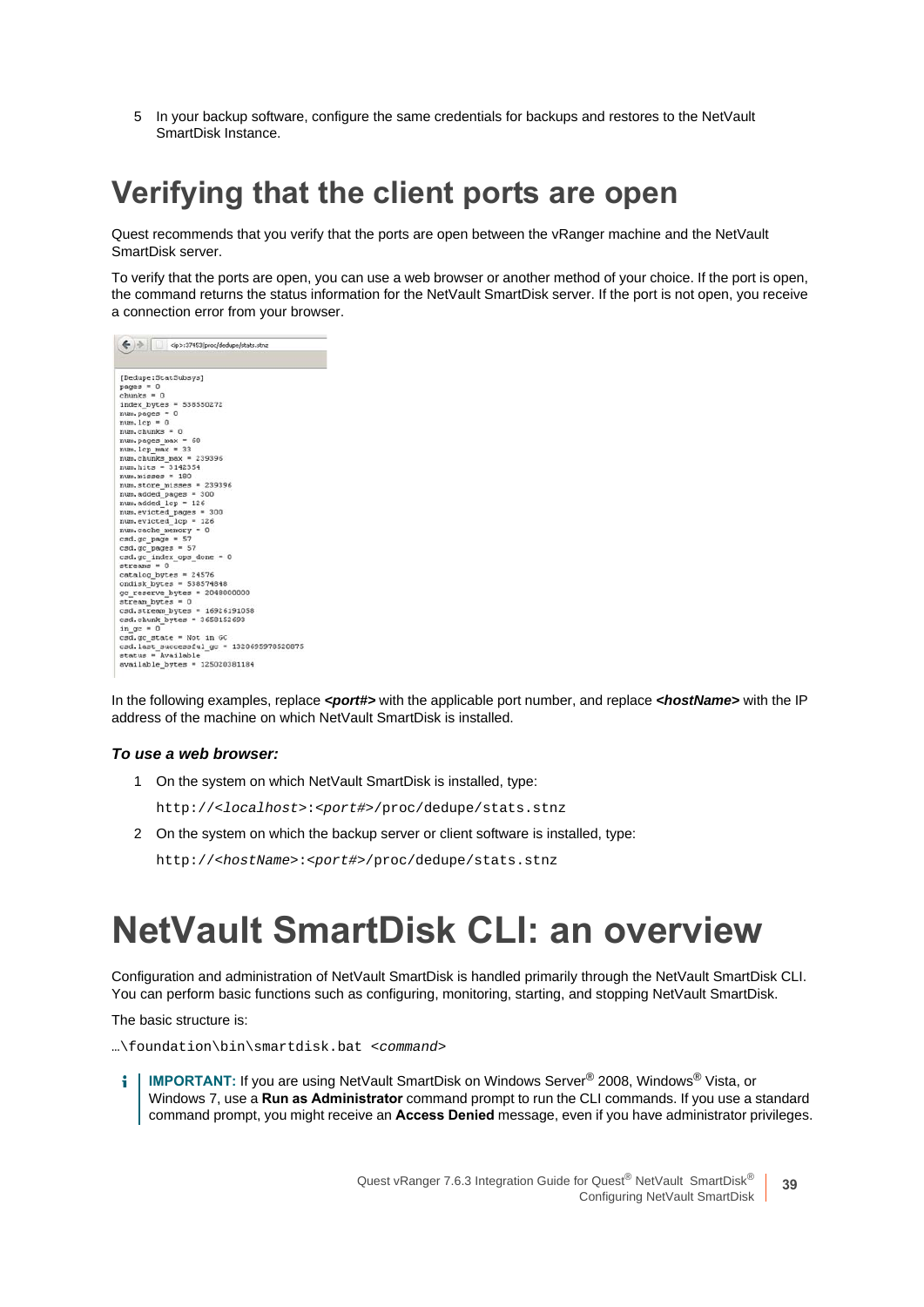#### *To use a Run as Administrator command prompt:*

- 1 Click **Start > Run**.
- 2 In the **Run** dialog box, type **cmd**, and press **Ctrl+Shift+Enter**.
- 3 If you receive a confirmation prompt, click **Continue**.

The **Administrator Command Prompt** appears.

### <span id="page-39-0"></span>**Accessing command help**

- 1 Open a command prompt.
- 2 Type:

…\foundation\bin\smartdisk.bat help

NetVault SmartDisk displays a list of the available options and an explanation of how to use them.

## <span id="page-39-1"></span>**Processing basic shell commands**

The following table lists all the commands in alphabetical order.

| Table 1. Available commands |  |
|-----------------------------|--|
|-----------------------------|--|

| Command  | <b>Description</b>                                                                                                                                                                                                                                                                                                                                                                                                                                                                                                                                                                                                                     |
|----------|----------------------------------------------------------------------------------------------------------------------------------------------------------------------------------------------------------------------------------------------------------------------------------------------------------------------------------------------------------------------------------------------------------------------------------------------------------------------------------------------------------------------------------------------------------------------------------------------------------------------------------------|
| config   | Displays and modifies the NetVault SmartDisk configuration. For more information, see<br>Using the config command options.                                                                                                                                                                                                                                                                                                                                                                                                                                                                                                             |
| dump     | Places a copy of all relevant files into a compressed file. For more information, see Dumping<br>NetVault SmartDisk-related information to a compressed file.                                                                                                                                                                                                                                                                                                                                                                                                                                                                          |
| help     | Displays a complete list of the NetVault SmartDisk commands supported on the NetVault<br>SmartDisk platform.                                                                                                                                                                                                                                                                                                                                                                                                                                                                                                                           |
| license  | Installs a license key. For more information, see Installing a license key.                                                                                                                                                                                                                                                                                                                                                                                                                                                                                                                                                            |
| logs     | Displays the NetVault SmartDisk logs, which are used for diagnosis.                                                                                                                                                                                                                                                                                                                                                                                                                                                                                                                                                                    |
| password | Lets you change the name or password, or both, of the non-privileged user that was stored<br>when you originally installed NetVault SmartDisk. If you change the non-privileged user<br>name or password after installation, use this command to change it in NetVault SmartDisk<br>as well.<br><b>NOTE:</b><br>Before changing a user name, you must stop the NetVault SmartDisk Services.<br>Changing the non-privileged user affects the number of people who have read- and<br>write-access to the Windows <sup>®</sup> Application log. For more information, see<br>Authentication requirements. The password is case-sensitive. |
| restart  | Stops and restarts the NetVault SmartDisk Services. Must be run by an Administrator User.                                                                                                                                                                                                                                                                                                                                                                                                                                                                                                                                              |
| start    | Starts the NetVault SmartDisk Services. Must be run by an Administrator User.                                                                                                                                                                                                                                                                                                                                                                                                                                                                                                                                                          |
| stats    | Displays NetVault SmartDisk statistics that you can use to monitor NetVault SmartDisk<br>performance. For more information, see Viewing NetVault SmartDisk statistics.                                                                                                                                                                                                                                                                                                                                                                                                                                                                 |
| status   | Indicates whether the NetVault SmartDisk Services are running.                                                                                                                                                                                                                                                                                                                                                                                                                                                                                                                                                                         |
| stop     | Stops the NetVault SmartDisk Services.                                                                                                                                                                                                                                                                                                                                                                                                                                                                                                                                                                                                 |
| version  | Displays the current version of NetVault SmartDisk that is installed.                                                                                                                                                                                                                                                                                                                                                                                                                                                                                                                                                                  |

**40**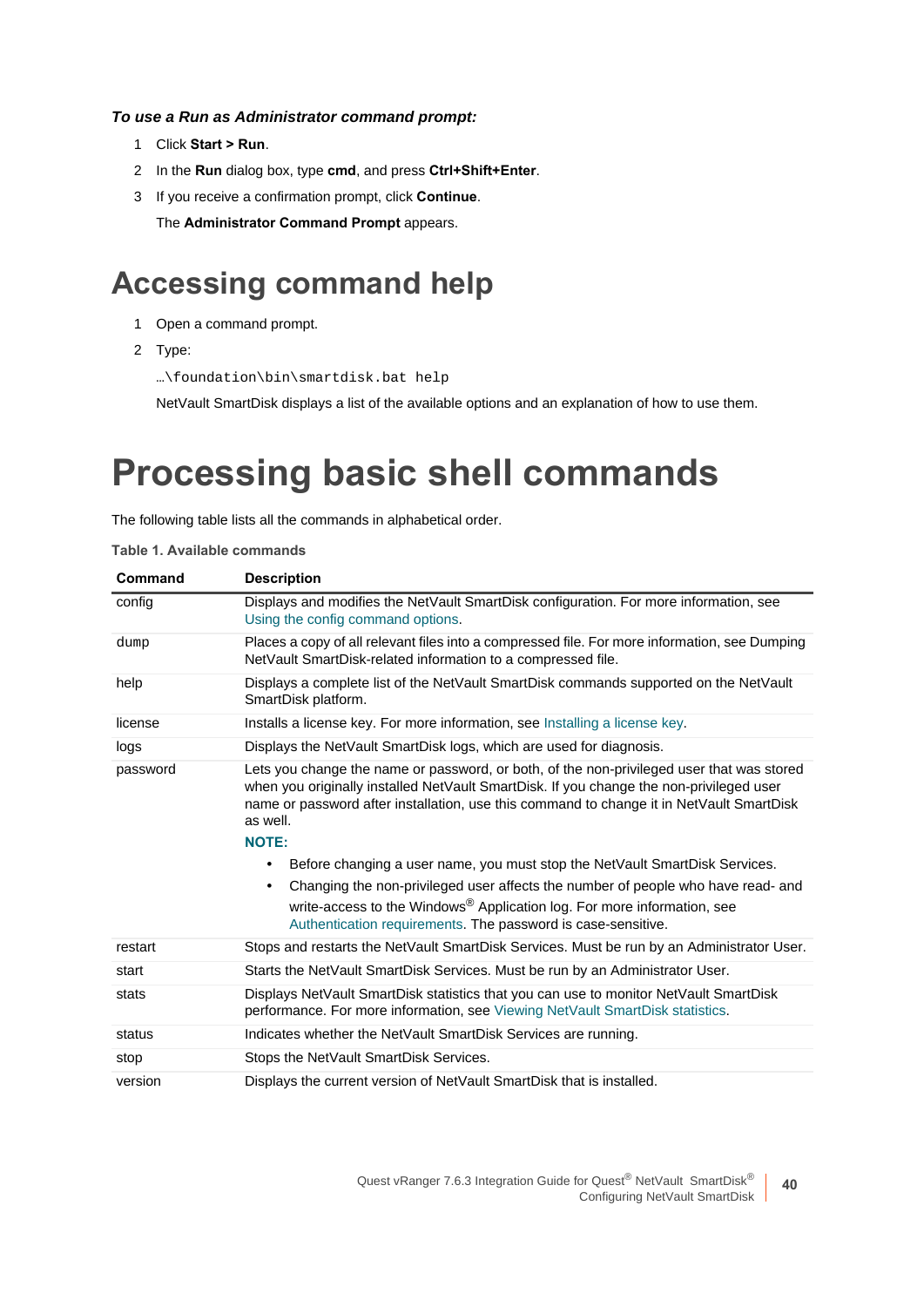## <span id="page-40-0"></span>**Determining the status of NetVault SmartDisk Services**

- 1 Open a command prompt.
- 2 Type:

…\foundation\bin\smartdisk.bat status

If NetVault SmartDisk services are running, NetVault SmartDisk displays:

Percolator slave is listening

If NetVault SmartDisk Services are not running, NetVault SmartDisk displays:

```
Failed to connect to percolator slave
```
### <span id="page-40-5"></span><span id="page-40-1"></span>**Starting NetVault SmartDisk Services**

- 1 Open a command prompt.
- 2 Type:

…\foundation\bin\smartdisk.bat start

NetVault SmartDisk starts the NetVault SmartDisk Services.

Services started ok.

**NOTE:** You can also start the NetVault SmartDisk Services by clicking Start > Settings > Control Panel > i l Administrative Tools > Services and starting Foundation Services ID *<NetVaultSmartDiskInstanceID>*.

## <span id="page-40-4"></span><span id="page-40-2"></span>**Stopping NetVault SmartDisk Services**

- 1 Open a command prompt.
- 2 Type:

…\foundation\bin\smartdisk.bat stop

NetVault SmartDisk stops the NetVault SmartDisk Services. You might see the following message.

Services stopped ok.

**NOTE:** You can also stop the NetVault SmartDisk Services by clicking Start > Settings > Control Panel > Administrative Tools > Services and stopping Foundation Services ID *<NetVaultSmartDiskInstanceID>*.

### <span id="page-40-3"></span>**Restarting NetVault SmartDisk Services**

To stop and start the NetVault SmartDisk Services automatically, complete the following steps:

- 1 Open a command prompt.
- 2 Type:

.

…\foundation\bin\smartdisk.bat restart

NetVault SmartDisk stops and restarts the NetVault SmartDisk Services.

Services stopped ok.

Services started ok.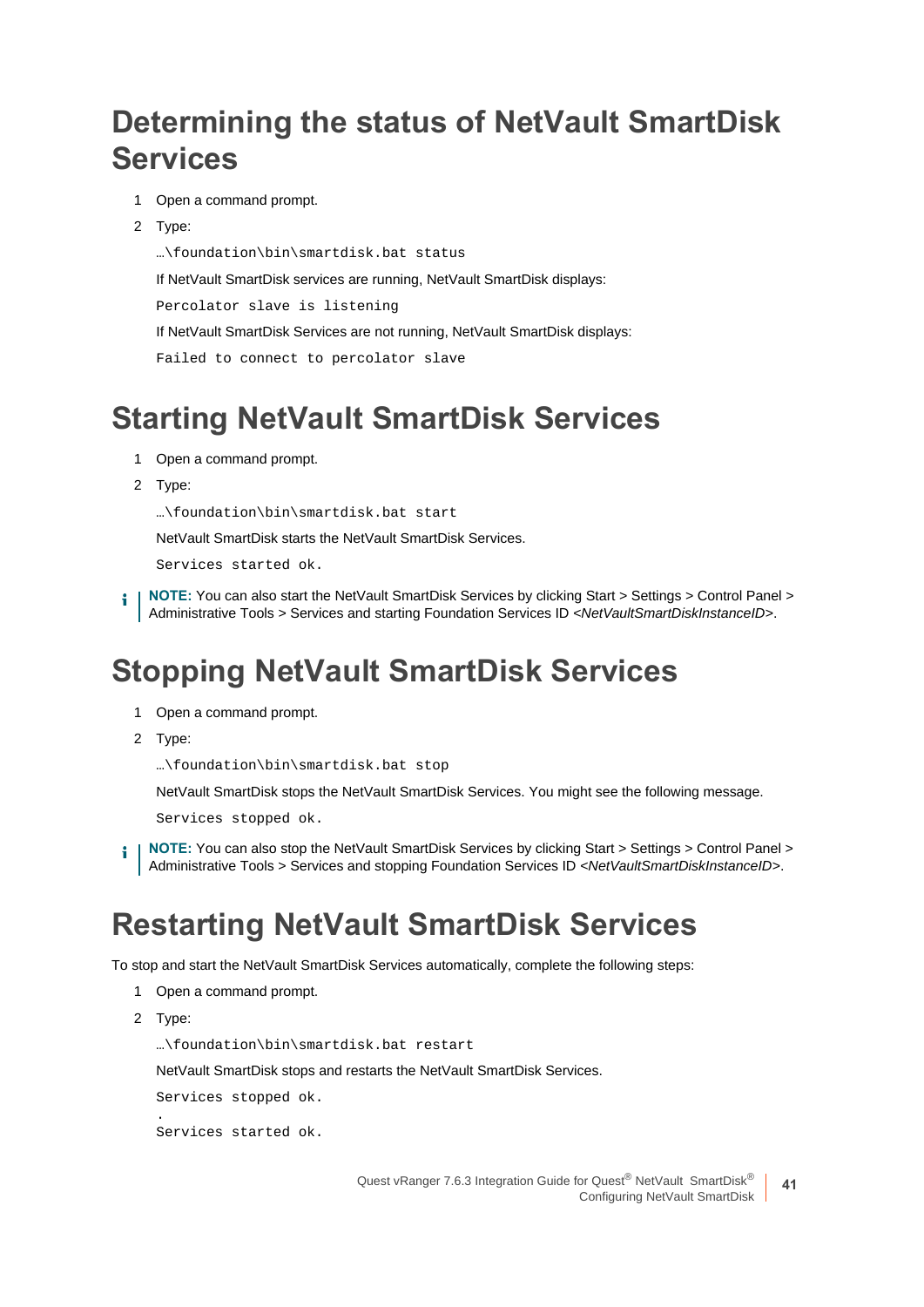## <span id="page-41-0"></span>**Viewing NetVault SmartDisk Log files**

- 1 Open a command prompt.
- 2 Type:

…\foundation\bin\smartdisk.bat logs

NetVault SmartDisk displays the NetVault SmartDisk Logs and all relevant information. When you run **logs** without any options, it displays all NetVault SmartDisk log entries.

3 To display specific information, use one of the following options:

| Logs option                                                                   | <b>Description</b>                                                                 |
|-------------------------------------------------------------------------------|------------------------------------------------------------------------------------|
| --file <pathtofile></pathtofile>                                              | Displays the contents of the specified file.                                       |
| --help                                                                        | Displays a list of the available options and an explanation of how<br>to use them. |
| --last-hours <x></x>                                                          | Displays the records for the specified number of hours.                            |
| --time-interval <yyyy-mm-dd-<br>hhmmss yyyy-mm-dd-hhmmss&gt;</yyyy-mm-dd-<br> | Displays the records for the specified time frame.                                 |

You can also view logs by using the Windows® **Event Viewer**.

## <span id="page-41-1"></span>**Configuring NetVault SmartDisk by using the command line**

You can use the NetVault SmartDisk CLI **config** command to perform tasks such as:

- **•** Enabling deduplication.
- **•** Enabling deduplication compression.
- **•** Configuring the deduplication window.
- **•** Configuring Garbage Collection.
- **•** Extending NetVault SmartDisk Storage Pools by adding additional volumes.

## <span id="page-41-3"></span><span id="page-41-2"></span>**Using the config command options**

Before using the NetVault SmartDisk CLI **config** command, note the following:

- **•** All times are displayed in the local time for the machine where the NetVault SmartDisk Instance is installed.
- **•** With the **--volume** and **--pool** options, the *<path>* and *<label>* strings are case-sensitive because they identify a specific NetVault SmartDisk Storage Pool or Volume.
- **•** If a configuration-related command fails and displays a message similar to "Failed to apply configuration," Quest recommends that you use the **config** command with the **--show** option to display the current configuration. After displaying the configuration, double-check the case of the specified NetVault SmartDisk Storage Pool or Volume to ensure that the strings reflect the case-sensitivity.
- **•** The NetVault SmartDisk Services must be running before you can use the **config** command and most of the options. To view the options that are available, you can use the **--help** option while NetVault SmartDisk Services are offline.

The NetVault SmartDisk CLI **config** command supports the following options: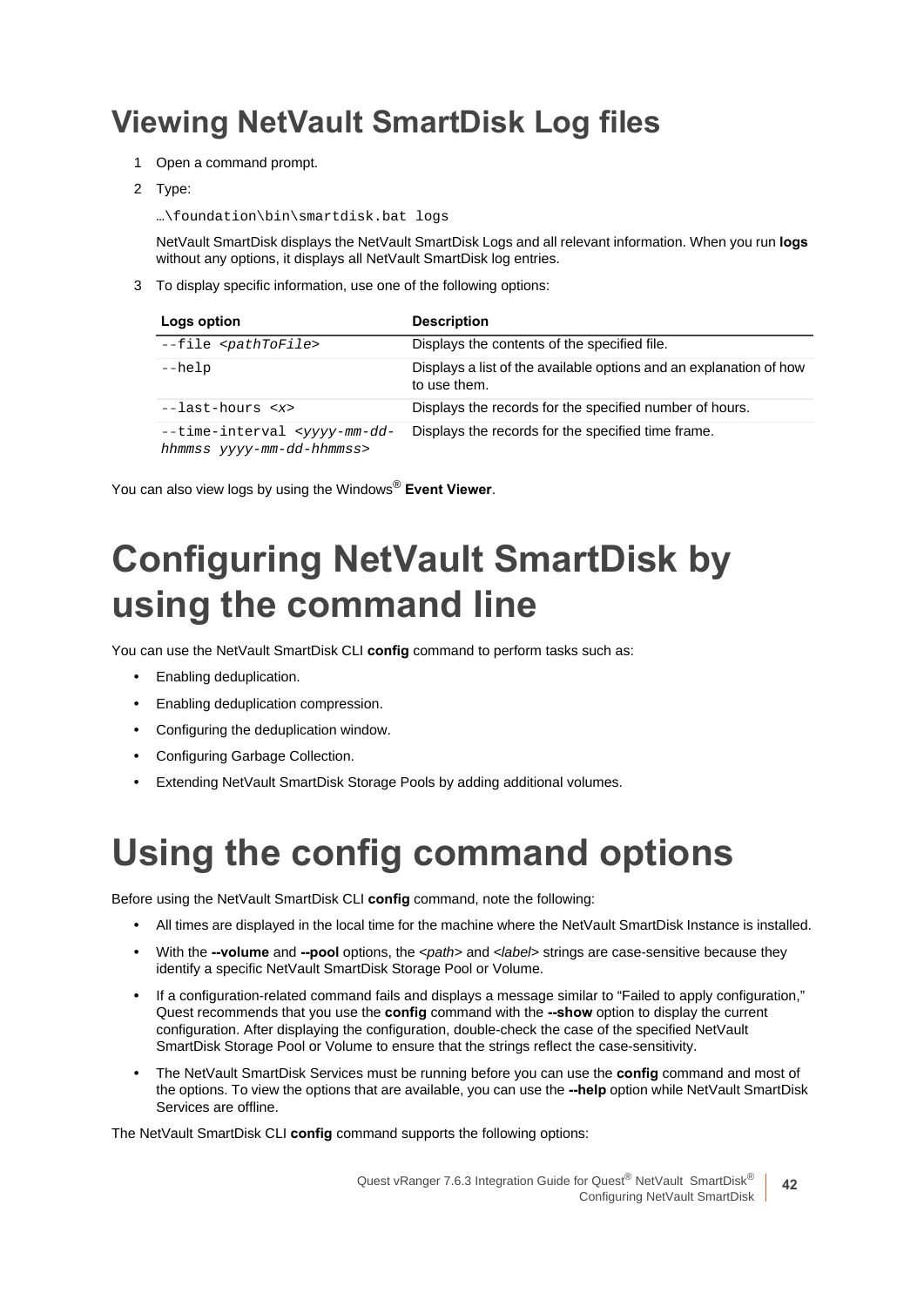#### **Table 2. Available options**

| <b>Config option</b>                                                                                                      | <b>Description</b>                                                                                                                                                                                                                                                                                                                                                                                                                                                                                                                                                                                                 |
|---------------------------------------------------------------------------------------------------------------------------|--------------------------------------------------------------------------------------------------------------------------------------------------------------------------------------------------------------------------------------------------------------------------------------------------------------------------------------------------------------------------------------------------------------------------------------------------------------------------------------------------------------------------------------------------------------------------------------------------------------------|
| --help                                                                                                                    | Displays a list of the config command options and their syntax.                                                                                                                                                                                                                                                                                                                                                                                                                                                                                                                                                    |
| --show                                                                                                                    | Displays the current values for the NetVault SmartDisk configuration.                                                                                                                                                                                                                                                                                                                                                                                                                                                                                                                                              |
| --dedupe-enable<br>$\langle TRUE FALSE \rangle$                                                                           | Enables or disables NetVault SmartDisk Deduplication.                                                                                                                                                                                                                                                                                                                                                                                                                                                                                                                                                              |
| --dedupe-compression<br>$<$ TRUE   FALSE>                                                                                 | Enables or disables compression of NetVault SmartDisk-unique chunks.<br>Disabled by default, compressing unique chunks can reduce their storage<br>footprint up to 50%. Compression is performed on the unique chunks that<br>result from the deduplication process. Compressing the initial Full Backup<br>for a data set might take longer than not compressing the unique data<br>because most of the data is considered unique. Subsequent Full Backups<br>have fewer unique chunks and do not experience an increase in the amount<br>of time it takes to complete the deduplication and compression process. |
| --add  --delete --dedupe-<br>window<br><[Sun Mon Tue Wed Thu Fri                                                          | Sets the NetVault SmartDisk Deduplication Window by specifying the times<br>that deduplication can be performed. By default, the default deduplication<br>window is set to Anytime.                                                                                                                                                                                                                                                                                                                                                                                                                                |
| $ Sat-JHH:MM-$<br>HH: MM>   <never anytime=""  =""></never>                                                               | Available parameters include:                                                                                                                                                                                                                                                                                                                                                                                                                                                                                                                                                                                      |
|                                                                                                                           | Days of Week: Specifies the days of the week on which the<br>deduplication process runs. You can schedule it to run on multiple<br>days, such as Monday, Wednesday, and Friday.                                                                                                                                                                                                                                                                                                                                                                                                                                    |
|                                                                                                                           | HH:MM-HH:MM: Using a 24-hour clock, specifies the times of day at<br>which the deduplication process runs.                                                                                                                                                                                                                                                                                                                                                                                                                                                                                                         |
|                                                                                                                           | Never: Disables the deduplication window. Backups enabled for<br>deduplication remain in the Staging Store in a non-deduplicated<br>state until the deduplication window is enabled.                                                                                                                                                                                                                                                                                                                                                                                                                               |
|                                                                                                                           | Anytime: Enables the deduplication process to be run at any time.<br>Deduplication for a backup data stream begins after the initial<br>400 GB has been written to the Staging Store, which can provide<br>nearly inline deduplication performance.                                                                                                                                                                                                                                                                                                                                                                |
| --add --delete<br>--gc-window<br><[Sun Mon Tue Wed Thu Fri<br>$ Sat-JHH:MM-$<br>HH: MM>   <never anytime=""  =""></never> | Sets the Garbage Collection window by specifying the times that NetVault<br>SmartDisk Garbage Collection has priority over deduplication. By default,<br>the Garbage Collection window is set to 13:00 through 19:00 on Mondays<br>through Thursdays.<br>Available parameters include:                                                                                                                                                                                                                                                                                                                             |
|                                                                                                                           | Days of Week: Specifies the days of the week on which the Garbage<br>Collection process runs. You can schedule it to run on multiple days,<br>such as Monday, Wednesday, and Friday.                                                                                                                                                                                                                                                                                                                                                                                                                               |
|                                                                                                                           | HH:MM-HH:MM: Using a 24-hour clock, specifies the times of day at<br>$\bullet$<br>which the Garbage Collection process runs.                                                                                                                                                                                                                                                                                                                                                                                                                                                                                       |
|                                                                                                                           | Never: Disables the Garbage Collection window.<br>$\bullet$                                                                                                                                                                                                                                                                                                                                                                                                                                                                                                                                                        |
|                                                                                                                           | Anytime: Enables the Garbage Collection process to be run at any<br>time.                                                                                                                                                                                                                                                                                                                                                                                                                                                                                                                                          |
| --dedupe-active-limit<br>$\verb  $                                                                                        | Specifies the maximum number of segments that can be deduplicated<br>simultaneously.                                                                                                                                                                                                                                                                                                                                                                                                                                                                                                                               |
| --network-capacity <mbps></mbps>                                                                                          | Specifies the capacity, in megabytes per second (MBps), of the network<br>between the NetVault SmartDisk Device and the backup clients.                                                                                                                                                                                                                                                                                                                                                                                                                                                                            |
| --stream-limit <limit></limit>                                                                                            | Specifies the number of data streams that can be processed simultaneously.                                                                                                                                                                                                                                                                                                                                                                                                                                                                                                                                         |
| --add  --update --volume<br><path> [Parameters]</path>                                                                    | Extends NetVault SmartDisk Storage Pools by adding or updating existing<br>volumes in the NetVault SmartDisk Storage Pools. For more information,<br>see Extending NetVault SmartDisk Storage Pools.                                                                                                                                                                                                                                                                                                                                                                                                               |

Quest vRanger 7.6.3 Integration Guide for Quest® NetVault SmartDisk® Configuring NetVault SmartDisk

**43**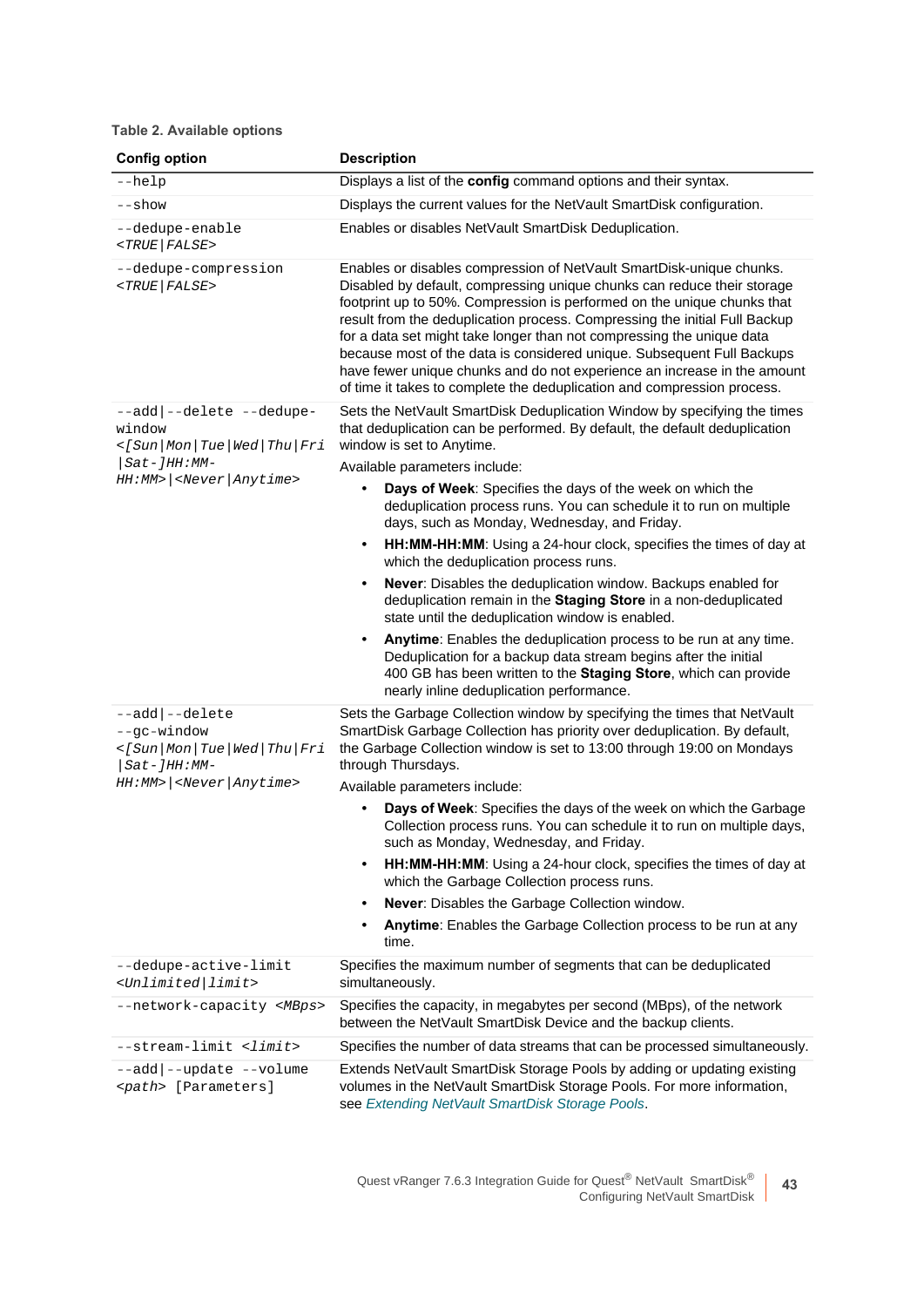**Table 2. Available options**

| Config option                                                                                                                                 | <b>Description</b>                                                                                                                                               |
|-----------------------------------------------------------------------------------------------------------------------------------------------|------------------------------------------------------------------------------------------------------------------------------------------------------------------|
| --add --update --webdav<br><port> [--block-size<br/><br/> stes&gt; ] [--credentials]<br/>[--preferred-address<br/><address>1</address></port> | Modifies the port that the NetVault SmartDisk Device uses to communicate<br>with vRanger. For more information, see Modifying the data port.                     |
| --delete --webday <port><br/>[--credentials]</port>                                                                                           | Used with --add, modifies the port that the NetVault SmartDisk Device uses<br>to communicate with vRanger. For more information, see Modifying the data<br>port. |
| --update --remote-port<br>$<$ port>                                                                                                           | Modifies the port that the NetVault SmartDisk Device uses to communicate<br>with the backup software. For more information, see <i>Modifying the data port</i> . |
| $--write-md5$<br>$\langle$ Always/Never/<br>BasedOnHttpHeader>                                                                                | Indicates when to calculate MD5 checksum for data streams written to<br>NetVault SmartDisk.                                                                      |

## <span id="page-43-1"></span><span id="page-43-0"></span>**Extending NetVault SmartDisk Storage Pools**

You can extend NetVault SmartDisk physical capacity by adding or updating the volumes specified for the NetVault SmartDisk Storage Pools. Use the **config --add|--update --volume** *<path>* command to extend the NetVault SmartDisk physical capacity. You can also use the following additional parameters:

<sup>1</sup> | NOTE: The NetVault SmartDisk Non-privileged User must have access to any volumes that are added to ensure that configuration changes are successfully applied.

| Config volume parameters                    | <b>Description</b>                                                                                                                                                                                                                                                                                                                                                                                                                                                                                                                |
|---------------------------------------------|-----------------------------------------------------------------------------------------------------------------------------------------------------------------------------------------------------------------------------------------------------------------------------------------------------------------------------------------------------------------------------------------------------------------------------------------------------------------------------------------------------------------------------------|
| --volume <path></path>                      | Specifies the path for the file-system path of the volume to be used as a<br>NetVault SmartDisk Storage Pool. You can specify local drives or Universal<br>Naming Convention (UNC) paths for CIFS, NFS, and Storage Area Network<br>(SAN). If the volume is on a mounted file system, verify that the specified<br>path is a valid subdirectory on the mounted file system, and not the mounted<br>directory itself. This step ensures that data is not written to the local directory<br>if the mounted location is unavailable. |
| $[--volume-size 8$ ]                        | Specifies the percentage of the volume that NetVault SmartDisk can use; the<br>remainder cannot be used by NetVault SmartDisk.                                                                                                                                                                                                                                                                                                                                                                                                    |
|                                             | The value of $((100 - X) / 100) * (total volume size)$ is added to the Last<br>Resort Threshold (LRT). In addition, a small amount of storage is reserved<br>to complete Garbage Collection. These three components of reserved<br>storage determine the total storage set aside that cannot be directly used by<br>NetVault SmartDisk.                                                                                                                                                                                           |
|                                             | For example, if <b>volume-size</b> is set to 30 and the volume's size is 100 GB,<br>70 GB is set aside-in addition to the LRT and Garbage Collection reserve<br>space—and cannot be used by NetVault SmartDisk.                                                                                                                                                                                                                                                                                                                   |
| $[- -d$ edupe $-cap$<br>$<$ Unlimited $cap$ | Specifies the maximum number of backup segments for the specific volume<br>that can be deduplicated simultaneously. Defaults to 4.                                                                                                                                                                                                                                                                                                                                                                                                |
| $[--pool  = label >]$                       | Specifies the Label assigned to the Storage Pool. Defaults to a system-<br>generated numeric label. Specify an existing Storage Pool label to add the<br>volume to an existing Storage Pool, or specify a new name to create a<br>Storage Pool.                                                                                                                                                                                                                                                                                   |
|                                             |                                                                                                                                                                                                                                                                                                                                                                                                                                                                                                                                   |

**Table 3. Available parameters**

```
Quest vRanger 7.6.3 Integration Guide for Quest<sup>®</sup> NetVault SmartDisk<sup>®</sup>
                                             Configuring NetVault SmartDisk
                                                                                       44
```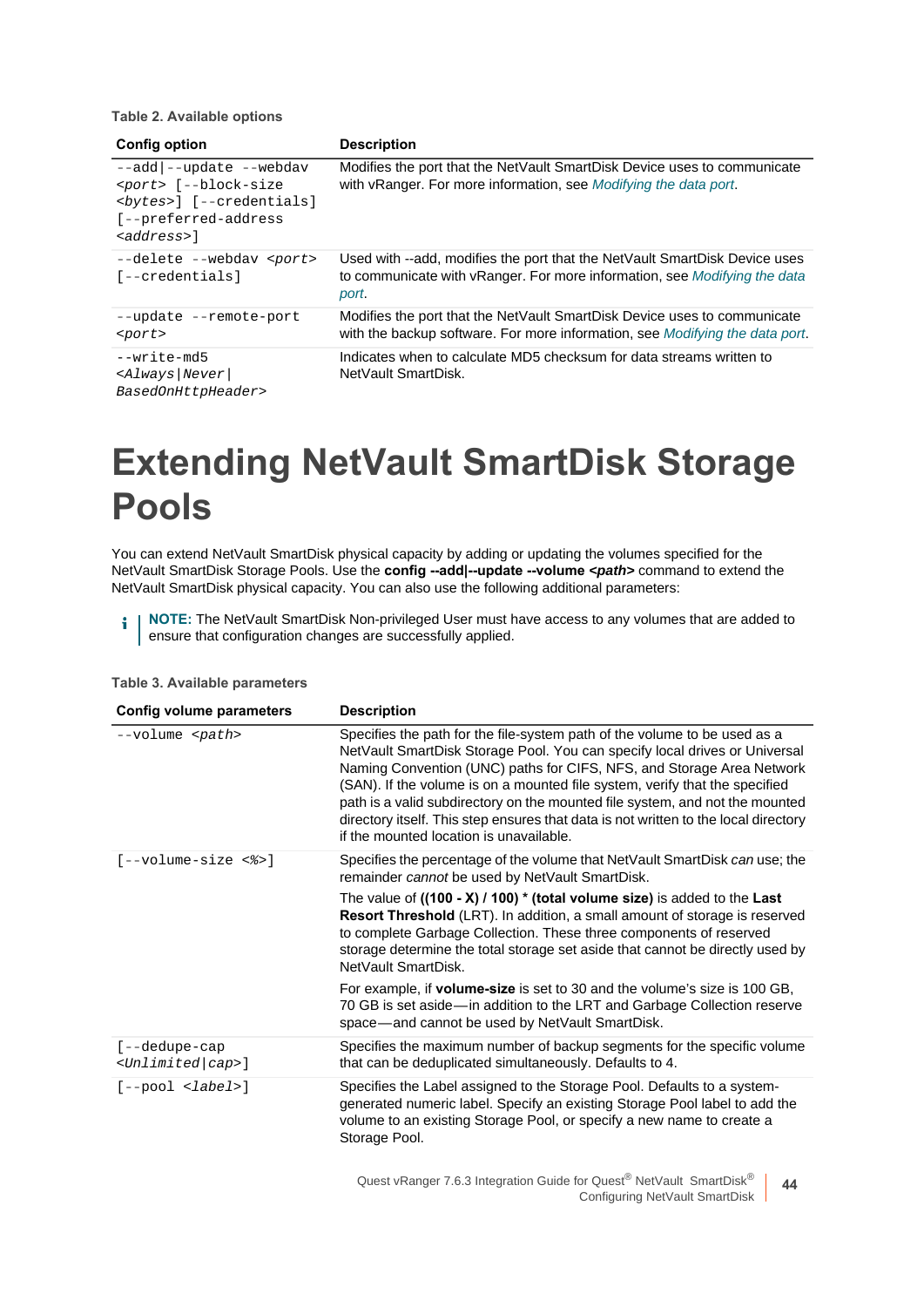**Table 3. Available parameters**

| <b>Config volume parameters</b>                                                                                                   | <b>Description</b>                                                                                                                                                                                                                                                                                                                                                                             |
|-----------------------------------------------------------------------------------------------------------------------------------|------------------------------------------------------------------------------------------------------------------------------------------------------------------------------------------------------------------------------------------------------------------------------------------------------------------------------------------------------------------------------------------------|
| [--reservation-size<br><bytes>]</bytes>                                                                                           | Specifies the number of bytes reserved by the processes streaming data into<br>NetVault SmartDisk. A smaller size results in NetVault SmartDisk having to<br>reserve space more frequently; a larger size renders more disk space<br>temporarily unavailable. If the Space. Available-reported through the<br>show option-is less than the reservation-size, the volume is considered<br>FULL. |
| $[- -$ favour<br><staging "chunk<br="" storage=""  ="">Index"   "Disk<br/>Index''/All/None &gt;]</staging>                        | Specifies which Storage Pool Roles the volume is available to perform. To<br>specify multiple roles, list the --favour parameter multiple times. For<br>example:<br>--favour Staging --favour "Disk Index"<br>Use with --deny to dedicate a volume to one or more roles.                                                                                                                       |
| $[- -$ deny                                                                                                                       | Specifies which Storage Pool Roles the volume is <b>not</b> available to perform.                                                                                                                                                                                                                                                                                                              |
| <staging "chunk<="" storage="" td=""  =""><td>To specify multiple roles, list the --deny parameter multiple times.</td></staging> | To specify multiple roles, list the --deny parameter multiple times.                                                                                                                                                                                                                                                                                                                           |
| Index"   "Disk                                                                                                                    | For example:                                                                                                                                                                                                                                                                                                                                                                                   |
| Index''/All/None >]                                                                                                               | --deny Storage --favour "Chunk Index"                                                                                                                                                                                                                                                                                                                                                          |
|                                                                                                                                   | Use with --favour to dedicate a volume to one or more roles.                                                                                                                                                                                                                                                                                                                                   |
|                                                                                                                                   | NOTE: After NetVault SmartDisk uses a volume as a Chunk Index or<br>Content Index, that is, data has been staged or stored, NetVault SmartDisk<br>continues to use the volume for this purpose, even if this parameter is used<br>to deny it.                                                                                                                                                  |
| [--balancing<br><space activity="" none=""  ="">]</space>                                                                         | Instructs NetVault SmartDisk to use the volume with either the most space<br>available or the least activity occurring. If used with --favour and --deny,<br>--balancing is applied last.                                                                                                                                                                                                      |
|                                                                                                                                   | NOTE: The --balancing parameter provides guidance to NetVault<br>SmartDisk; the NetVault SmartDisk Disk Manager and Deduplicator make<br>the final decision about how to allocate space.                                                                                                                                                                                                       |
| $[- - \text{account} < UNC-path-$<br>$account >$ ]                                                                                | Required for Windows <sup>®</sup> platform when specifying UNC paths. Specifies the<br>user account with read and write permissions to the UNC path.                                                                                                                                                                                                                                           |
| [--password <unc-path-<br>password&gt;]</unc-path-<br>                                                                            | Required for Windows platform when specifying UNC paths. Specifies the<br>password for the user account with read and write permissions to the UNC<br>path. This password is case-sensitive.                                                                                                                                                                                                   |

## <span id="page-44-0"></span>**Examples**

**•** To add a volume that is used for all roles, enter the following command:

```
…\foundation\bin\smartdisk.bat config --add --volume \mnt 
  \<newNetVaultSmartDiskVolume>
```
The NetVault SmartDisk configuration is updated.

Configuration applied

**•** To add a volume dedicated to the **Chunk Store**, enter the following command:

```
…\foundation\bin\smartdisk.bat config --add --volume 
  c:\SDStoragePools2\Store --favour Storage --deny Staging 
  --deny "Chunk Index" --deny "Disk Index"
```
The NetVault SmartDisk configuration is updated.

Configuration applied

**•** To add a CIFS share, enter the following command: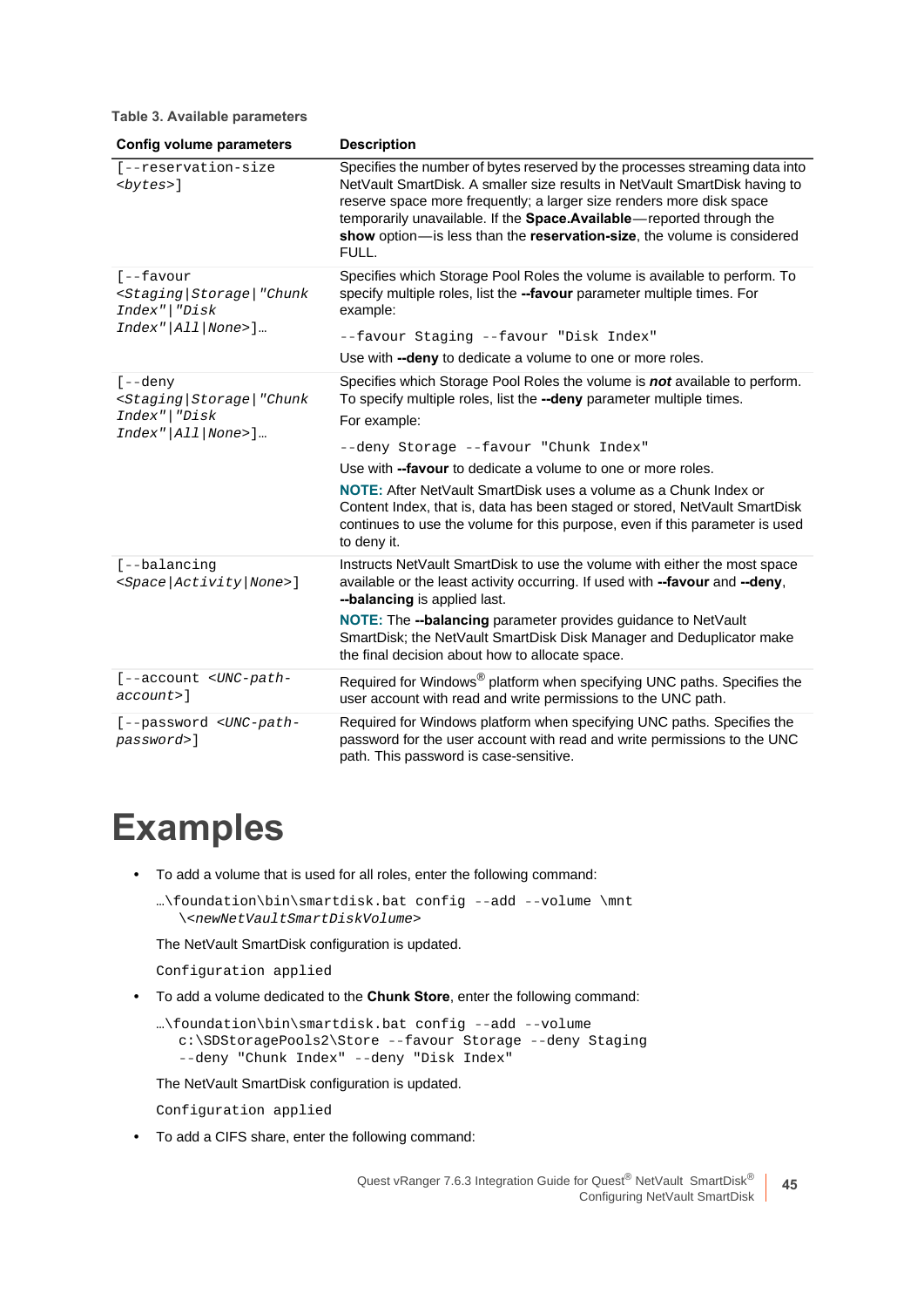…\foundation\bin\smartdisk.bat config --add --volume \\*<IPaddress>*\*<NetVaultSmartDiskVolume>* --account *<nonpriviledgedUser>*  --password *<nonprivilegedUserPassword>*

The NetVault SmartDisk configuration is updated.

**•** To review the NetVault SmartDisk configuration, enter the following command:

…\foundation\bin\smartdisk.bat config --show

The NetVault SmartDisk configuration is displayed, including the following details on the Storage Pool volumes:

```
[SmartDisk:Volume]
Storage Pool = Store
Location = c:\SDStoragePools2\Store
Disk Manager Index = TRUE
Space.Limit = 100, %
Space.Reservation Size = 1073741824, B
Favour = Storage, Chunk Index, Disk Index
Deny = Staging
Balancing = Activity
Space.OS.Available = 17928032256, B
Space.Available = 15175759872, B
Space.Staging.Status = Not Configured
Space.Staging.Available = 0, B
Space.Staging.Reserved = 0, B
Space.Last Resort = 2752272384, B
Data.Staged = 0, B
Deduplication Activity Cap = 4
Active Operations = 0
```

```
[SmartDisk:Volume]
Storage Pool = Staging Pool
Location = c:\SDStoragePools2\Stage
Disk Manager Index = FALSE
Space.Limit = 100, %Space.Reservation Size = 1073741824, B
Favour = Staging
Deny = Storage, Chunk Index, Disk Index
Balancing = Activity
Space.OS.Available = 3681370112, B
Space.Available = 2607628288, B
Space.Staging.Status = Available
Space.Staging.Available = 2607628288, B
Space.Staging.Reserved = 0, B
Space.Last Resort = 1073741824, B
Data.Staged = 0, B
Deduplication Activity Cap = 4
Active Operations = 0
```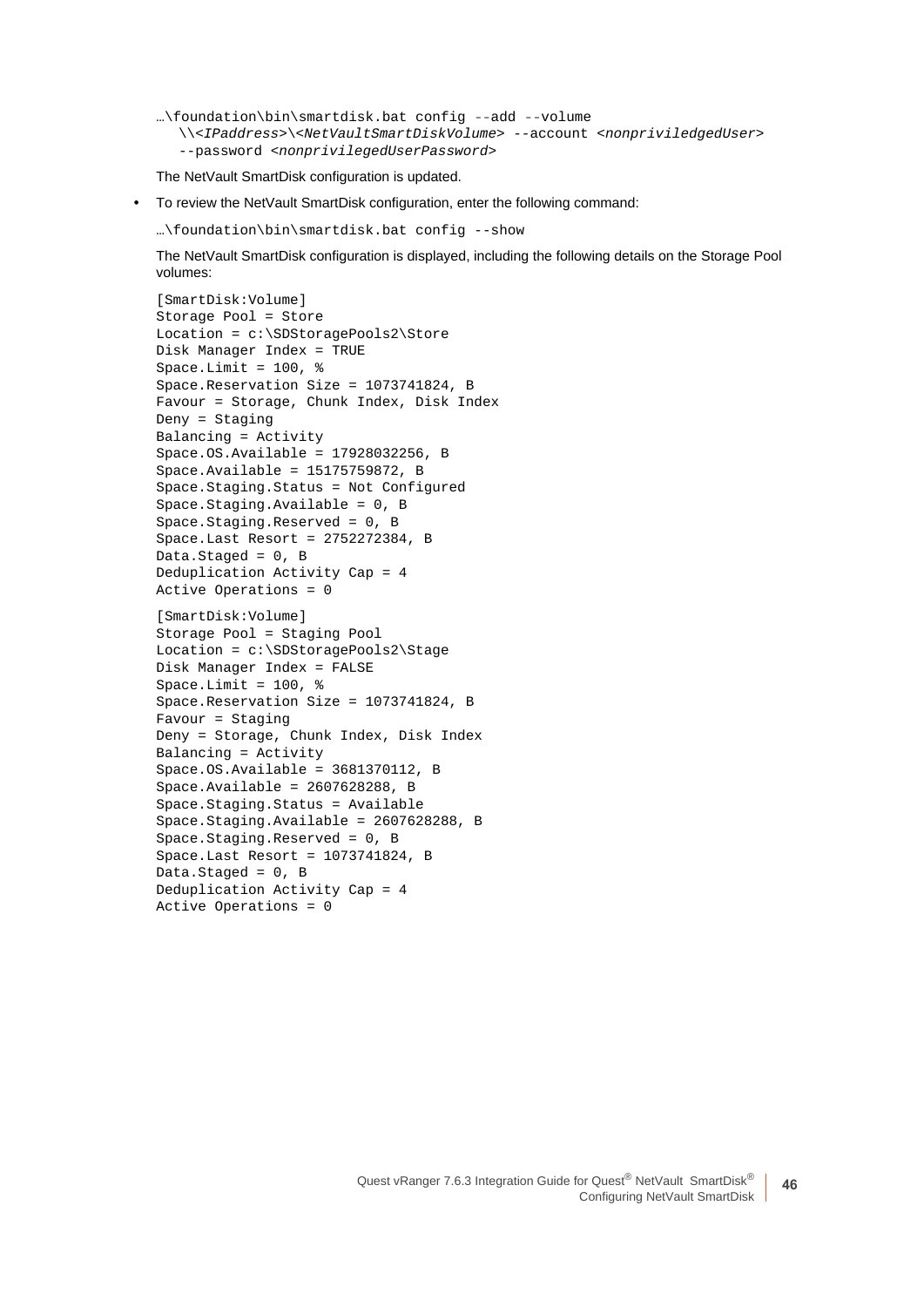## <span id="page-46-0"></span>**Monitoring NetVault SmartDisk**

- **•** [NetVault SmartDisk performance monitoring: an overview](#page-46-1)
- **•** [Viewing NetVault SmartDisk statistics](#page-46-2)
- **•** [Calculating the Deduplication Ratio](#page-50-0)
- **•** [Calculating the reduction in the storage footprint](#page-50-1)

## <span id="page-46-1"></span>**NetVault SmartDisk performance monitoring: an overview**

NetVault SmartDisk lets you monitor its performance and to calculate the following statistics:

- **•** Deduplication Ratio
- **•** Disk Space Savings

## <span id="page-46-5"></span><span id="page-46-2"></span>**Viewing NetVault SmartDisk statistics**

You can view NetVault SmartDisk statistics from a terminal session, command prompt, or browser.

## <span id="page-46-3"></span>**Viewing NetVault SmartDisk statistics in a terminal session or command prompt**

- 1 Open a command prompt.
- 2 Type:

…\foundation\bin\smartdisk.bat stats

NetVault SmartDisk displays the statistics described under [Reviewing the list of NetVault SmartDisk](#page-47-0)  [statistics](#page-47-0).

## <span id="page-46-4"></span>**Viewing NetVault SmartDisk statistics in a browser**

**NOTE:** Questrecommends that you use one of the following browsers when viewing NetVault SmartDisk statistics: Mozilla<sup>®</sup>, Safari, or Konqueror. Truncation might occur with Internet Explorer<sup>®</sup> because it ignores line feeds.

> Quest vRanger 7.6.3 Integration Guide for Quest® NetVault SmartDisk® Monitoring NetVault SmartDisk **47**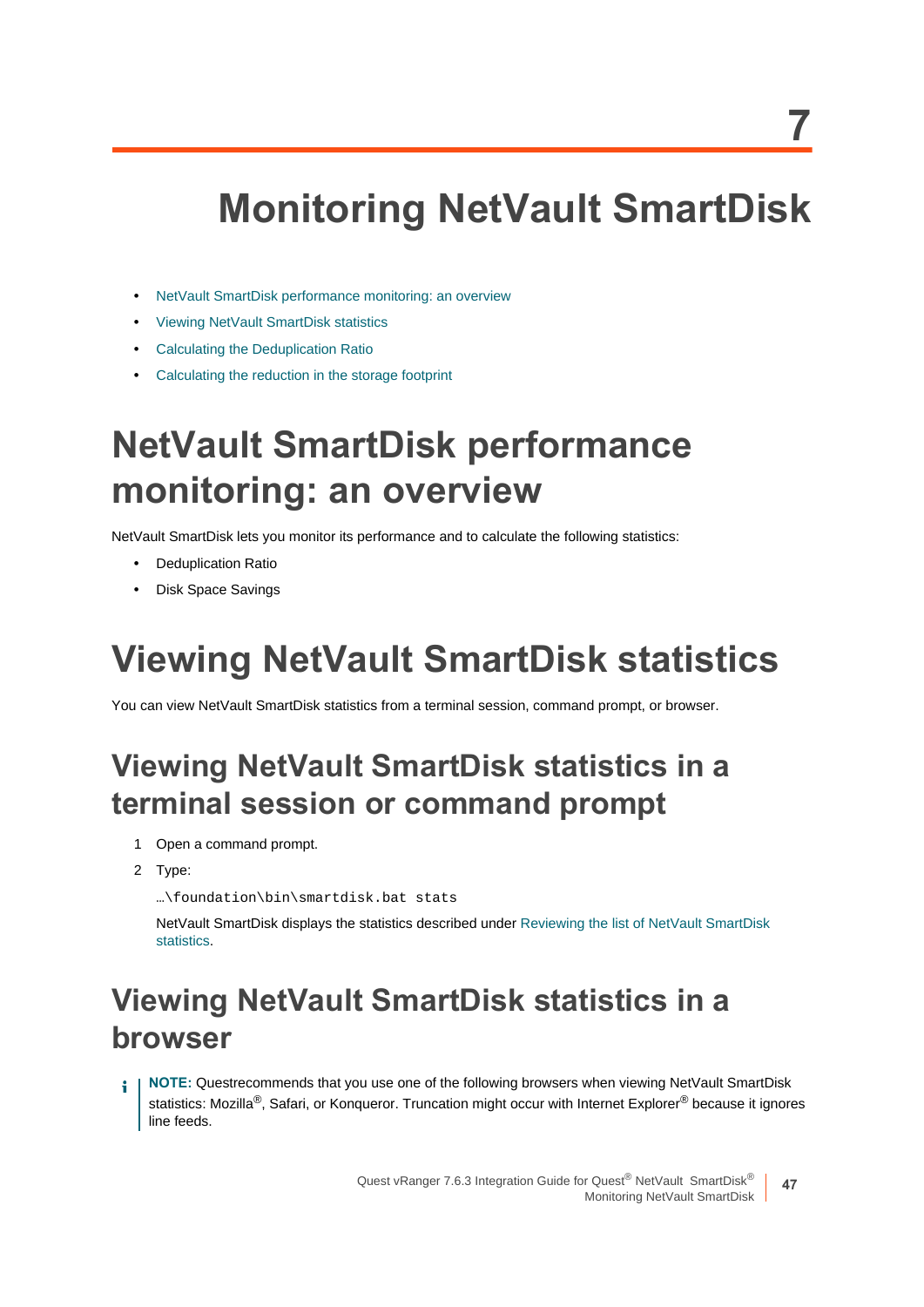In a browser, enter the following URL: http://*<NetVaultSmartDisk\_Instance\_Hostname>*:*<Backup\_Software\_Client\_Port>*/proc/stats.stnz

For example: http://10.1.0.0:37453/proc/stats.stnz

NetVault SmartDisk displays the statistics in XML format in the browser. For a description of the statistics, see [Reviewing the list of NetVault SmartDisk statistics.](#page-47-0)

## <span id="page-47-0"></span>**Reviewing the list of NetVault SmartDisk statistics**

When reviewing the following list of statistics, a backup job is divided into a minimum of two segments: Segments contain either data or metadata and are smaller than 400 GB. For example, if the backup data stream is 1200 GB, the backup job has three data segments. One NetVault SmartDisk element is equivalent to one backup segment.

**NOTE:** The status of the **Chunk Store Daemon (CSD)** affects the list of statistics displayed for the i Dedupe:StatusSubsys segment.

| <b>Stat entry</b>                   | <b>Description</b>                                                                                                                                                                                                                                                                                                                                                                                                                               |
|-------------------------------------|--------------------------------------------------------------------------------------------------------------------------------------------------------------------------------------------------------------------------------------------------------------------------------------------------------------------------------------------------------------------------------------------------------------------------------------------------|
| [SmartDisk:Deduplication Scheduler] | Statistics for the process that schedules deduplication<br>activity.                                                                                                                                                                                                                                                                                                                                                                             |
| Elements. Queued = $<\!>No.>$       | Number of segments awaiting deduplication.                                                                                                                                                                                                                                                                                                                                                                                                       |
| Data. Queued = $ >, B$              | Number of bytes awaiting deduplication.                                                                                                                                                                                                                                                                                                                                                                                                          |
| Elements. Deduplicating = $No.$     | Number of elements or backup segments currently<br>deduplicating.                                                                                                                                                                                                                                                                                                                                                                                |
| Data.Deduplicating = $No.$ , B      | Total size of elements or backup segments currently<br>deduplicating. After all current deduplication completes, the<br>equivalent amount of data is removed from the Staging<br>Store.                                                                                                                                                                                                                                                          |
| $GC$ Active = FALSE                 | Indicates whether Garbage Collection is active.                                                                                                                                                                                                                                                                                                                                                                                                  |
| Deduplication Available = TRUE      | Displays TRUE or FALSE depending on whether the CSD is<br>available for deduplication tasks.                                                                                                                                                                                                                                                                                                                                                     |
| Deduplication Enabled = TRUE        | Displays TRUE or FALSE depending on whether the data-<br>deduplication option is licensed and enabled.                                                                                                                                                                                                                                                                                                                                           |
| [SmartDisk:RAS Controller]          | Statistics for the process that interacts with your backup<br>software.                                                                                                                                                                                                                                                                                                                                                                          |
| Availability Score = <no.></no.>    | Indicates how available a backup server should consider this<br>NetVault SmartDisk Device to be. The lower the number, the<br>less available the NetVault SmartDisk Device is, Given a<br>choice of two NetVault SmartDisk Devices to target a backup<br>job to, your backup software might choose the one with the<br>higher Availability Score. The score takes the following into<br>account:<br>Number of data streams NetVault SmartDisk is |
|                                     | receiving in or retrieving from the Staging Store.<br>Percentage of available network bandwidth that these<br>٠<br>data streams are using.                                                                                                                                                                                                                                                                                                       |
| Sent MBps = $$                      | Total megabytes per second (MBps) across all streams being<br>sent out from NetVault SmartDisk to your backup software;<br>that is, when a restore job is being performed.                                                                                                                                                                                                                                                                       |

**Table 1. Statistics**

Quest vRanger 7.6.3 Integration Guide for Quest<sup>®</sup> NetVault SmartDisk<sup>®</sup> Monitoring NetVault SmartDisk **48**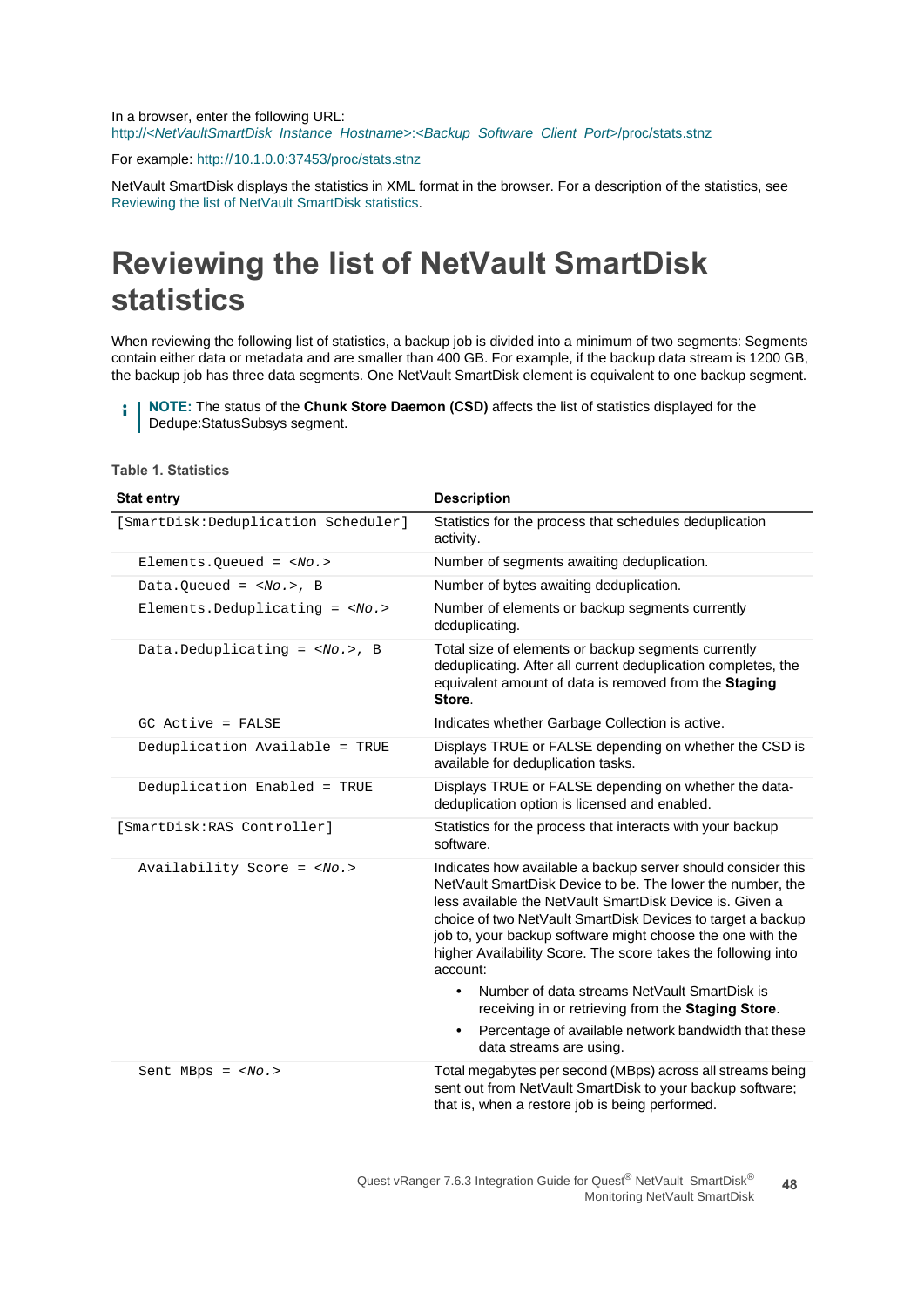| <b>Stat entry</b>                                                                                                                                                                                                                                                                    | <b>Description</b>                                                                                                                                          |
|--------------------------------------------------------------------------------------------------------------------------------------------------------------------------------------------------------------------------------------------------------------------------------------|-------------------------------------------------------------------------------------------------------------------------------------------------------------|
| Received MBps = $$                                                                                                                                                                                                                                                                   | Total MBps across all streams being sent to NetVault<br>SmartDisk; that is, when a backup job is targeted to an<br>NetVault SmartDisk Device.               |
| Machine ID = $<3-XXXX-XXX>$                                                                                                                                                                                                                                                          | Machine ID of the NetVault SmartDisk Instance that is used<br>to obtain a permanent license key.                                                            |
| Soft stream limit = $No.$                                                                                                                                                                                                                                                            | Current maximum number of data streams or backups that<br>your backup software can target to this NetVault SmartDisk<br>Device simultaneously.              |
| Version =<br><netvaultsmartdiskversion></netvaultsmartdiskversion>                                                                                                                                                                                                                   | NetVault SmartDisk version                                                                                                                                  |
| Build Level =<br><netvaultsmartdiskbuild></netvaultsmartdiskbuild>                                                                                                                                                                                                                   | NetVault SmartDisk build                                                                                                                                    |
| [SmartDisk:Service Manager]                                                                                                                                                                                                                                                          | Statistics for the NetVault SmartDisk Task Manager.                                                                                                         |
| $Active = 0$                                                                                                                                                                                                                                                                         | Total number of active NetVault SmartDisk operations.                                                                                                       |
| $Active.read = No.$                                                                                                                                                                                                                                                                  | Current number of backup segments being read.                                                                                                               |
| $Active.Write = No.$                                                                                                                                                                                                                                                                 | Current number of backup segments being written.                                                                                                            |
| $Active. Delete = NO.>$                                                                                                                                                                                                                                                              | Current number of backup segments being deleted.                                                                                                            |
| $Active.MkDir = No.$                                                                                                                                                                                                                                                                 | Not currently used.                                                                                                                                         |
| $Active.Move = No.$                                                                                                                                                                                                                                                                  | Not currently used.                                                                                                                                         |
| Active.Read Properties= <no.></no.>                                                                                                                                                                                                                                                  | Not currently used.                                                                                                                                         |
| Active.Read Options= <no.></no.>                                                                                                                                                                                                                                                     | Not currently used.                                                                                                                                         |
| Active.Delete Staging= <no.></no.>                                                                                                                                                                                                                                                   | Not currently used.                                                                                                                                         |
| Active.Delete Rollback= <no.></no.>                                                                                                                                                                                                                                                  | Not currently used.                                                                                                                                         |
| Active.Rollback Element= <no.></no.>                                                                                                                                                                                                                                                 | Not currently used.                                                                                                                                         |
| [Dedupe: StatSubsys]                                                                                                                                                                                                                                                                 | Statistics for the NetVault SmartDisk Deduplication<br>Processes.                                                                                           |
| pages = $$                                                                                                                                                                                                                                                                           | Current number of chunk pages stored on disk. A chunk<br>page is a storage object or file that contains several chunks.<br>Chunk pages are typically 64 MB. |
| chunks = $\langle No. \rangle$                                                                                                                                                                                                                                                       | Total number of unique chunks stored in the Chunk Store of<br>this NetVault SmartDisk Device.                                                               |
| index bytes = $<\!\!No.\!\!>$                                                                                                                                                                                                                                                        | Total number of bytes on disk used by the Chunk Index.                                                                                                      |
| $num.pages = No$ .<br>$num.lcp = No.$<br>$num.$ chunks = $num.pages_max = num.lcp_max = No.num.chunks_max = \langle No. \ranglenum.hits = No.num.misses = num.store_misses = num.added_pages = No.num.added_lcp = No.num.evicted_pages = num.evicted_lcp = num.cache_meanory = NO.>$ | For use by Quest Support, if necessary.                                                                                                                     |
| streams = $$                                                                                                                                                                                                                                                                         | Total number of elements or backup segments that have<br>been deduplicated.                                                                                 |
| $catalog_bytes = No.$                                                                                                                                                                                                                                                                | Total number of bytes used by a volume's catalog.                                                                                                           |

Quest vRanger 7.6.3 Integration Guide for Quest® NetVault SmartDisk® Monitoring NetVault SmartDisk **49**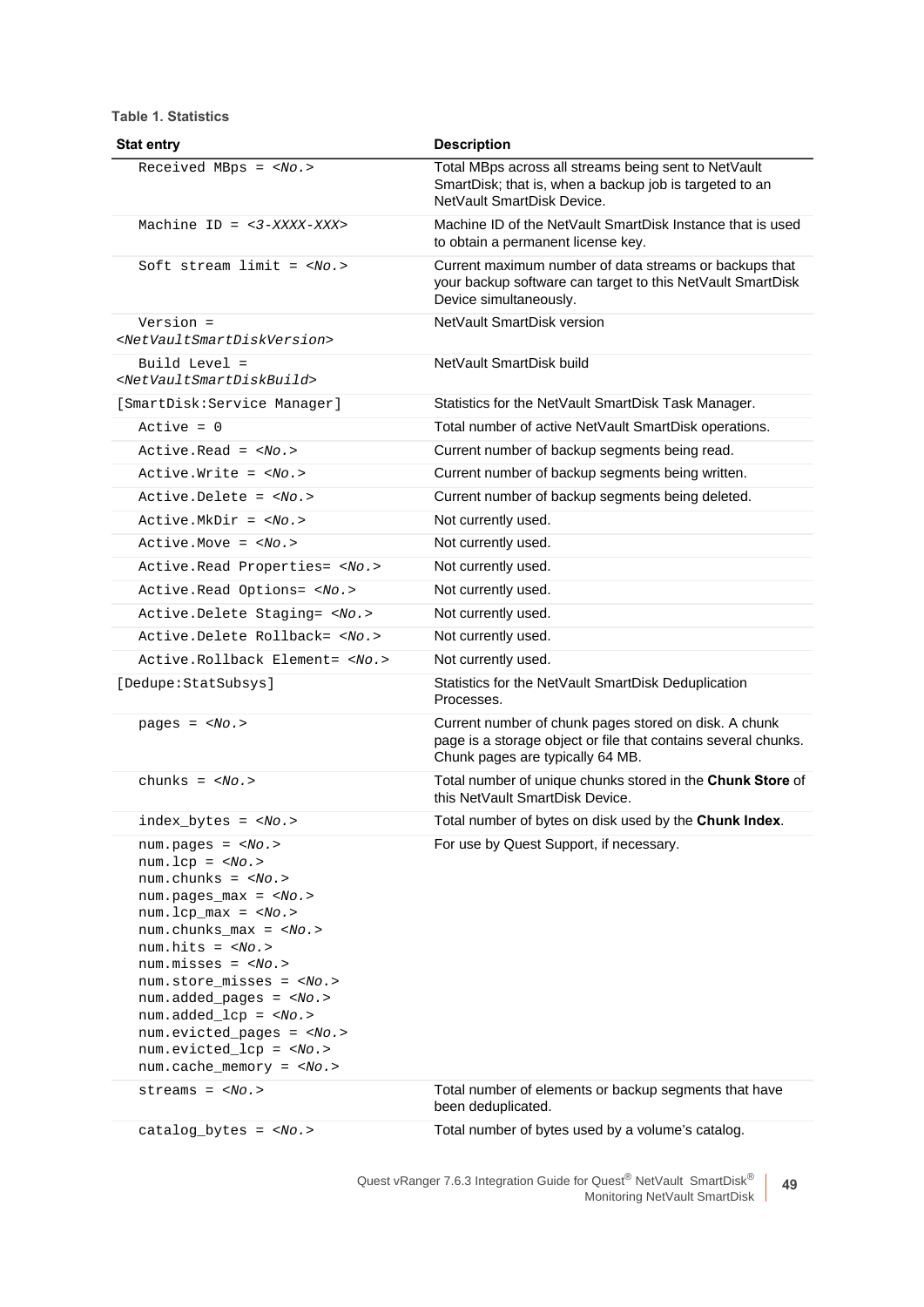#### **Table 1. Statistics**

| <b>Stat entry</b>                                         | <b>Description</b>                                                                                                                                                                                                                                                              |
|-----------------------------------------------------------|---------------------------------------------------------------------------------------------------------------------------------------------------------------------------------------------------------------------------------------------------------------------------------|
| ondisk_bytes = $<\!>No.>$                                 | Total number of bytes on disk used by deduplicated data.<br>Includes the bytes consumed by the Chunk Store, Chunk<br>Index, and Manifests.                                                                                                                                      |
| $gc\_reserve_bytes = No.$                                 | Number of bytes that NetVault SmartDisk must keep<br>available on a file system to guarantee that Garbage<br>Collection can take place. Increases as the size of the<br><b>Chunk Store increases.</b>                                                                           |
| $stream_bytes = No.$                                      | Total number of bytes submitted for deduplication.                                                                                                                                                                                                                              |
| $csd. stream_bytes = No.$                                 | Total number of bytes submitted for deduplication since the<br>NetVault SmartDisk Services were started. When a backup<br>is retired, the size of the backups is not deleted from<br>csd.stream_bytes.                                                                          |
| $csd.$ chunk_bytes = $<No.$                               | Total number of bytes of unique chunks stored since the<br>NetVault SmartDisk Services were started.                                                                                                                                                                            |
| $in\_gc = $                                               | Indicates whether Garbage Collection is happening.                                                                                                                                                                                                                              |
| $csd.qc\_state = Not in GC$                               | The phase of Garbage Collection that is occurring.                                                                                                                                                                                                                              |
| csd.last_successful_gc = <no.></no.>                      | Time stamp that indicates when Garbage Collection was last<br>completed successfully.                                                                                                                                                                                           |
| status = <currentstatus></currentstatus>                  | Status reported by the CSD; includes Available, Unavailable,<br>and NotConfigured. Used to determine whether the CSD is<br>available for deduplication tasks and whether space is<br>available.                                                                                 |
| $available_bytes = No.$                                   | Total number of bytes available for storage of deduplicated<br>data.                                                                                                                                                                                                            |
| [SmartDisk:Disk Storage]                                  | Statistics for NetVault SmartDisk Disk Storage.                                                                                                                                                                                                                                 |
| Index.Location =                                          | Location of the Staging Store volume used for the Content<br>Index.                                                                                                                                                                                                             |
| Index.Fixed = TRUE                                        | Displays TRUE or FALSE depending on whether the location<br>is fixed (TRUE) or can be moved to another location (FALSE)<br>by using the --favour and --deny options. For more<br>information on the favour and deny options, see Extending<br>NetVault SmartDisk Storage Pools. |
| Elements = $$                                             | Number of elements or backup segments currently residing<br>in the Storage Pools.                                                                                                                                                                                               |
| Data = $<\!NO.>$ , B                                      | Amount of data, in bytes, currently residing in the Storage<br>Pools.                                                                                                                                                                                                           |
| Data.Committed = $<\!>No.$ > B                            | Amount of data, in bytes, that has completed the write-to-disk<br>process.                                                                                                                                                                                                      |
| Space.Licensed = Unlimited                                | Number of GB that NetVault SmartDisk is licensed to protect.                                                                                                                                                                                                                    |
| Space. OS. Available = $<\!>No.$ >, B                     | Number of bytes available across all configured NetVault<br>SmartDisk Storage Pools; reported by the operating system.                                                                                                                                                          |
| Space.Available = $No.$ , B                               | Number of bytes available across all configured NetVault<br>SmartDisk Storage Pools.                                                                                                                                                                                            |
| Space.Staging.Status =<br><currentstatus></currentstatus> | Status of NetVault SmartDisk Staging Store; includes<br>Available, Full, Unlicensed, and License Exceeded.                                                                                                                                                                      |
| Space.Staging.Available =<br>$, B$                        | Number of bytes available for Staging Store across all<br>configured NetVault SmartDisk Storage Pools.                                                                                                                                                                          |
| Elements. Staged = $No.$                                  | Number of elements or backup segments currently residing<br>in the Staging Store.                                                                                                                                                                                               |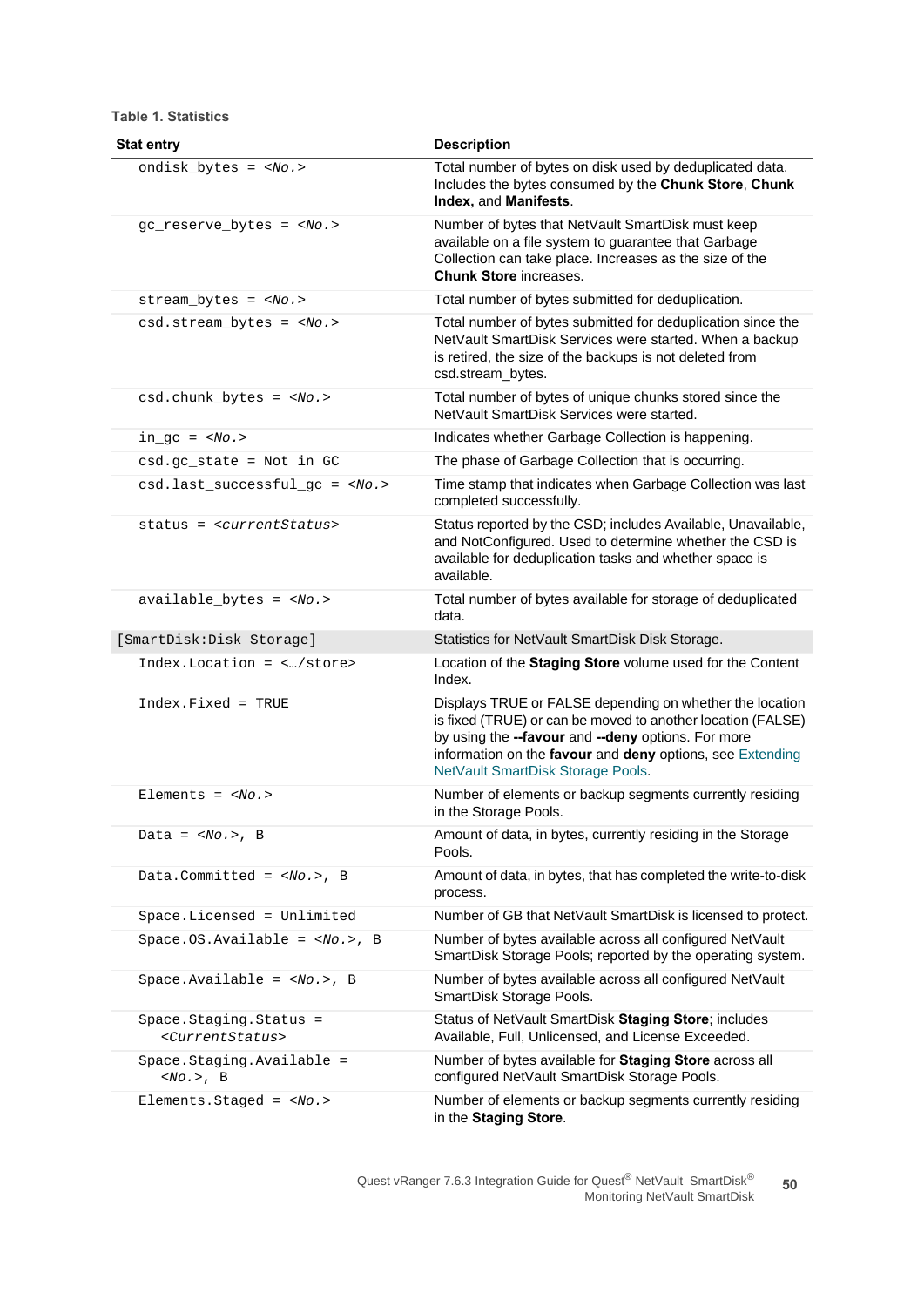**Table 1. Statistics**

| <b>Stat entry</b>                              | <b>Description</b>                                                                                                                            |
|------------------------------------------------|-----------------------------------------------------------------------------------------------------------------------------------------------|
| Data.Staged = $), B$                           | Amount of data, in bytes, currently residing in the Staging<br>Store.                                                                         |
| Elements Accumulative = $\langle No. \rangle$  | Number of elements or backup segments processed by<br>NetVault SmartDisk since its implementation.                                            |
| Data.Accumulative = $No.$ , B                  | Total amount of data, in bytes, processed by NetVault<br>SmartDisk since NetVault SmartDisk was installed.                                    |
| $Data. Committee. According to the =$<br>$. B$ | Total amount of data, in bytes, that has completed the<br>NetVault SmartDisk write-to-disk process since NetVault<br>SmartDisk was installed. |

## <span id="page-50-0"></span>**Calculating the Deduplication Ratio**

Use the following calculation to determine the NetVault SmartDisk Deduplication Ratio for the data that has been protected by NetVault SmartDisk:

stream\_bytes / ondisk\_bytes = NetVault SmartDisk Deduplication Ratio

Use the following calculation to determine the NetVault SmartDisk Deduplication Ratio for the data that has been protected by NetVault SmartDisk since the NetVault SmartDisk Services were started:

csd.stream\_bytes / csd.chunk\_bytes = NetVault SmartDisk Deduplication Ratio since NetVault SmartDisk were started

For information on viewing NetVault SmartDisk statistics in your backup software, see the documentation that came with your product.

## <span id="page-50-1"></span>**Calculating the reduction in the storage footprint**

The NetVault SmartDisk Deduplication Option reduces the storage footprint required to store the protected data. To calculate the reduction in the storage footprint that NetVault SmartDisk is providing for protected data, use the following calculation:

(ondisk.bytes / stream.bytes) \* 100 = NetVault SmartDisk Reduction in Storage Footprint